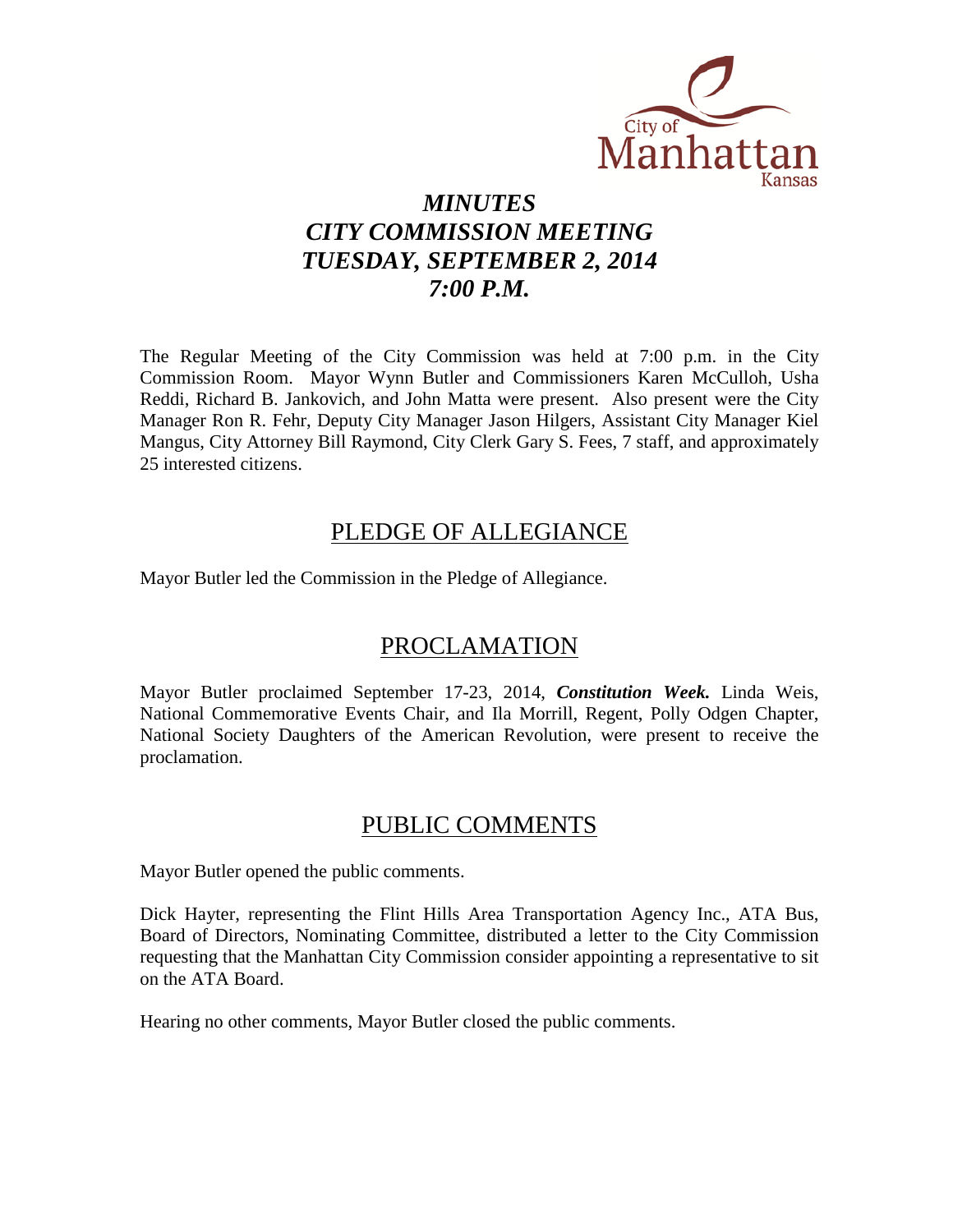**Minutes** City Commission Meeting September 2, 2014 Page 2

# COMMISSIONER COMMENTS

Commissioner Jankovich recognized Casey Culbertson, Chair, Manhattan Water Matters Day, Member, Manhattan Konza Rotary Club, as being selected to attend a fully paid leadership conference for Rotary.

Commissioner Reddi informed the community that on September 19, 2014, there will be an event at The Wonder Workshop for 10 Billion Beats for Global Peace around 6:30 p.m. or 7:00 p.m., and encouraged those interested to bring their drums to help promote peace for one hour around the world. She stated that Sunflower CASA is having their Comedy Club fundraiser on Friday, September 19, 2014, at the Wareham Opera House, and encouraged everyone to attend or volunteer their time for CASA. Finally, she said that the last day to register to vote is October 14, 2014, and for additional information visit the Riley County election website.

Commissioner McCulloh stated that there are only a couple of weeks left to see the Ice Age exhibit at the Flint Hills Discovery Center, and encouraged individuals and families to attend. She encouraged everyone to watch out for the kids going back to school.

Mayor Butler informed the community that the holiday season is approaching and private individuals and businesses are working on the Festival of Lights in the Blue Earth Plaza again this holiday season. He encouraged those interested in helping to make this a bigger and better event, to make financial contributions to the Whoville Fund with the Greater Manhattan Community Foundation. He also stated the annual Mayor's Christmas Spirit of the Holidays Lighted Parade will have two new entries this year and encouraged those interested to start thinking about your lighted float and entry designs.

# CONSENT AGENDA

(\* denotes those items discussed)

## **MINUTES**

The Commission approved the minutes of the Regular City Commission Meeting held Tuesday, August 19, 2014.

## **CLAIMS REGISTER NO. 2769**

The Commission approved Claims Register No. 2769 authorizing and approving the payment of claims from August 13, 2014, to August 26, 2014, in the amount of \$1,945,620.57.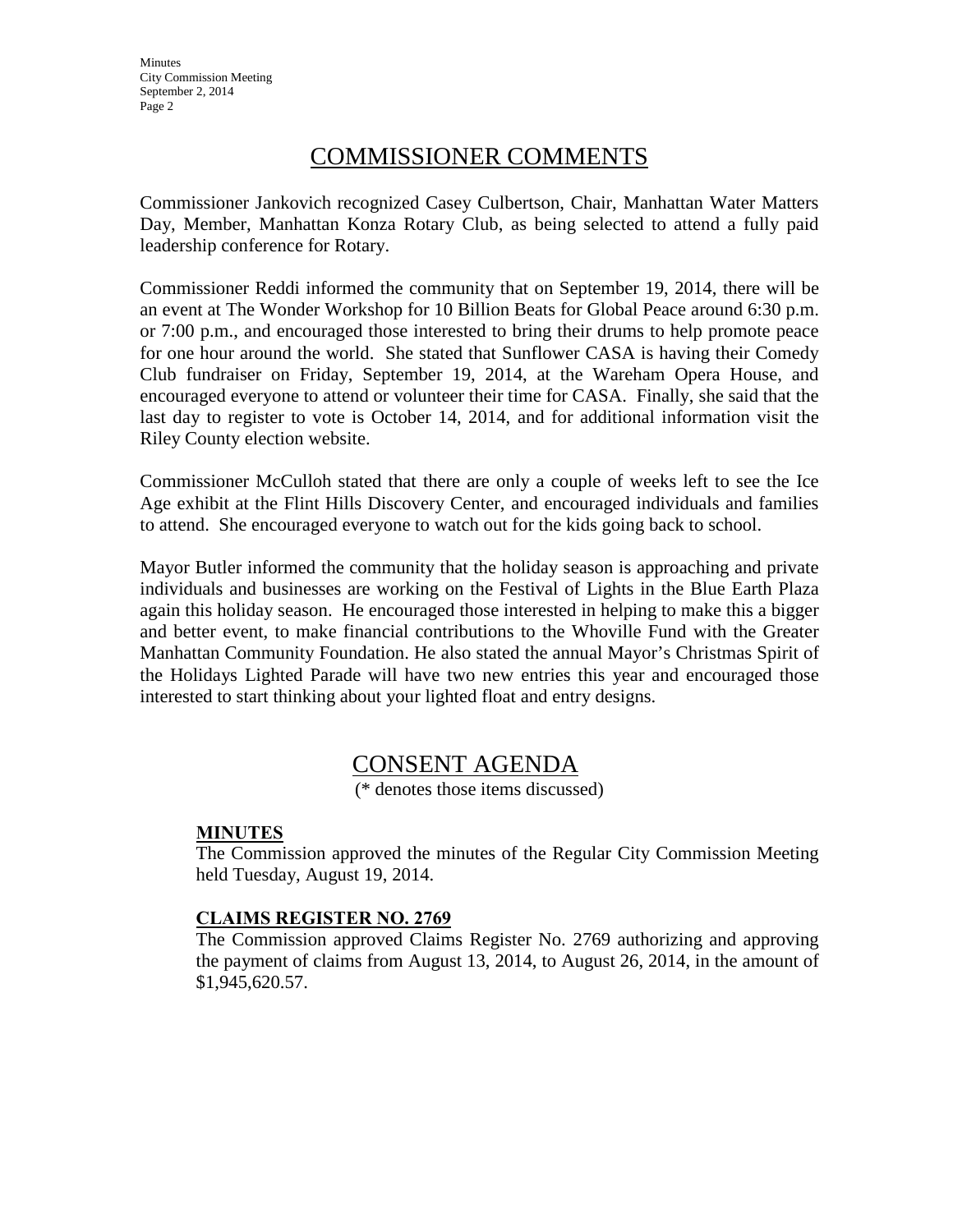## **LICENSES**

The Commission approved annual Cereal Malt Beverages Off-Premises Licenses for Ray's Apple Market #448, 3007 Anderson Avenue, and Short Stop #26, 8207 South Port Drive.

## **FINAL PLAT – K.F.C. ADDITION**

The Commission accepted the easements and rights-of-way, as shown on the Final Plat of K.F.C. Addition, located at 901 N.  $3<sup>rd</sup>$  Street, based on conformance with the Manhattan Urban Area Subdivision Regulations.

### **ORDINANCE NO. 7082 – REZONE – TURNBERRY ADDITION**

The Commission approved Ordinance No. 7082 rezoning the Turnberry Addition, generally located northeast of the intersection of Grand Mere Parkway and Colbert Hills Drive, from R-S, Single-Family Residential Suburban District, to R-1, Single-Family Residential District, based on the findings in the Staff Report *(See Attachment No. 1)*.

## **ORDINANCE NO. 7083 – ANNEX – TRACT 8, COLBERT HILLS ADDITION, UNIT FOUR**

The Commission approved Ordinance No. 7083 annexing the 19.68-acre portion of the proposed Tract 8, Colbert Hills Addition, Unit Four, generally located 600 feet west of the intersection of Kauffman Drive and Vanesta Drive, based on conformance with the Manhattan Urban Area Comprehensive Plan, the Growth Vision, and the Capital Improvements Program.

## **ORDINANCE NO. 7084 – REZONE – TRACT 8, COLBERT HILLS ADDITION, UNIT FOUR**

The Commission approved Ordinance No. 7084 rezoning the proposed 22.99 acre Tract 8, Colbert Hills Addition, Unit Four, from County R-PUD, Residential Planned Unit Development District, and R-S, Single-Family Residential Suburban District, to R, Single-Family Residential District, based on the findings in the Staff Report *(See Attachment No. 2)* and the recommendation of the Planning Board.

## **FINAL PLAT – COLBERT HILLS ADDITION, UNIT FOUR**

The Commission accepted the easements and rights-of-way, as shown on the Final Plat of Colbert Hills Addition, Unit Four, generally located north of the intersection of Grand Mere Parkway and Kimball Avenue and includes the entire Colbert Hills Golf Course, based on conformance with the Manhattan Urban Area Subdivision Regulations.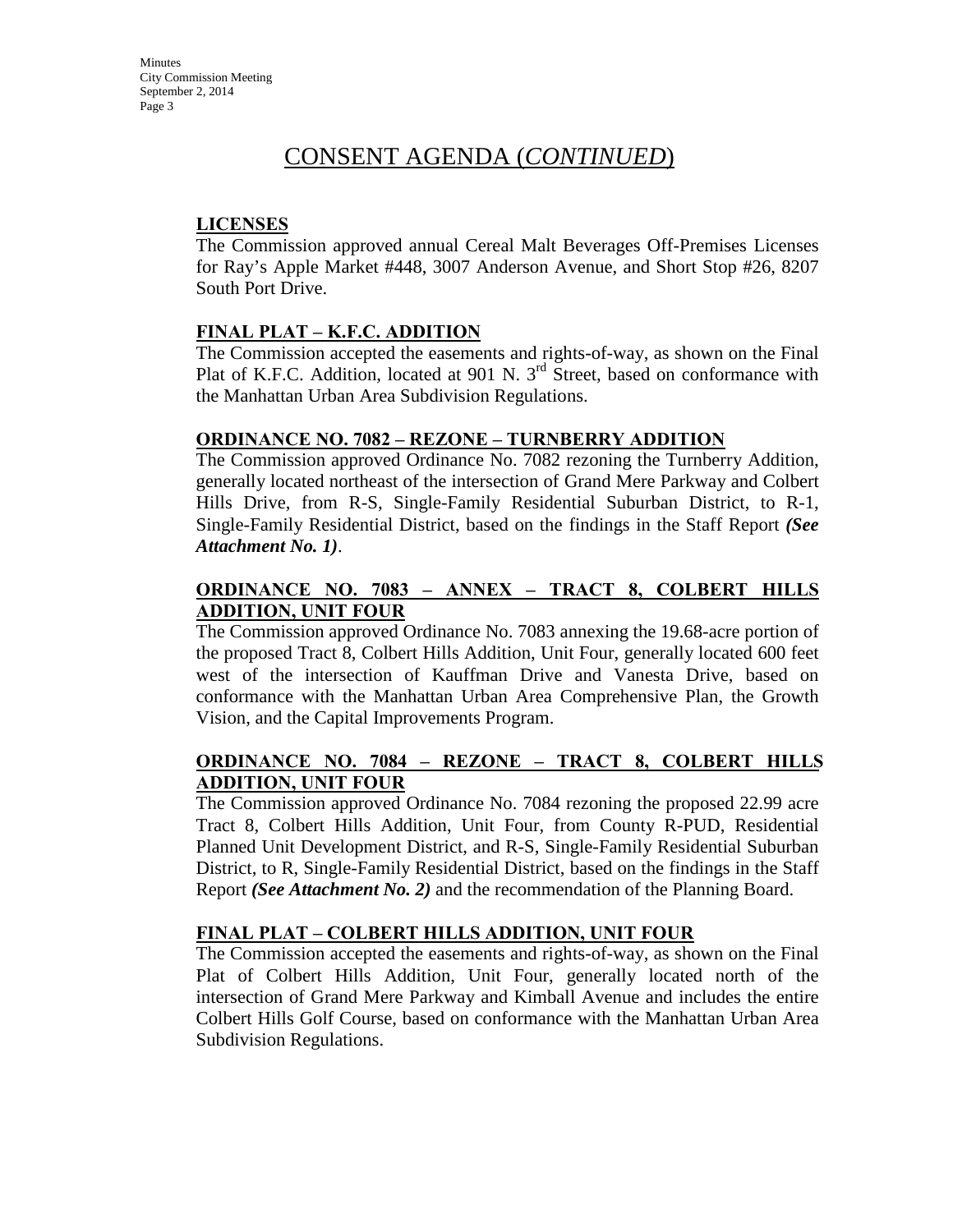## **ORDINANCE NO. 7085 – ANNEX – MUIRFIELD ADDITION**

The Commission approved Ordinance No. 7085 annexing the proposed Muirfield Addition, an approximate 41 acre tract of land, generally located 1,300 feet northeast of the intersection of Grand Mere Parkway and Colbert Hills Drive, based on conformance with the Manhattan Urban Area Comprehensive Plan, the Growth Vision, and the Capital Improvements Program.

## **ORDINANCE NO. 7086 – REZONE – MUIRFIELD ADDITION**

The Commission approved Ordinance No. 7086 rezoning the Proposed Muirfield Addition, from County R-PUD, Residential Planned Unit Development District, to R, Single-Family Residential District, based on the findings in the Staff Report *(See Attachment No. 3)* and the recommendation of the Planning Board.

## **ORDINANCE NO. 7087 – 2015 SALARIES**

The Commission approved Ordinance No. 7087 establishing salaries for 2015 with a 1.7% cost-of-living adjustment for established pay grades and salary ranges and a 2% overall salary adjustment based on employees' anniversary dates.

## **ORDINANCE NO. 7088 – SPECIAL EVENT WITH ALCOHOL – AGGIEVILLE 125TH BIRTHDAY STREET FAIR AND DANCE**

The Commission approved Ordinance No. 7088 authorizing the consumption of alcohol on City Property, within a restricted area, for the Aggieville  $125<sup>th</sup>$  Birthday Street Fair and Dance on September 20, 2014.

## **FIRST READING – NO PARKING – LITTLE KITTEN AVENUE**

The Commission approved first reading of an ordinance designating a "No Parking Zone" along the east side of Little Kitten Avenue from the intersection of Kimball Avenue thence north to the intersection of Everett Drive.

## **FIRST READING – NO PARKING – CONGRESSIONAL ADDITION, GRAND LUXE ADDITION, INTERLACHEN ADDITION, AND NORTHLAKE, UNITS 1 AND 2**

The Commission approved first reading of an ordinance designating a "No Parking Zone" along:

- **Tobacco Circle** south side beginning at the Bellerive Drive intersection thence east 104 feet;
- **Tobacco Road** south side beginning at the intersection of Bellerive Drive thence west 302 feet, north side beginning 302 feet west of Bellerive Drive thence north and west 1100 feet to the end;
- **Players Terrace**  north side beginning at the intersection of Grand Mere Parkway proceeding west to Bellerive Drive;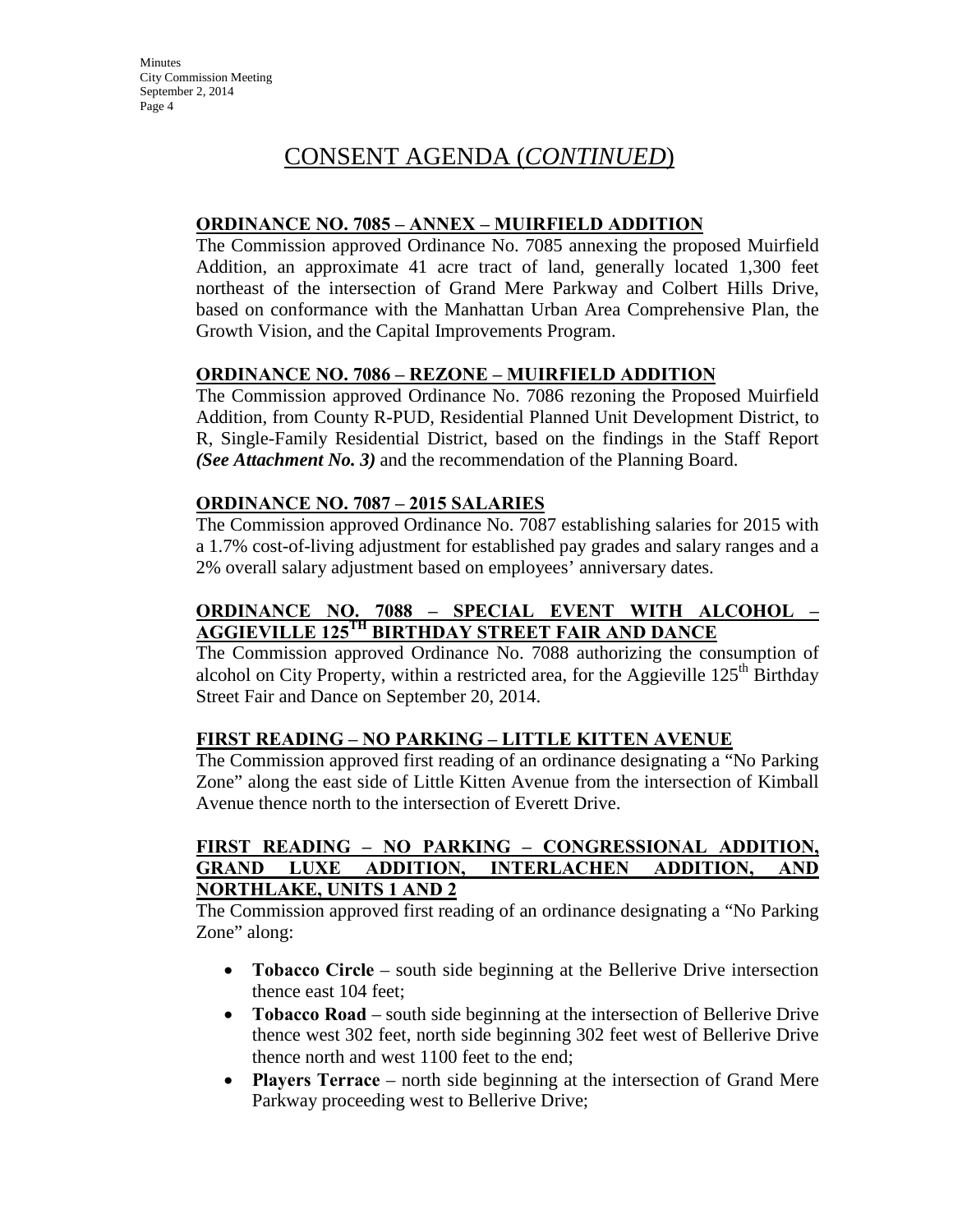## **FIRST READING – NO PARKING – CONGRESSIONAL ADDITION, GRAND LUXE ADDITION, INTERLACHEN ADDITION, AND NORTHLAKE, UNITS 1 AND 2** *(CONTINUED)*

- **Bellerive Drive** west side in those portions of roadway that are 27-feetwide from back of curb to back of curb;
- **Grand Luxe Drive** beginning at the intersection of Mackintosh Court thence west 100 feet;
- **Mackintosh Court** beginning at a the intersection of Grand Luxe Drive thence south 100 feet;
- **Back Nine Circle** west side beginning at the intersection of Vanesta Drive to cul-de-sac;
- **Fieldhouse Drive** south side beginning at the intersection of Colbert Hills Drive thence east to cul-de-sac;
- **Society Circle** east side beginning at the intersection of Colbert Hills Drive thence southeast to cul-de-sac;
- **Colbert Hills Drive** north side beginning at the intersection of Merced Drive thence southeast to the intersection of Vanesta Drive;
- **Half Full Drive** west side beginning at the east intersection of Northfield Drive proceeding north thence west on the south side thence south on the east side to the west intersection of Northfield Drive;
- **Northfield Drive** north side beginning at the east intersection of Optimist Drive thence east to end; and
- **Optimist Drive** west side beginning at the east intersection of Northfield Drive proceeding north thence west on the south side thence south on the east side to the west intersection of Northfield Drive.

## **FIRST READING – NO PARKING – BUTTONWOOD DRIVE AND BLUELINE CIRCLE**

The Commission approved first reading of an ordinance designating a "No Parking Zone" along:

- **Blueline Circle** east side of Blueline Circle from the intersection with Buttonwood Drive thence south 220 feet; and
- **Buttonwood Drive** south side of Buttonwood Drive beginning at the west intersection with Butterfield Road proceeding northeasterly thence south, ending 230 feet north of the east intersection with Butterfield Road.

## **PUBLIC HEARING – VACATE EASEMENT – LOT 101, LEE MILL HEIGHTS ADDITION, UNIT THREE**

Mayor Butler conducted a public hearing.

Hearing no comments, Mayor Butler closed the public hearing.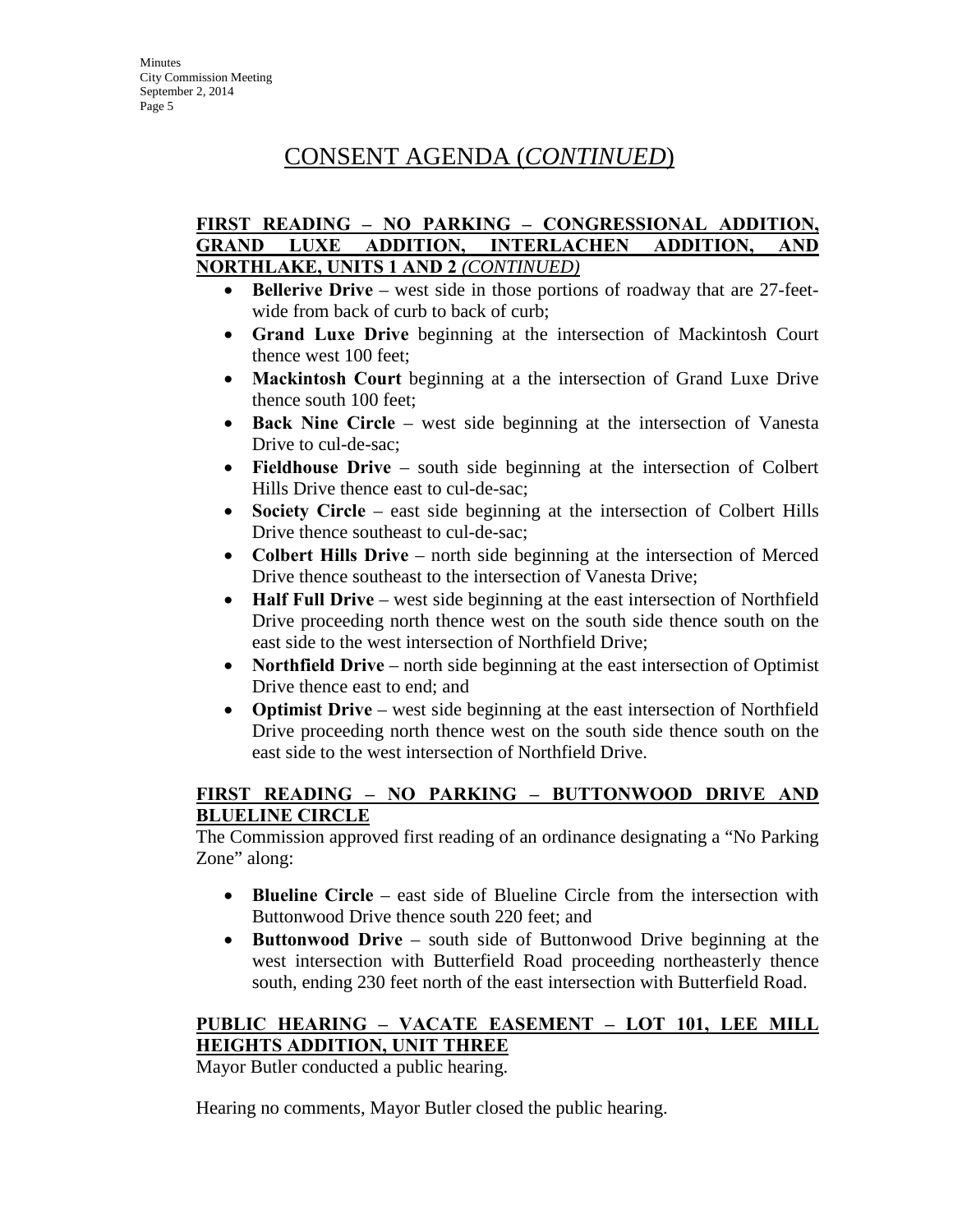## **FIRST READING – VACATE EASEMENT – LOT 101, LEE MILL HEIGHTS ADDITION, UNIT THREE**

The Commission approved first reading of an ordinance vacating a drainage easement on Lot 101 in Lee Mill Height Addition, Unit Three.

# **\* REQUEST FOR PROPOSALS – FRANK ANNEBERG PARK IMPROVEMENTS (CP1405, CIP #RC031P, RC033P, CP157P)**

Commissioner Jankovich provided clarification regarding the item.

The Commission authorized City Administration to solicit proposals for the design and bidding of sports turf and lighting improvements at Frank Anneberg Park [synthetic turf on two infields at Twin Oaks Complex (CIP #RC031P); synthetic turf on one soccer field (CIP #RC033P); and sports field lighting at Twin Oaks 1-4 and soccer fields 1 and 2 (CIP #CP157P)], and appointed Commissioner McCulloh to serve on the Selection Committee.

## **\* AGREEMENT – CONSULTANT SERVICES – PARKS AND RECREATION STRATEGIC FACILITY IMPROVEMENT PLAN**

Commissioner Reddi requested that the Steering Committee for the Parks and Recreation Strategic Facility Improvement Plan be increased from the suggested nine members to 15 members. She stated that this will ensure greater demographics and provide more community members to be represented. She asked that additional names could be provided from the City Commission to the Mayor.

Commissioner McCulloh concurred with the addition of six more members to the Steering Committee.

Mayor Butler stated that six more individuals could be added to the Steering Committee members listed and stated that if citizens are interested in serving, to contact the City Commission. He reiterated that the long-term plan is to improve parks and recreation and that the City needs all the input it can receive.

Commissioner Jankovich provided clarification regarding the item.

The Commission authorized City Administration to finalize and the Mayor and City Clerk to execute an agreement in an amount not to exceed \$145,006.00 with RDG Planning and Design, of Des Moines, Iowa, to define improvements desired to enhance recreation facilities and to help determine the general make up of a new indoor facility/facilities as part of the Parks and Recreation Strategic Facility Improvement Plan, and appointed the following community members to the Steering Committee to work with RDG Planning and Design: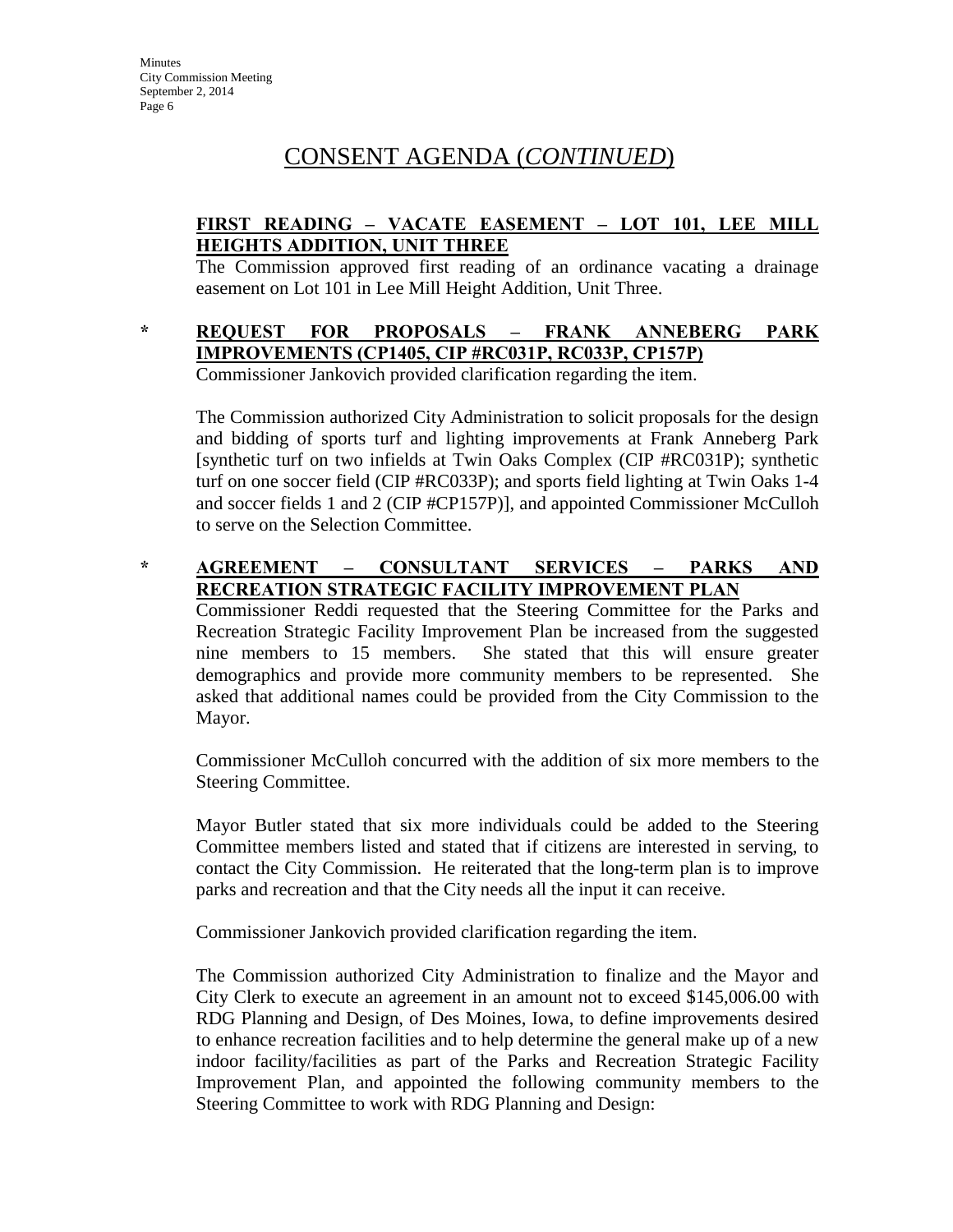### **\* AGREEMENT – CONSULTANT SERVICES – PARKS AND RECREATION STRATEGIC FACILITY IMPROVEMENT PLAN** *(CONTINUED)*

- Gail Urban Fieldhouse Project Chair
- Yasche Glass Girls Scouts of Northeast Kansas
- Ed Klimek Parks and Recreation Advisory Board Chair
- Bruce McMillan Parks and Recreation Advisory Board member
- Mike Marsh USD 383 Administration
- Susan Religa Youth Sports
- Kelly Carmody Boys and Girls Club Director
- Diane Dennison Adult Sports
- Bruce Snead Citizen-At-Large
- Vern Hendricks (#) Youth Sports Advocate
- Katie Kendrick (#) MWR Youth Sports
- Mike Gassmann (#) Social Services Advisory Board
- Kayla Savage (#) University for Mankind (UFM)
- Reagan Kays (#) KSU Student Body President
- Steve Martini (#) KSU Rec Services

(*# represents members added after the Commission Meeting*)

## **AGREEMENT – IN THE DARK EXHIBIT – FLINT HILLS DISCOVERY CENTER**

The Commission authorized the Mayor and City Clerk to execute an agreement in the amount of \$39,500.00 with Cincinnati Museum Center, of Cincinnati, Ohio, for the period of May 23, 2015, through September 20, 2015, for the exhibition of *In the Dark* at the Flint Hills Discovery Center.

## **BOARD APPOINTMENT – BICYCLE ADVISORY COMMITTEE**

The Commission approved the appointment of Cydney Alexis, 728 Poyntz Avenue Apt. #1, to fill the unexpired KSU term of Ben Champion on the Bicycle Advisory Committee. Ms. Alexis' term begins immediately, and will expire October 31, 2014.

After discussion and comments from the Commission, Commissioner McCulloh moved to approve the consent agenda, with Commissioner McCulloh serving on the selection committee for Item M, REQUEST FOR PROPOSALS – FRANK ANNEBERG PARK IMPROVEMENTS (CP1405; CIP #RC031P, RC033P, CP157P); and, to add six additional people to the Steering Committee for Item N, AGREEMENT CONSULTANT SERVICES – PARKS AND RECREATION STRATEGIC FACILITY IMPROVEMENT PLAN, appointing in total 15 people to the Steering Committee. Commissioner Jankovich seconded the motion. On a roll call vote, motion carried 5-0.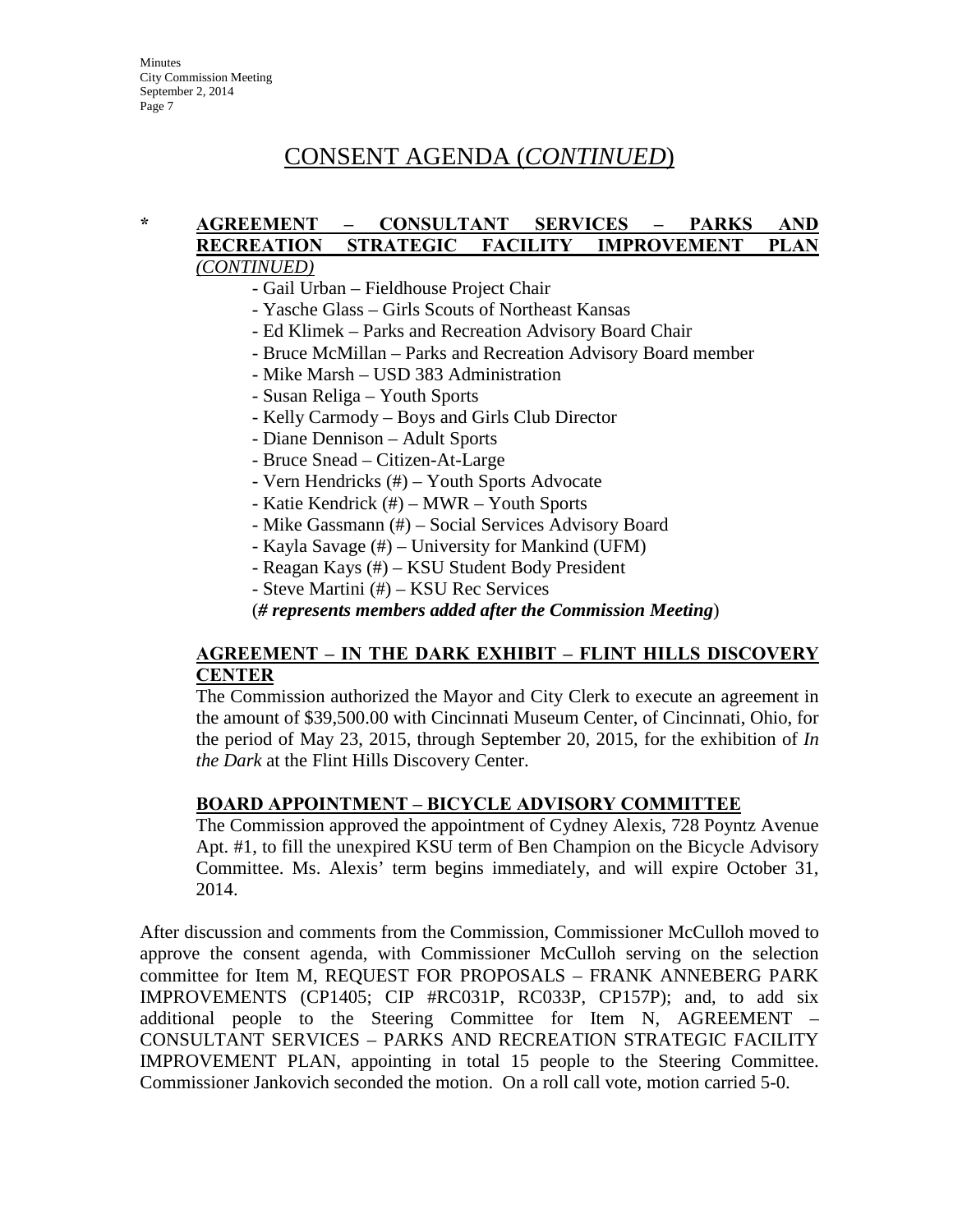**Minutes** City Commission Meeting September 2, 2014 Page 8

# GENERAL AGENDA

### **FIRST READING - ANNEX AND REZONE - TRAILS AT MANHATTAN PUD**

Eric Cattell, Assistant Director for Planning, presented an overview of the item and highlighted the proposed annexation and rezoning requests. He then responded to questions from the Commission regarding the floodplain maps, flood elevation levels, and the amount of fill required on the site.

Rob Ott, Director of Public Works, responded to questions from the Commission and stated that the project consultant would need to answer questions regarding the engineering study submitted for the project.

Eric Cattell, Assistant Director for Planning, provided additional information on the parking requirements, parking ratios, and parking requirements for other Planned Unit Developments. He then responded to concerns expressed from the Commission regarding potential flooding, flood insurance, and adequate resident parking.

Rob Ott, Director of Public Works, responded to questions from the Commission regarding pedestrian connectivity, sidewalks, and attaining right-of-way along Marlatt Avenue.

Kim Fugitt, Architect and Planner, Lindsey Management Co., Inc., provided background information about their company and properties that they own. He informed the Commission that their business model is to develop and retain ownership in their properties. He responded to questions from the Commission regarding the proposed parking ratio, flood elevation levels, grading plan, proposed rents for the one and two bedroom units, and provided additional information on the project and the ornamental fence that would be constructed as part of the negotiation with the seller.

Hugh Jarratt, Attorney, representing the Lindsey Management Co., Inc., provided additional information on the proposed development, target audience, vacancy rates, and on the demographics of the community and the need for one and two bedroom units.

Buckley Blew, Civil Engineer, Blew and Associates, provided additional information on the development and water drainage. He then responded to questions from the Commission regarding drainage, water flow, the site plan, and stated that the development is not increasing risk to flooding in other areas.

Rob Ott, Director of Public Works, informed the Commission that the drainage report indicates that the post condition will be less than what the runoff rate is currently.

Mayor Butler opened the public comments.

Hearing no comments, Mayor Butler closed the public comments.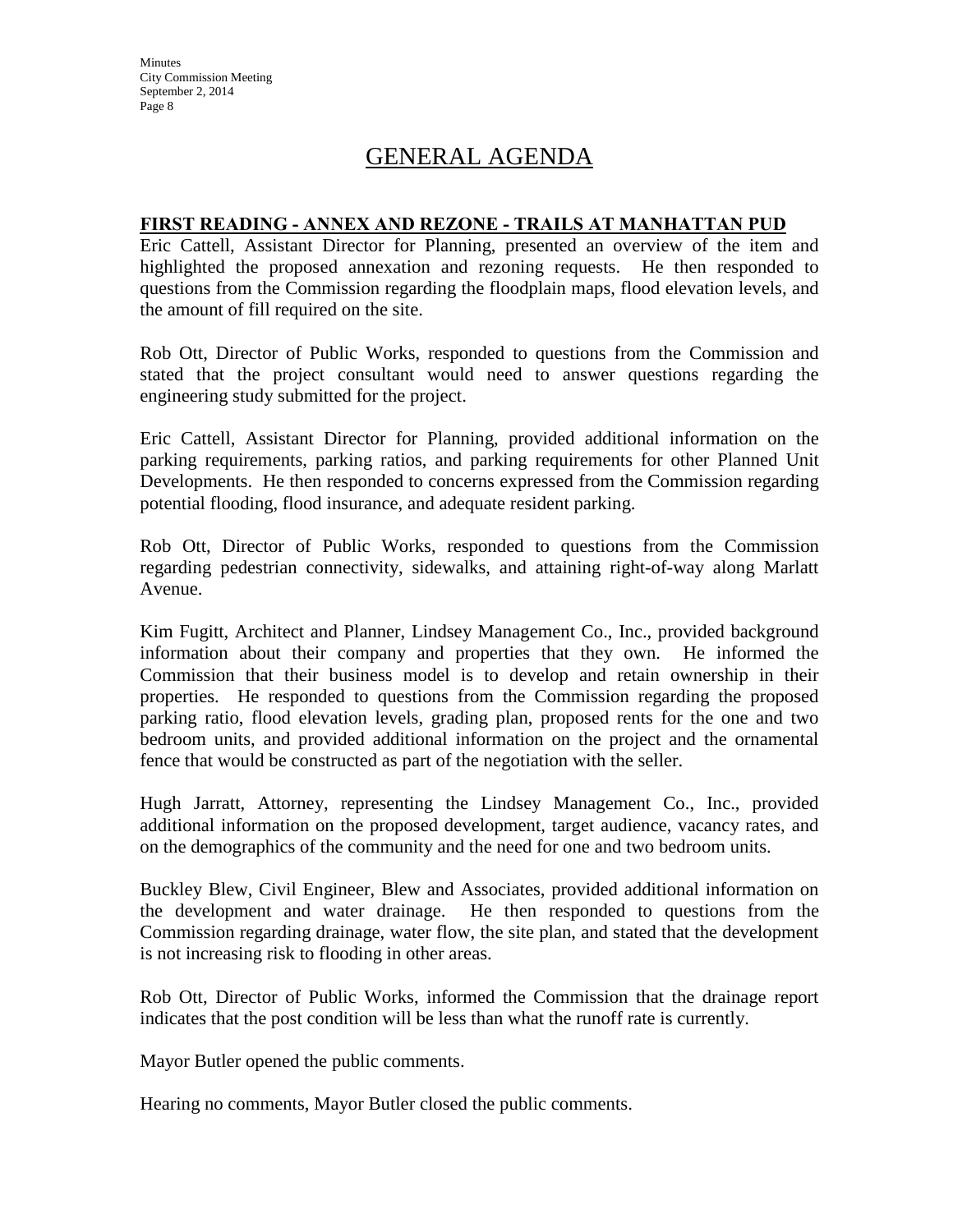# GENERAL AGENDA (*CONTINUED*)

#### **FIRST READING - ANNEX AND REZONE - TRAILS AT MANHATTAN PUD** *(CONTINUED)*

After discussion and additional comments from the Commission, Commissioner Jankovich moved to approve the first reading of an ordinance annexing the proposed Trails at Manhattan, an approximate 37.6 acre tract of land located 1,000 feet west of the intersection of Casement Road and Marlatt Avenue on the north side of Marlatt Avenue, based on conformance with the Comprehensive Plan, the Growth Vision, and the Capital Improvements Program, and based on the recommendation of the Planning Board; and approve the first reading of an ordinance rezoning the Trails at Manhattan, from County AG, General Agriculture, and SF-2, Single-Family Residential District, to PUD, Residential Planned Unit Development, based on the findings in the Staff Report with the 15 conditions of approval *(See Attachment No. 4)* as modified and recommended by the Planning Board. Commissioner McCulloh seconded the motion. On a roll call vote, motion carried 5-0.

## **ADDENDUM – AIRPORT PASSENGER TERMINAL, PHASE ONE (AIP 44, CIP #AP040P)**

Peter Van Kuren, Airport Director, presented background information and an overview of the item. He informed the Commission that Mead & Hunt, Inc., the City's Architectural and Engineering firm, received a letter from the U.S. Department of Labor explaining that the wage determinations being placed in the bid and contract documents with a reference to an online link was not enough to satisfy federal funding requirements and requested that the contract be modified to include the correct Davis-Bacon wage decisions in attached paper format. He then responded to questions from the Commission and stated that the City will not know for sure if there is a misapplication of a portion of the wages by the contractor until the Department of Labor completes its investigation.

Ron Fehr, City Manager, responded to questions from the Commission. He stated that if the wages were properly identified at the beginning of the project, the wages would have probably been higher, and said there could be increased costs to the City based on the sharing of the project.

Bill Raymond, City Attorney, provided additional information on the item and compliance to be in conformance with the Davis-Bacon Act for prevailing wage rates within classifications by the Department of Labor. He discussed the web link provided on the bidding and contract documents by Mead & Hunt, Inc., and highlighted the draft addendum to the construction contract with The Weitz Company, LLC, for phase one of the Passenger Terminal at the Manhattan Regional Airport. He then responded to questions from the Commission and stated that they have had conversations with the general contractor and need to incorporate the addendum before there is a ruling from the U.S. Department of Labor.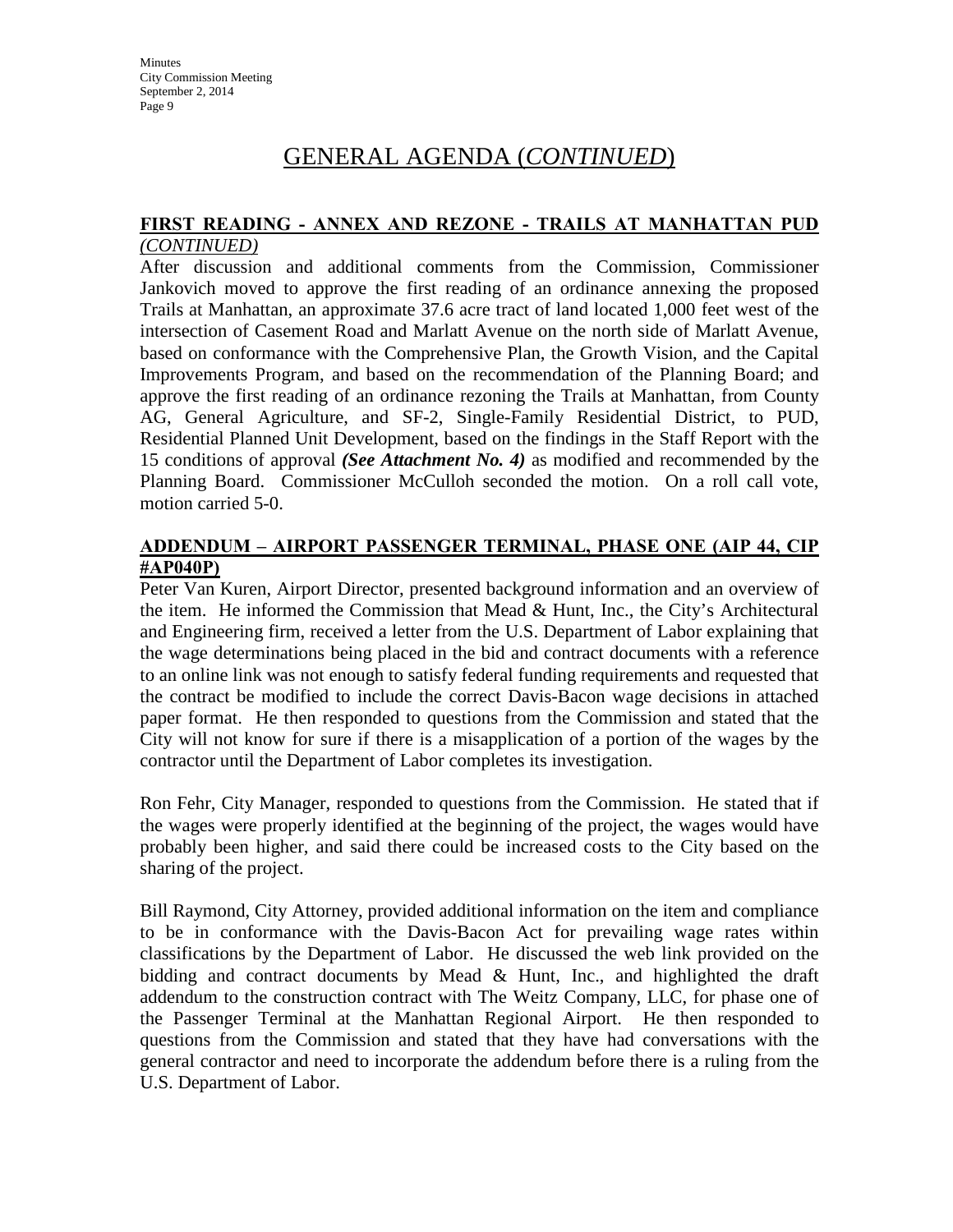# GENERAL AGENDA (*CONTINUED*)

### **ADDENDUM – AIRPORT PASSENGER TERMINAL, PHASE ONE (AIP 44, CIP #AP040P)** *(CONTINUED)*

Peter Van Kuren, Airport Director, informed the Commission that prevailing rates and wages were posted as the project commenced. He reiterated that the City will not know for sure if there is a misapplication of a portion of the wages by the contractor or the amount of restitution until the addendum is approved and the Department of Labor finishes its investigation.

Mayor Butler opened the public comments.

Hearing no comments, Mayor Butler closed the public comments.

After discussion and comments from the Commission, Commissioner Jankovich moved to authorize City Administration to finalize and the Mayor and City Clerk to execute an Addendum to the construction contract with The Weitz Company, LLC, of Lenexa, Kansas, for Phase One of the Passenger Terminal (AIP 44, CIP #AP040P) at the Manhattan Regional Airport. Commissioner Reddi seconded the motion. On a roll call vote, motion carried 5-0.

### **AWARD CONTRACT – AIRPORT TERMINAL EXPANSION, PHASE 2; TASK ORDER NO. 15 – CONSTRUCTION ADMINISTRATION SERVICES; RESOLUTION NO. 090214-A – ISSUE GENERAL OBLIGATION BONDS**

Peter Van Kuren, Airport Director, presented an overview of the item. He informed the Commission that they authorized acceptance of the federal grant for construction of Phase Two of the terminal expansion at the Manhattan Regional Airport. He also provided an overview of the Phase Two construction contract with The Weitz Company, LLC, and the Phase Two construction administration contract with Mead & Hunt, Inc. He stated that if more than 90 days passes from the project bid until the contract award, then the wage determinations current at time of the contract must be used. He then responded to questions from the Commission regarding cost estimates and Task Order No. 15 provided by Mead & Hunt, Inc.

Jason Hilgers, Deputy City Manager, responded to questions from the Commission regarding the submittal of the contractor bid. He stated that if it costs the contractor more than the \$6.68 million contract amount, it is really none of the City's responsibility, and, if the costs are less than this amount, the contractor has savings.

Ron Fehr, City Manager, responded to questions from the Commission regarding potential change orders. He also highlighted the projected revenue growth to be generated with Passenger Facility Charges (PFC) and the potential for larger planes at the Airport.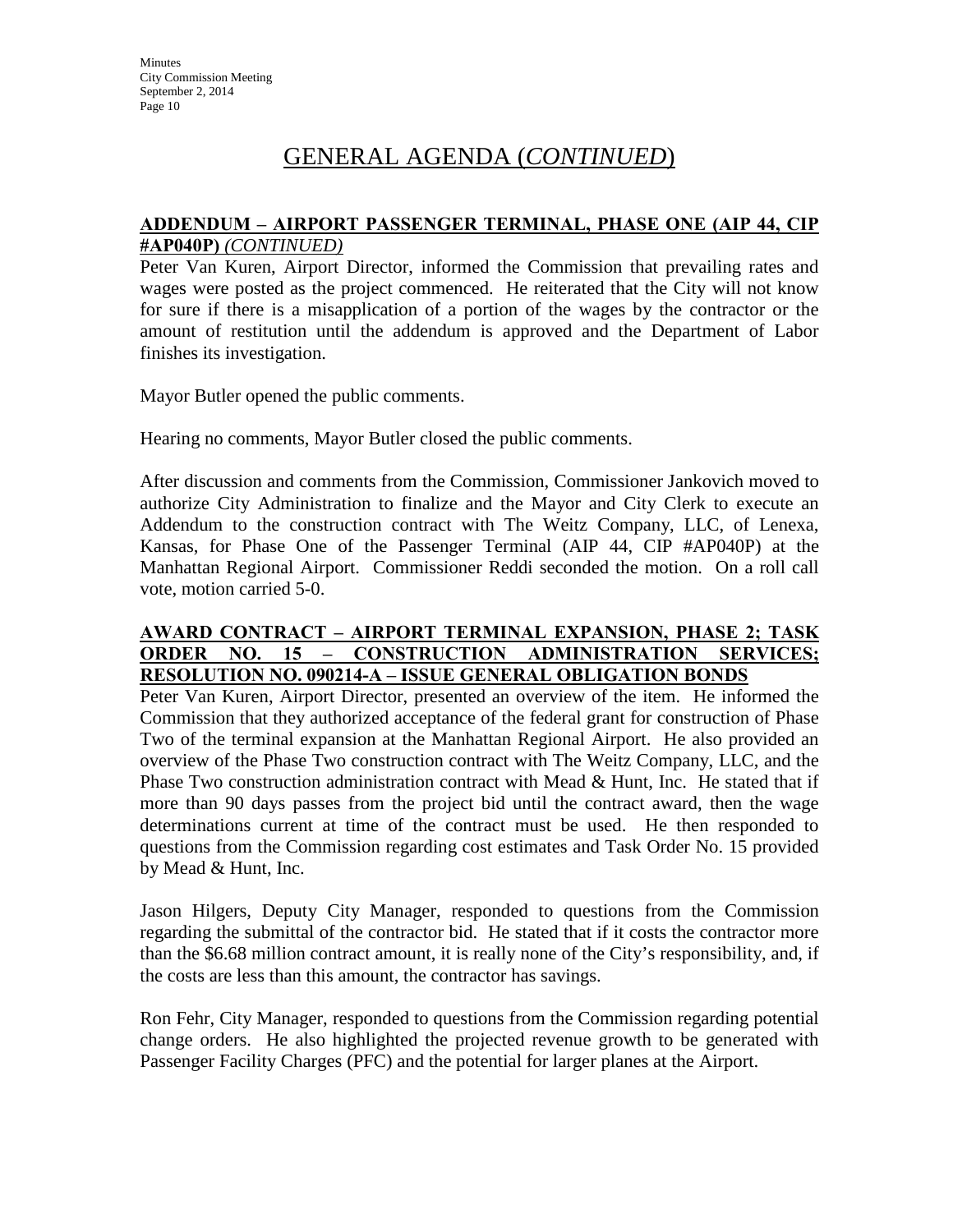# GENERAL AGENDA (*CONTINUED*)

#### **AWARD CONTRACT – AIRPORT TERMINAL EXPANSION, PHASE 2; TASK**  15 – CONSTRUCTION ADMINISTRATION SERVICES; **RESOLUTION NO. 090214-A – ISSUE GENERAL OBLIGATION BONDS** *(CONTINUED)*

Peter Van Kuren, Airport Director, provided information on the funding share with the Federal Aviation Administration (FAA).

Mayor Butler opened the public comments.

Hearing no comments, Mayor Butler closed the public comments.

After discussion, Commissioner Jankovich moved to authorize the Mayor and City Clerk to execute a construction contract in the amount of \$6,680,000.00 with The Weitz Company, LLC, of Lenexa, Kansas, and Task Order No. 15 in the amount of \$586,660.00 with Mead & Hunt, Inc., of Madison, Wisconsin, for construction administration, for Phase Two of the Passenger Terminal expansion at the Manhattan Regional Airport; and approve Resolution No. 090214-A, authorizing the issuance of temporary notes and/or general obligation bonds to pay for the Airport Terminal Expansion project (AIP46, CIP #AP035P). Mayor Butler seconded the motion. On a roll call vote, motion carried 5-0.

## **PURCHASE – FURNITURE, FIXTURES, AND EQUIPMENT – MANHATTAN REGIONAL AIRPORT TERMINAL BUILDING, PHASES 1 (AIP 44, CIP #AP040P) AND 2 (AIP 46, CIP #AP035P)**

Peter Van Kuren, Airport Director, introduced the item.

Stacey Utech, Director of Design, BA designs, LLC, presented background information on the company, past performance with the Kansas Army National Guard and Heartland Readiness Center, information on the selection and warranty of the furniture, and information on the State of Kansas Furniture Contract.

Lyndsi Cox, Interior Designer, BA designs, LLC, presented additional information on the selection of furniture products to be used in the entry area seating, lounge area seating, family area seating, dining area seating and tables, re-cushioned existing use of beam seating, and auxiliary items.

Stacey Utech, Director of Design, BA designs, LLC, responded to questions from the Commission regarding the selection process and durability.

Peter Van Kuren, Airport Director, provided additional information on the request to purchase miscellaneous cleaning and maintenance equipment. He then responded to questions from the Commission regarding the vacuum cleaner at the Airport.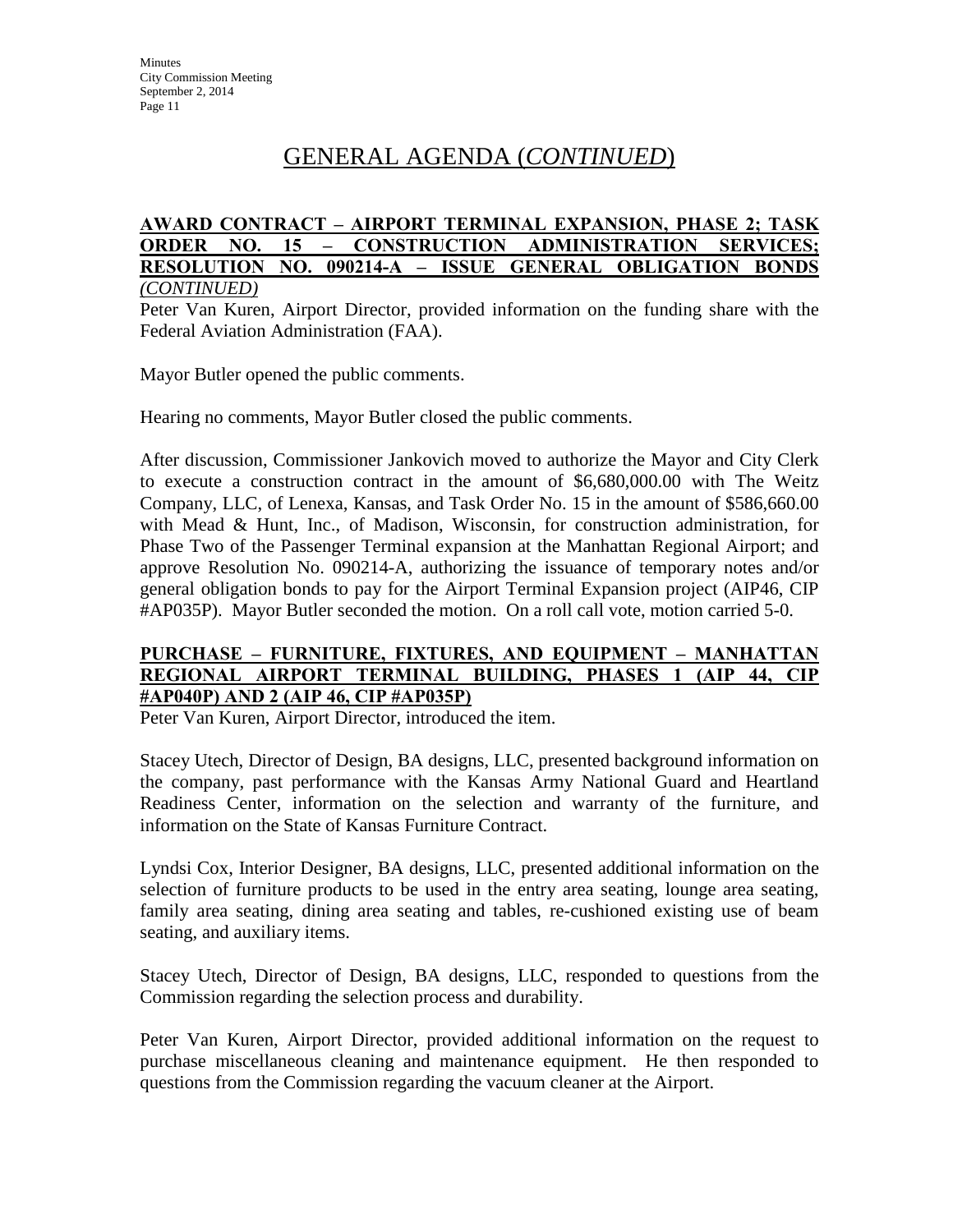Minutes **City Commission Meeting** September 2, 2014 Page 12

## **GENERAL AGENDA (CONTINUED)**

#### PURCHASE - FURNITURE, FIXTURES, AND EQUIPMENT - MANHATTAN REGIONAL AIRPORT TERMINAL BUILDING, PHASES 1 (AIP 44, CIP #AP040P) AND 2 (AIP 46, CIP #AP035P) (CONTINUED)

Mayor Butler opened the public comments.

Hearing no comments, Mayor Butler closed the public comments.

After discussion and comments from the Commission, Commissioner Jankovich moved to authorize City Administration to purchase furniture, fixtures, and equipment (FF&E) for Manhattan Regional Airport Terminal Building project, Phases 1 (AIP 44, CIP #AP040P) and 2 (AIP 46, CIP #AP035P), in the amount of \$289,47.00, assigning BA Designs, LLC. of Topeka, Kansas, as the Dealer of Record; and to purchase the remaining miscellaneous cleaning and maintenance equipment in an amount not to exceed \$10,000.00 for a total FFE purchase of \$299,471.00; and, to ensure the purchase of a new vacuum for the Airport Terminal. Commissioner Reddi seconded the motion. On a roll call vote, motion carried 5-0.

#### **ADJOURNMENT**

At 9:21 p.m., the Commission adjourned.

ees, MMC, City Clerk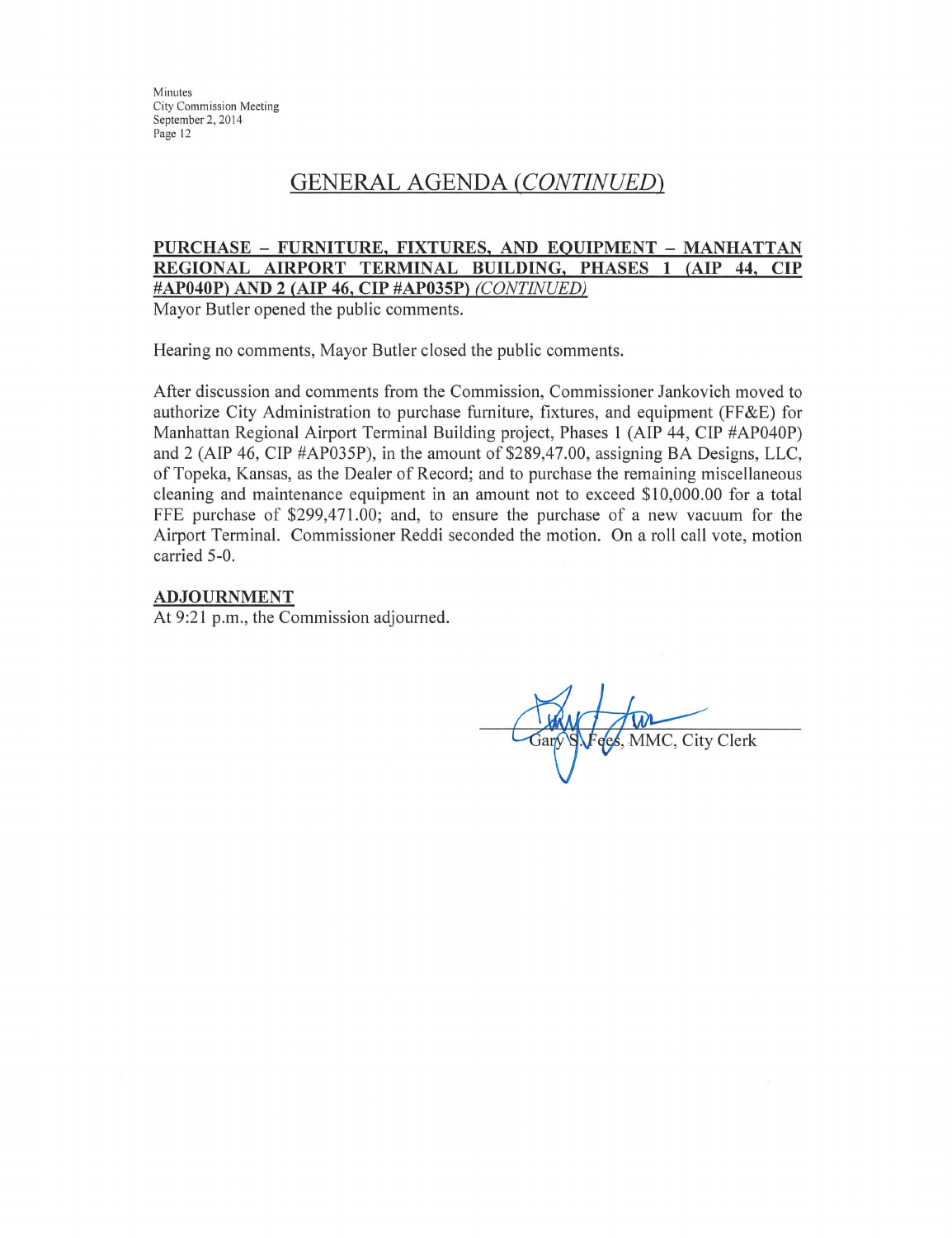#### **STAFF REPORT**

## **ON AN APPLICATION TO REZONE PROPERTY**

The proposed Turnberry Addition is to consist of twenty-two (22) single-family lots.

### **FROM:** R-S, Single-Family Residential Suburban District

**TO:** R-1, Single-Family Residential District

**APPLICANT:** SMH Consultants – Ben Gasper on behalf of the owners; Switchgrass Development – Ben Burton

**ADDRESS:** 4201Suite B, Anderson Avenue, Manhattan, KS 66503;

**OWNERS:** Switchgrass Development – Ben Burton

**ADDRESS:** 3539 Everett Drive, Manhattan, KS 66503

**LEGAL DESCRIPTION:** An unplatted tract in Section 3, Township 10, Range 7 East

**LOCATION:** Generally located immediately to the northeast of the intersection of Grand Mere Parkway and Colbert Hills Drive (*see attached legal description for full details).* 

**AREA:** 14.36 acres (1.37 acres is to dedicated as Grand Mere Parkway right-of-way).

**DATE OF NEIGHBORHOOD MEETING:** May 29, 2014

**DATE OF PUBLIC NOTICE PUBLICATION:** June 30, 2014

## **DATE OF PUBLIC HEARING: PLANNING BOARD:** July 21, 2014 **CITY COMMISSION:** August 5, 2014

## **THIRTEEN MATTERS TO BE CONSIDERED WHEN REZONING**

**1. EXISTING USE:** The unplatted tract is currently native grass land.

**2. PHYSICAL AND ENVIRONMENTAL CHARACTERISTICS:** The irregularly shaped tract is gently sloped and drains to the north towards the Colbert Hills Golf Course. The site drains towards an existing retention basin used for irrigation by the golf course. The basin is at the upper reach of Little Kitten Creek.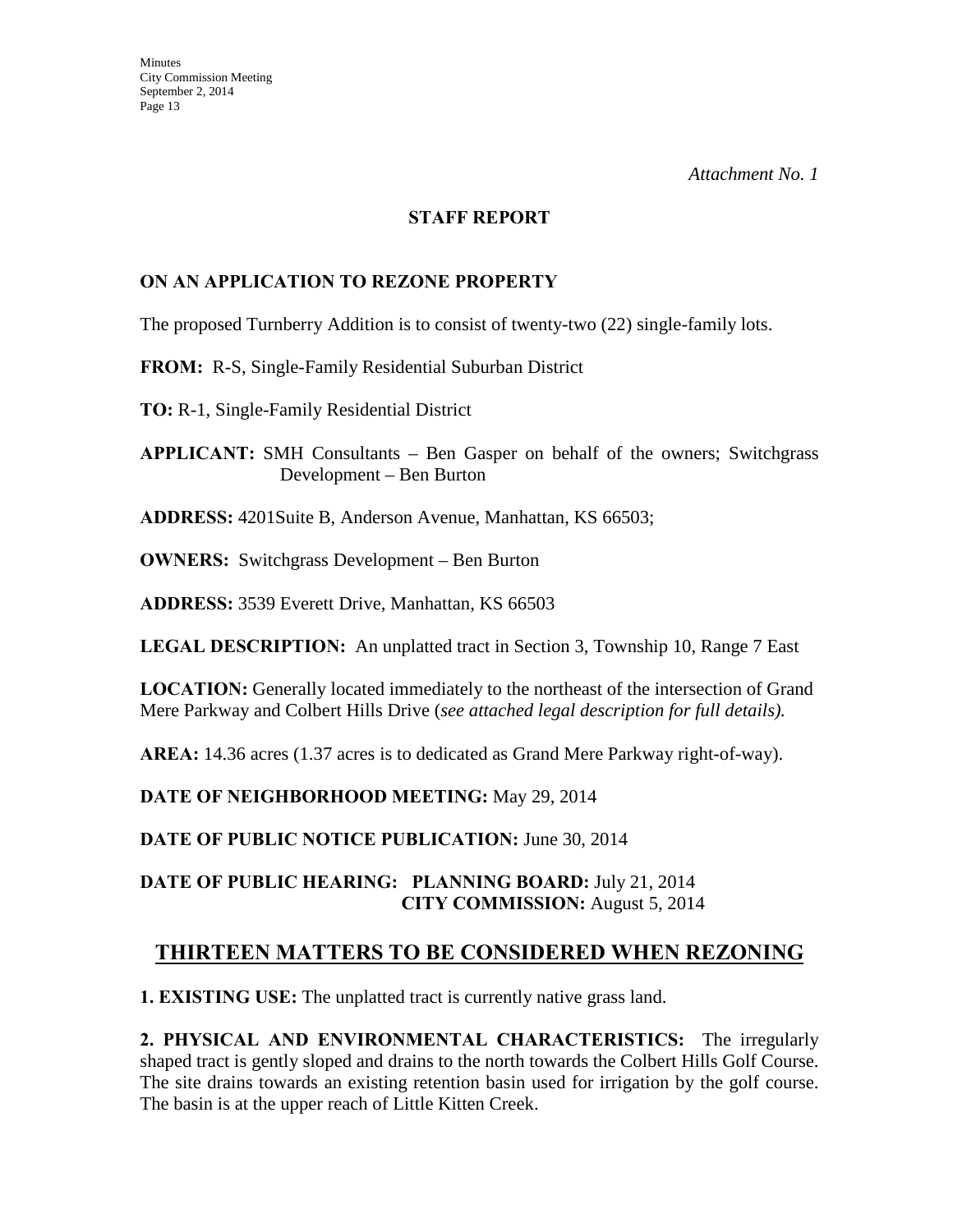### 3. **SURROUNDING LAND USE AND ZONING:**

**NORTH:** Colbert Hills Golf Course; R-S Single-Family Residential District.

- **SOUTH:** Vacant land within Grand Mere Master Planned Community and Colbert Hills Golf Course; County Residential Planned Unit Development, R-S Single-Family Residential District.
- **EAST:** Founders Village PUD, a single-family development and Colbert Hills Clubhouse; Residential PUD and R-S District.
- **WEST:** Vacant land within Grand Mere Master Planned Community and Colbert Hills Golf Course; County Residential Planned Unit Development, R-S Single-Family Residential District.
- **4. GENERAL NEIGHBORHOOD CHARACTER:** The general character of the neighborhood is a mixture of the golf course, including the club house, established single-family homes and multiple-family apartments and developing residential neighborhoods within the comprehensively planned neighborhood in the City.
- **5. SUITABILITY OF SITE FOR USES UNDER CURRENT ZONING:** The site of the proposed Turnberry Addition was annexed and rezoned to R-S District in June, 1999 to accommodate the construction of Grand Mere Parkway and Colbert Hills Drive. The annexation and rezoning pre-date the current Manhattan Urban Area Comprehensive Plan and the adopted Grand Mere Master Plan. The Grand Mere Master Plan designates the area a Hotel (General Commercial (GC)) and Villa #5 (RLM). The Comprehensive Plan reflects that Grand Mere Master Plan's proposed land use. Development in Grand Mere is progressing to ensure attractive and orderly neighborhoods in response to changing market demand.

The site is suitable under the current zoning district to develop a single-family residential subdivision. The proposed Turnberry Addition would need to be altered to increase the lot area and lot depths of several lots to meet the minimum requirements of the R-S District.

**6. COMPATIBILITY OF PROPOSED DISTRICT WITH NEARBY PROPERTIES AND EXTENT TO WHICH IT MAY HAVE DETRIMENTAL AFFECTS:** 

The proposed rezoning to R-1 District is compatible with the surrounding neighborhood with twenty-two (22) single-family lots ranging in size from approximately 0.31 acres to 0.82 acres. A minimal increase in light, noise and traffic can be expected, with minimal impact on the surrounding area by the residential lots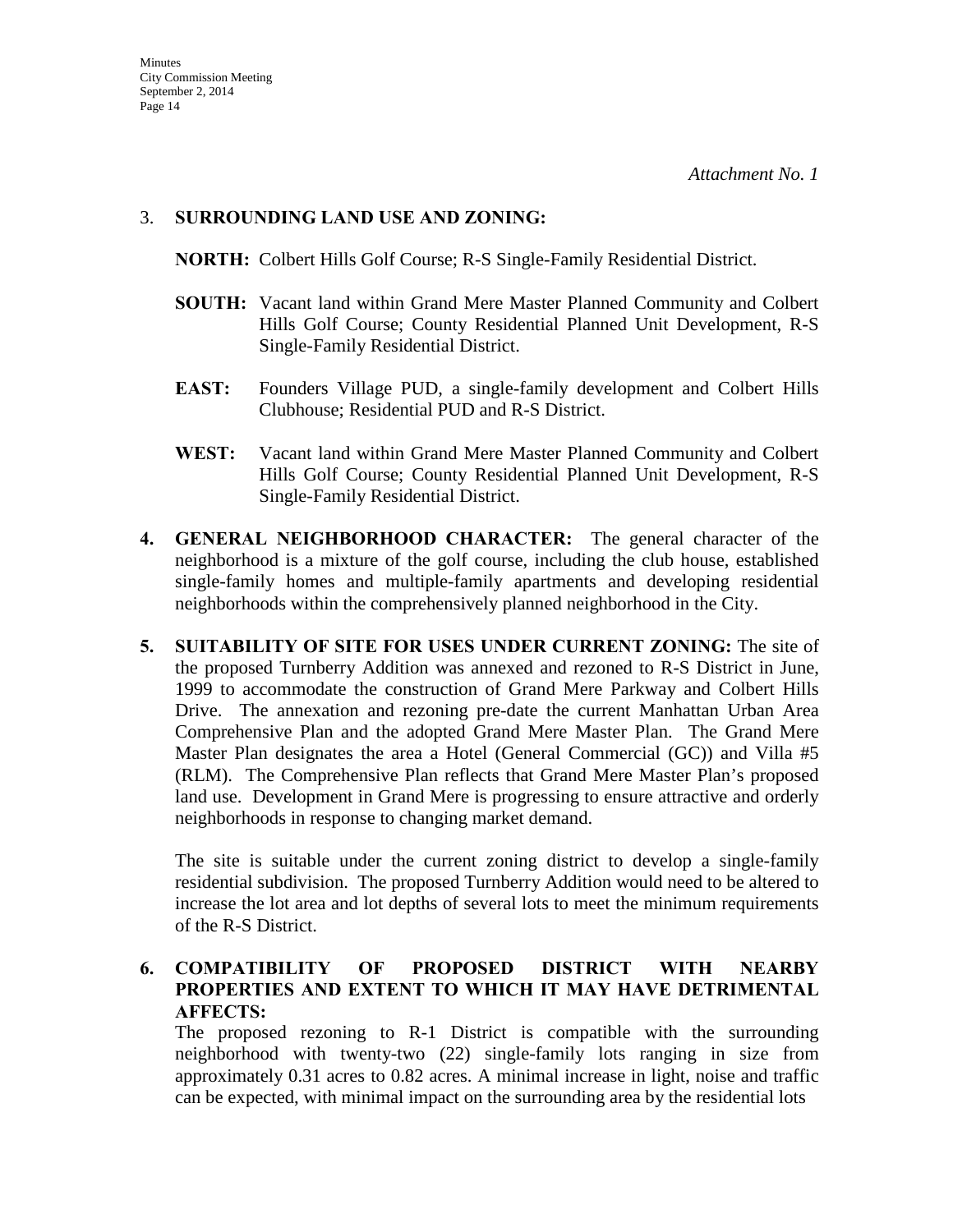**Minutes** City Commission Meeting September 2, 2014 Page 15

> in the Turnberry Addition. The proposed subdivision will be similar in size and character to other single-family developments in the Grand Mere Master Plan Community. The Golf Course is located immediately to the north and south. To the west and south is undeveloped land within the master planned community. The only existing neighbors to the proposed development are the single-family attached homes in the Founders Village and the Colbert Hill Clubhouse. Because of distance and similar types of residential uses, these existing developments should not be adversely impacted.

> To ensure compatibility within Grand Mere, architectural guidelines and design standards provide for building review and approval. A private design review committee is responsible for enforcement of guidelines and standards *(see below III. COMMUNITY CONCEPTS AND DEVELOPMENT STRATEGY below in Grand Mere Master Plan)*. The guidelines and standards are private and are not part of the rezoning. The policy statements are mentioned because they are part of the Grand Mere Master Plan policies.

> As part of the application process, the applicant held a neighborhood meeting. According to the meeting summary, no one attended the meeting.

#### **7. CONFORMANCE WITH COMPREHENSIVE PLAN:**

**THE SITE WAS ORIGINALLY ANNEXED AND REZONED IN 1999, PRIOR TO THE ADOPTION OF THE GRAND MERE MASTER PLAN AND THE CURRENT MANHATTAN URBAN AREA COMPREHENSIVE PLAN. THE TURNBERRY ADDITION IS SHOWN ON THE FUTURE LAND USE MAP AS COMMUNITY COMMERCIAL, CC, AND RESIDENTIAL LOW/MEDIUM DENSITY, RLM. THE WESTERN HALF OF THE REZONING SITE IS DESIGNATED AS CC AND THE EASTERN HALF AS THE RLM DESIGNATION. THE CC AREA IS A DIRECT REFLECTION OF THE GRAND MERE MASTER PLAN DESIGNATING THIS AREA FOR A DESTINATION HOTEL. THE DEVELOPER HAS CHOSEN TO DEVELOP THE SITE AS RESIDENTIAL. THE ADJACENT RLM DESIGNATION IS THE APPROPRIATE SET OF LAND USE POLICIES TO CONSIDER. APPLICABLE RLM POLICIES** *(IN ITALICS)* **IN THE COMPREHENSIVE PLAN INCLUDE:**

*Residential Low/Medium Density (RLM)*

#### *RLM 1: Characteristics*

*The Residential Low/Medium Density designation incorporates a range of singlefamily, single-family attached, duplex, and town homes, and in appropriate cases include complementary neighborhood-scale supporting land uses, such as retail, service commercial, and office uses in a planned neighborhood setting, provided they*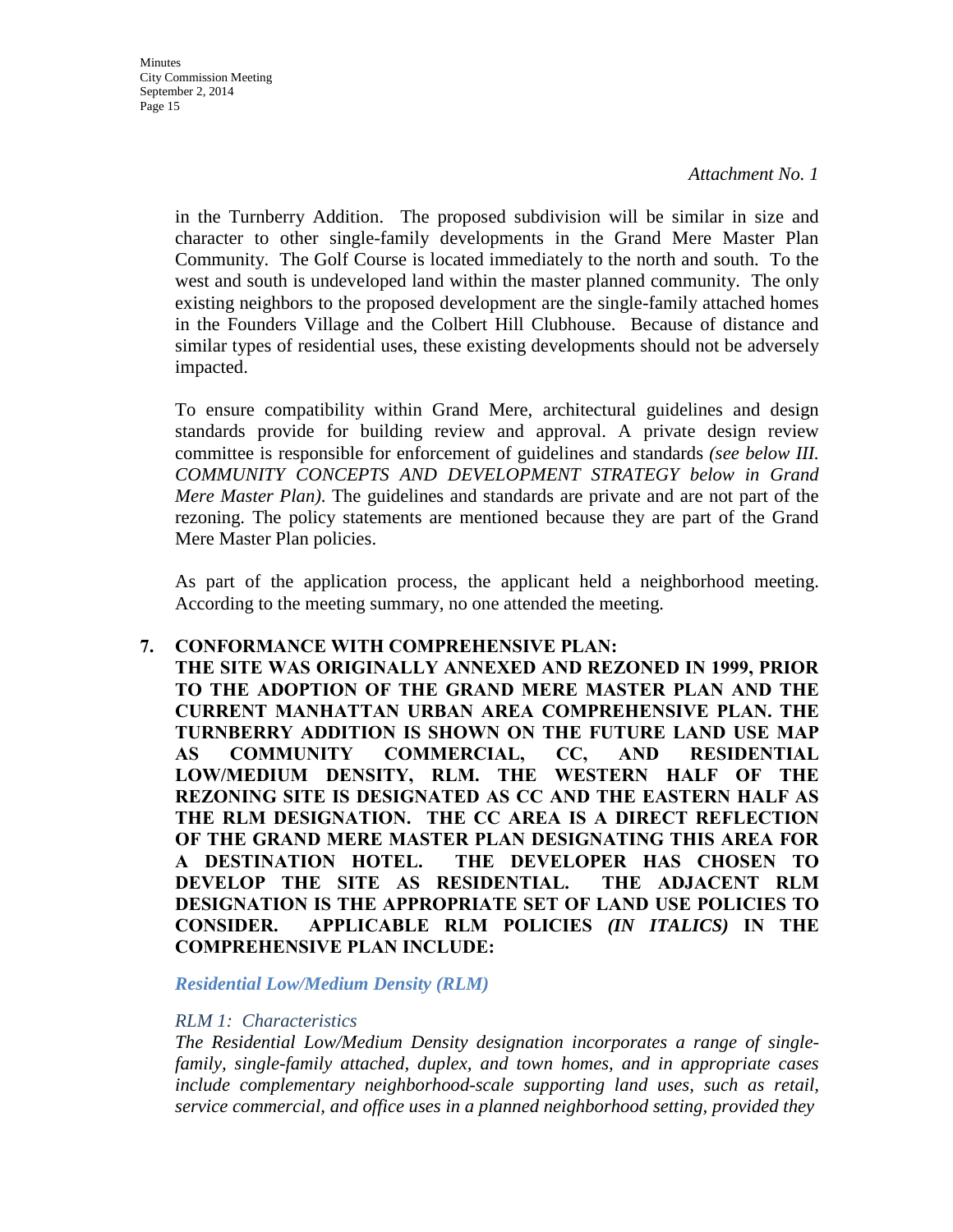*conform with the policies on Neighborhood Commercial Centers. Small-scale multiple-family buildings and condominiums may be permissible as part of a planned unit development, or special mixed-use district, provided open space requirements are adequate to stay within desired densities.* 

#### *RLM 2: Appropriate Density Range*

*Densities in the Residential Low/Medium designation range between less than one dwelling unit/acre up to 11 dwelling units per net acre.* 

#### *RLM 3: Location*

*Residential Low/Medium Density neighborhoods typically should be located where they have convenient access and are within walking distance to community facilities and services that will be needed by residents of the neighborhood, including schools, shopping areas, and other community facilities. Where topographically feasible, neighborhoods should be bounded by major streets (arterials and/or collectors) with a direct connection to work, shopping and leisure activities.* 

#### **Grand Mere Community Master Plan**

The Grand Mere Community Master Plan was originally adopted in April 2000 and is included as a specific Land Use Element of the current Comprehensive Plan adopted in 2003. The Grand Mere Plan is a more detailed level neighborhood plan for the entirety of Grand Mere, which notes the area to be Hotel 8.3 acres (GC) and a portion of Villas #5 4.4 acres (RLM). The eastern half of Villas #5 has already been developed as the Founders Village PUD. As mentioned above, it is apparent that the market does not support a destination hotel at this location. The applicant has proposed to develop the site within policies of the Single Family (RLM), rather than the Villas description. See below under Residential Types for the Single Family and Villas RLM description.

Applicable policies *(in italics)* from the Grand Mere Master Plan include:

#### *PROJECT INTENT*

*The overall Land Use Amendment is intended to create a community designed within a park. By responding to the natural terrain, preserving natural corridors, protecting the slopes and riparian environment, a harmonious relationship with the land can be created for the community.*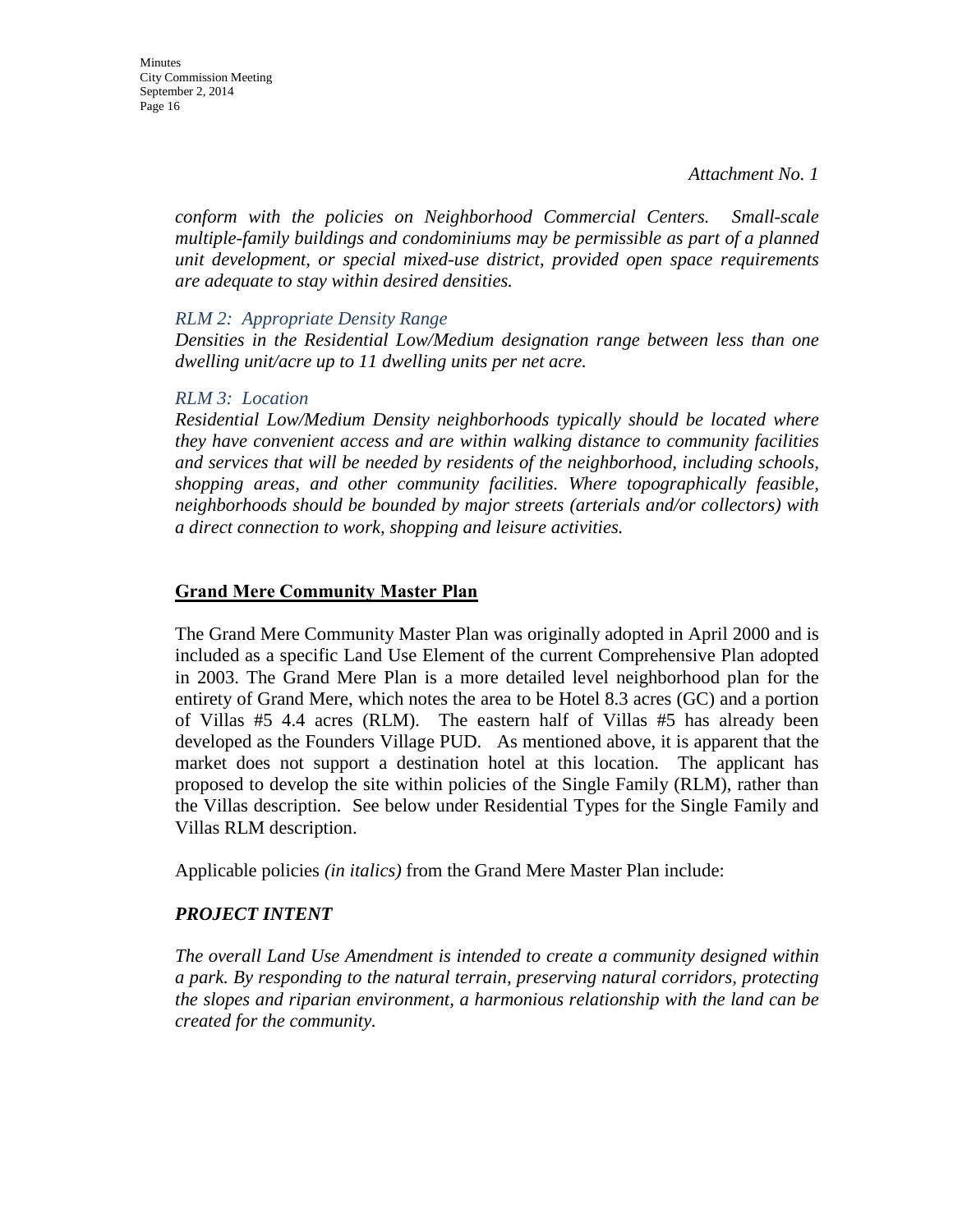**Minutes** City Commission Meeting September 2, 2014 Page 17

> *Grand Mere is envisioned as an upscale residential community, with the University's Colbert Hills Golf Course and preserved open space interwoven throughout the development. The community is made up of individual neighborhoods defined by open space features, topography, connection to the Grand Mere Parkway, and the golf course. A strong joint effort has integrated the golf course design (Colbert Hills) and the overall community design (Grand Mere Development). The interconnectivity of automobile circulation, pedestrian/bicycles, and open space, as well as residential neighborhood placement and overall community utility location, has created a well integrated community with both future residences and community recreation as the main focus. Flexibility is built into the land use plan to allow the development to respond to market demand.*

> *Specific types of residential product may subtly change in the future due to market demand as the development pattern becomes clearer and as the community matures. The community will offer a high level of design quality, architectural variety, and a wide range of housing types to address the potential markets appropriate for an upscale development.*

## *5 KEY DESIGN CONCEPTS*

## *1. Create a high quality residential community*

*Create a community of villages, residential neighborhoods, and neighborhood commercial areas centered along the projects' spine, Grand Mere Parkway. Through the use of architectural design guidelines and development reviews the quality of building construction will be maintained at the highest level.* 

#### *2. Integrate the Natural Environment*

*Preserve the natural slopes and open space features. Provide a visual connection to the natural beauty of the development: the golf course in the valleys, the long vistas/views, and the prairie environment.* 

#### *3. Offer a Variety of Residential Living*

*Offer a wide range of residential products and lot types to address the market demands of the well informed and upscale consumer. An integrated community of many housing types will help to provide an interesting streetscape, a quality neighborhood texture, and a sustainable development.*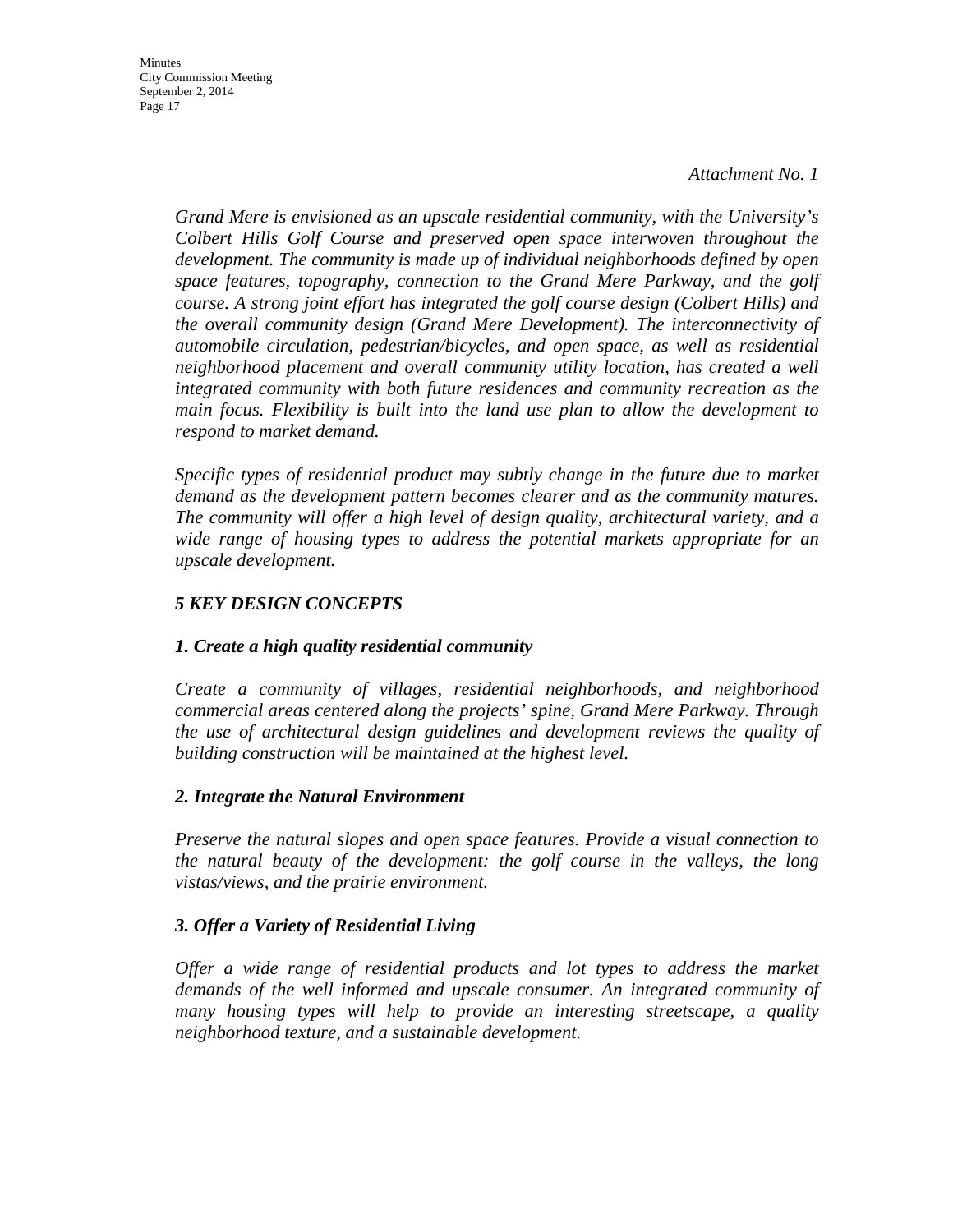#### *4. Create a Pedestrian/Bicycle System*

*Provide pedestrian/bicycle connections throughout the development, following the Grand Mere Parkway, open space corridors and the linear park connections provided as part of the Master Plan along Little Kitten Creek and the continuation of the Hudson trail.* 

*Grand Mere Community Overall Development Plan* 

### *III. COMMUNITY CONCEPTS AND DEVELOPMENT STRATEGY*

*Grand Mere is proposed as a Master Planned Community consisting of a wide range of* 

*residential housing types and densities and will be utilizing both Planned Unit Development and Conventional Zoning Development standards based on specific sites and development types.* 

*The overall Grand Mere Project consists of 1,054 (estimated) acres, including the Colbert Hills Golf Course. Rather than dispersing development throughout the entire property, the project purposes to "concentrate" neighborhood development within residential and commercial villages on approximately 543 acres preserving almost 50% of the land as natural open space or golf course. This concept, while proposing a variety of home types and densities, provides large natural open spaces, golf course amenity for the general public, and peripheral residential villages as large lot or low density residential products that create an overall density (1.5 du/ac) for the site, consistent with the surrounding neighborhoods. All housing types shall belong to the Master Homes Association, which will be responsible for enforcing the covenants and restrictions, and maintaining the common grounds.* 

*Within the community, residential neighborhoods are supported by neighborhood commercial services, which provide a focus and entry element for the development. These neighborhood office and retail villages are envisioned as community services located at the development entries along the Little Kitten Creek entry and Kimball Ave. and the future northern entry on Marlatt.* 

*Throughout the plan, connecting open space systems, sidewalks and bike trails provide pedestrian connections between residential neighborhoods, public amenities and the neighborhood services. These are planned connections to occur in a variety of types and locations. As each phase of development is planned in detail, the specific pedestrian connections will be part of each village plat and relate back to the overall Circulation Parks & Open Space Plan.*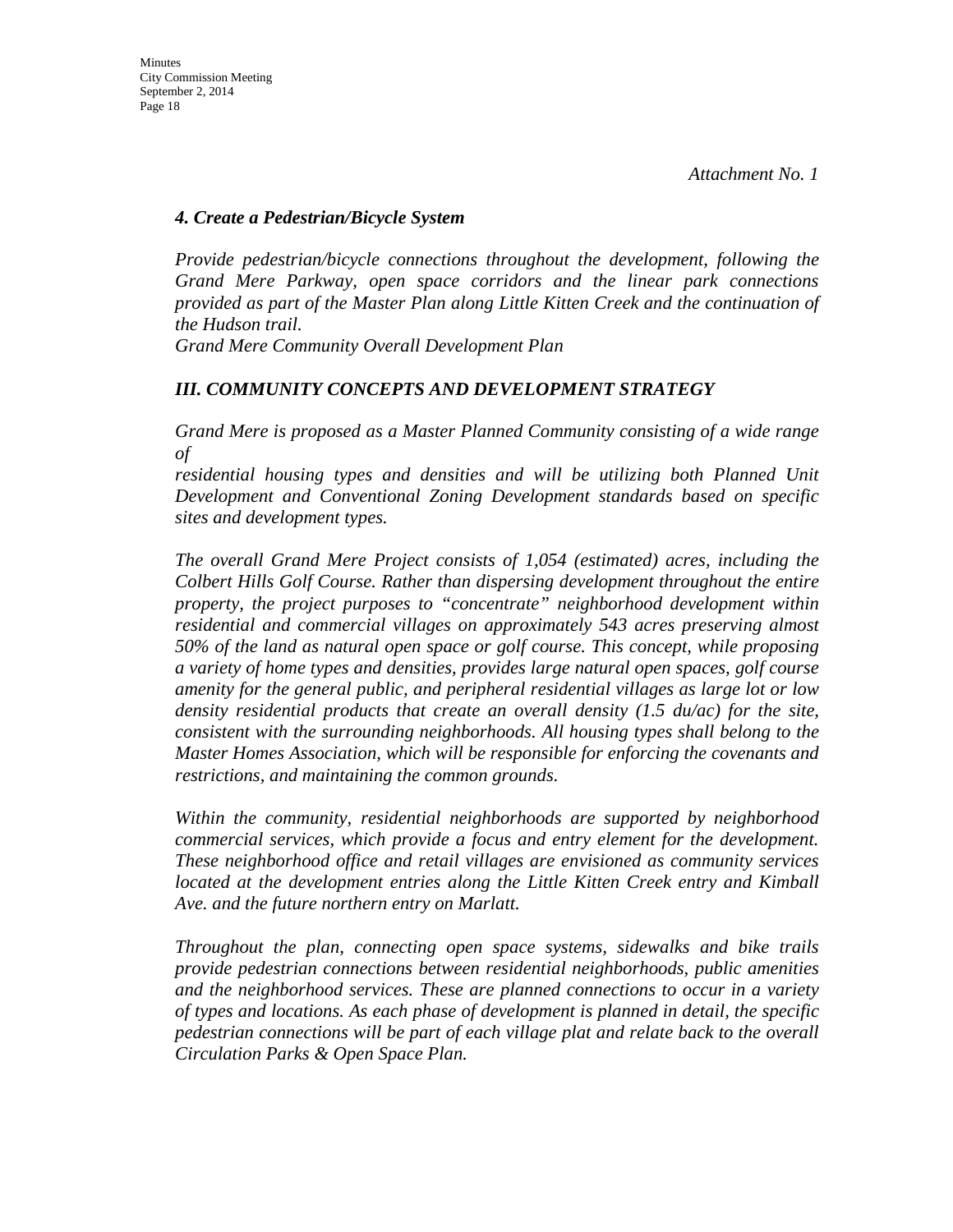*Grand Mere Community Architectural Guidelines and Design Standards will provide*  for the review and approval of all site and building plans for the Grand Mere *property. The Design Review Committee of Grand Mere will be responsible for enforcement of these guidelines and standards. The Developer believes that careful planning and enforcement of design and development standards will ensure orderly, attractive, and lasting development, all of which will preserve and enhance the value of the community.* 

#### *A. Residential Neighborhoods*

*The planning concept proposes a wide range of residential uses, with densities ranging from 1 to 20 dwelling units per acre (du/ac) within individual parcels. Generally, individual neighborhoods are envisioned as small enclaves in order to promote a mix of different product types, create intimate neighborhoods, and to build a strong community image from the project's onset. The key to a sustainable successful development is quality design and construction, and a variety of housing price points to attract a wide spectrum of residential consumers. Higher density residential, as well as small lot single-family opportunities are integrated into the community along Grand Mere Parkway, rather than isolated or located along the site's edges. While building a stronger new community, this concept also reduces impact on existing adjacent neighborhoods by focusing the traffic and circulation internally.*

*Residential Types:* The developer has proposed a subdivision that meets the description of Single Family RLM, rather than the Villas designation, although both can be considered as single-family developments.

#### *Single Family RLM*

*The 273.4 acres of single family proposed for grand Mere represents 50% of the total proposed residential acreage. The detached single family products will range in size and density. The village of single family will be developed as parcels and each will be controlled to maximize views, walkouts, and architectural design quality. The Grand Mere Architectural Review Committee will provide design review of the homes and general site development guidance. Each single family village will be signed and themed as a unique part to the overall Grand Mere development and developed as the market demands. Each parcel will provide internal open space, storm drainage controls, and pedestrian linkages between the villages in addition to the designated Grand Mere Circulation Park & Open Space Plan.*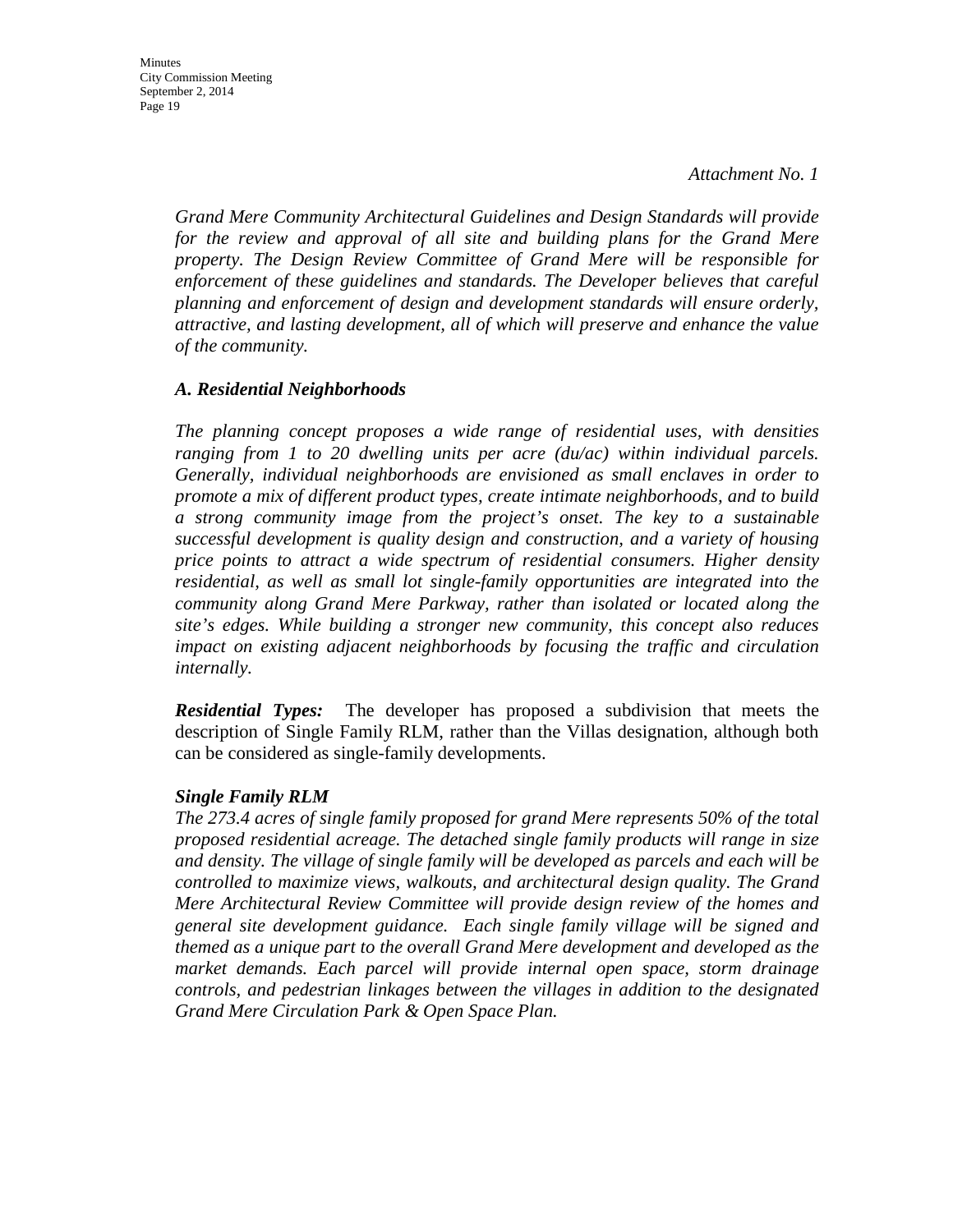#### *Villas (RLM)*

*The villa parcels are located in niches and high quality view areas along the parkway and within the development along the golf course. Villas are single family homes that provide an alternative to the maintenance requirements needed for a typical single family home. The villa concept is an upscale residential product that generally provides master bedroom on the first floor and expansion space either up or down for additional bedrooms or entertainment. Villa Homes Association dues create the revenue to provide maintenance for landscape, snow removal, and in some cases, maintenance of the home.* 

### *Golf Course Villas*

*As part of the Colbert Hills Golf Course Clubhouse complex, villas are planned along the 9th fairway. The villas would occur in a cluster of 10 units in one phase. These homes may be two attached single family dwellings with strong architectural theme and design controls in concert with the proposed golf clubhouse architecture. Private auto courts with off street parking will access the homes.*

### *Grand Mere Villas*

*These villas will be attached and detached depending on the parcel and market demands. Two and three car garages would be provided. Each village will have its own theme signage and architectural design controls. The villages would be developed in phases of 5 – 15 acres.* 

#### *C. Streets and Circulation System*

*Residential streets within Grand Mere are envisioned as a key element of "neighborhood quality," offering a place to walk and play, as well as to drive and park. The streetscape in and along the roads will reflect the quality of the community through the use of signage monumentation and landscaping depending on the location and natural conditions of the space providing strong visual "cues" to better orient drivers to their locations and destinations.* 

*When utilizing the approved Manhattan street system standards the hierarchy, streetwidths, design speeds, and travel/parking lanes are consistent and will not compromise auto on-street parking, or bike and pedestrian access. The street layout will frame important views and vistas, including buildings, golf course, and natural features. On-street parking is available on all local streets.* 

*The Master Planned Community will be accessed from Kimball Avenue and Marlatt Avenue. Additional access points into the Community from surrounding residential streets are shown on the Master Plan.*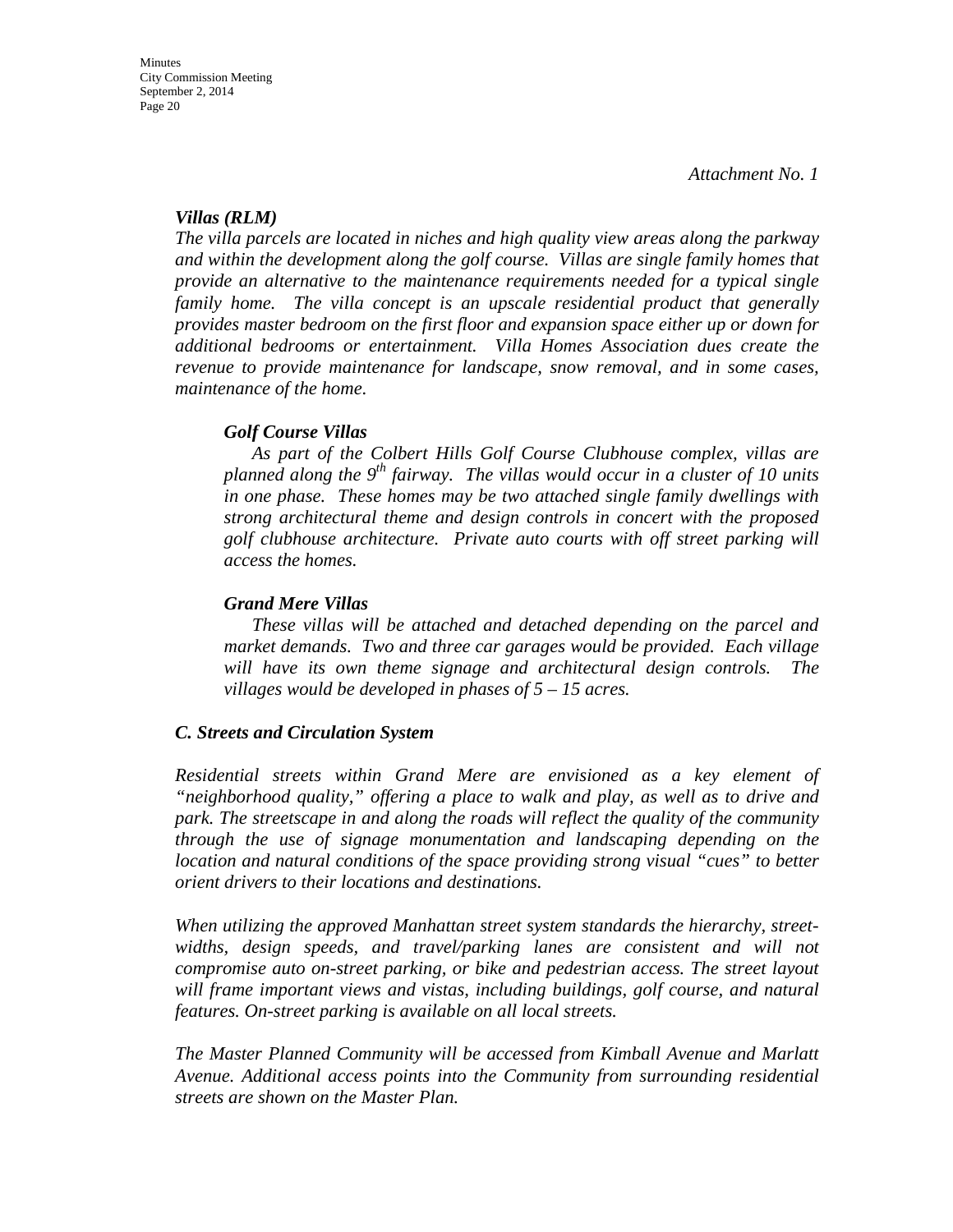### *D. Pedestrian and Bicycle Circulation System*

*Connectivity with the City of Manhattan Linear Park Master Plan is our main focus for the overall trails system. A comprehensive pedestrian and bicycle system is proposed for the community to provide access to individual neighborhoods, the Club Facility and Hotel site, commercial services, and open space amenities~ Elements include both off-street and on street bike paths, natural unimproved trails, and a 17.2 acre linear park along Little Kitten Creek. An easement shall be provided for the extension of the Hudson trail northward, along the east property line to northeast corner section 3-10-7. All trail/path systems will be site- specifically designed at the time of construction. Each will be reviewed on a site-by-site basis to ensure sensitive placement and minimum disturbance. This will be coordinated with the Park & Recreation Board and the Parks and Recreation Department.* 

## *G. Golf Course Development*

*The Grand Mere development drainage and detention system shall be designed to work in concert with the golf course drainage and detention system. The course was designed to meet the environmental goals of the Audubon International Signature Status Program.* 

#### *Bike Paths, Trails and Sidewalks*

*Bike paths, trails and sidewalks are provided along the internal streets and open spaces to provide internal connections between the villages where possible. See the Circulation Parks & Open Space Plan* 

## *M. Current School District Boundaries*

*The school district boundary between Manhattan U.S.D. 383 and Riley County U.S.D. 378 divides Grand Mere into east and west jurisdictions crossing the property beginning at the S.W. Corner of Section 3-10-7 and continuing north to the N.W. Corner of Section 3-10-7.*

Approximately half of the site is designated as Community Commercial (CC) by the Manhattan Urban Area Comprehensive Plan and Hotel (GC) by the Grand Mere Master Plan. It was envisioned that a destination hotel would be developed at this site. The developer has determined that the market for such a development is not present and has proposed a single-family residential subdivision. The most appropriate future land use designation in the Comprehensive Plan is Residential Low to Medium Density and Single Family (RLM) in the Grand Mere Master Plan.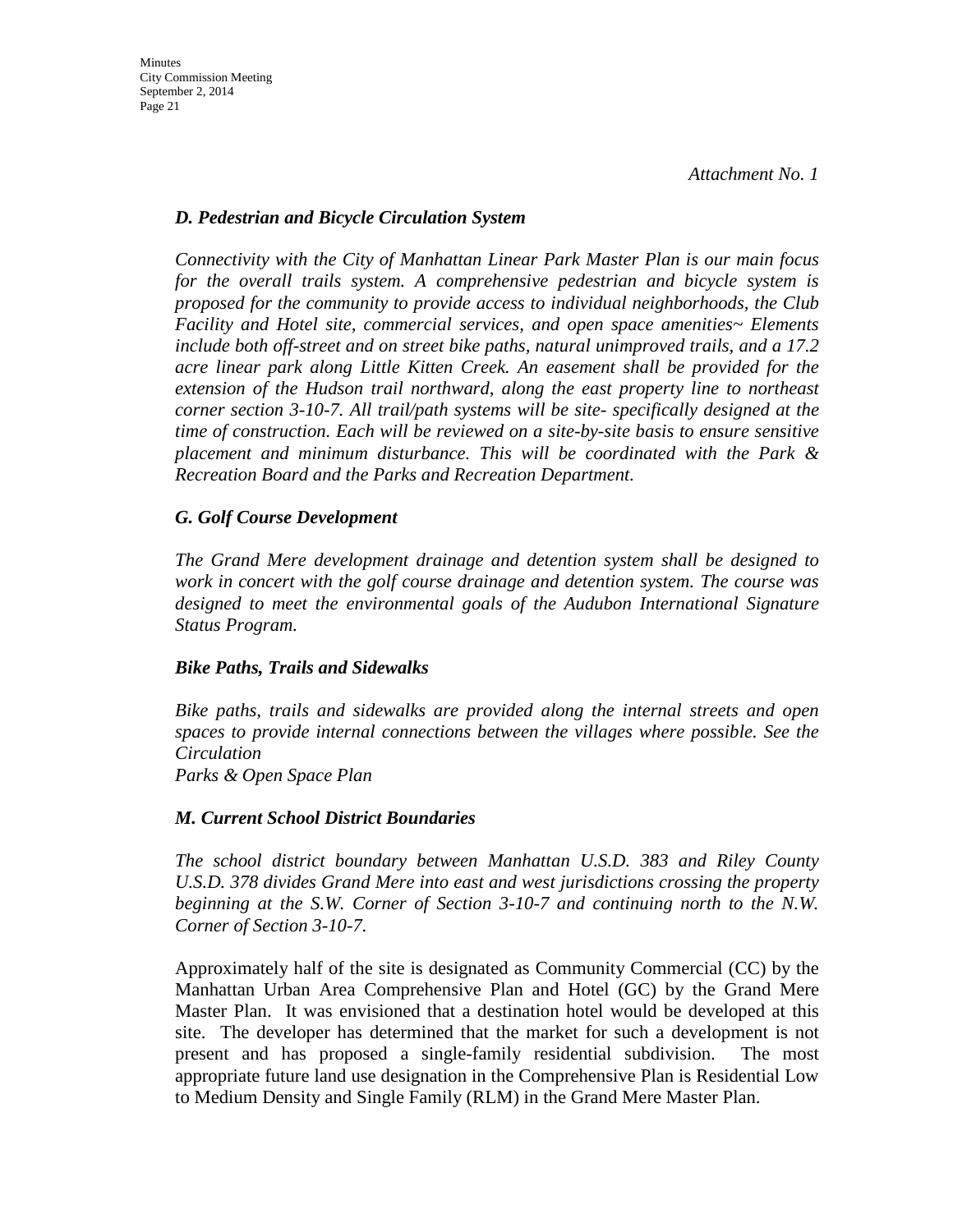Minutes City Commission Meeting September 2, 2014 Page 22

> The density in the Turnberry Addition is 0.53 dwelling units per net acre. The Comprehensive Plan suggests a density of less than one, to eleven (11) dwelling units per net acre is appropriate in the RLM category and the Grand Mere Plan suggests a range of 1-20 dwelling units per acre in individual parcels and an overall density in all of Grand Mere of 1.5 units per acre.

> **THE PROPOSED REZONING OF THE TURNBERRY ADDITION CONFORMS TO THE POLICIES OF THE** Grand Mere Master Plan and the Manhattan Urban Area Comprehensive Plan, based on the current market realities.

#### **8. ZONING HISTORY AND LENGTH OF TIME VACANT AS ZONED:**

| August 7, 1997  | Board of County Commissioners approve Preliminary<br>Development Plan of the Wildcat and Colbert Hills PUD                                                           |  |  |
|-----------------|----------------------------------------------------------------------------------------------------------------------------------------------------------------------|--|--|
| August 14, 1997 | Board of County Commissioners approve Final Development<br>Plan of the PUD                                                                                           |  |  |
|                 | September 10, 1998 Manhattan Urban Area Planning Board recommends of the<br>annexation of Tract IX.                                                                  |  |  |
| October 6, 1998 | City Commission approves first reading of annexation of Tract<br>IX.                                                                                                 |  |  |
| April 5, 1999   | Applicant revises annexation boundaries for Tract IX and<br>submits new application and Planning Board recommends<br>approval of annexation of Tract IX and Tract X. |  |  |
| April 20, 1999  | City Commission approves first reading of annexation of Tract<br>IX and Tract X.                                                                                     |  |  |
| May 3, 1999     | Planning Board recommends approval of rezoning of Tract IX<br>and Tract X, to RS District.                                                                           |  |  |
| May 18, 1999    | City Commission approves first reading of rezoning of Tract IX<br>and Tract X, to RS District.                                                                       |  |  |
| June 1, 1999    | City Commission approves annexation and zoning of Tract IX<br>and Tract X.                                                                                           |  |  |
| June 7, 1999    | Manhattan Urban Area Planning Board approves Preliminary<br>Plat of Colbert Hills Addition.                                                                          |  |  |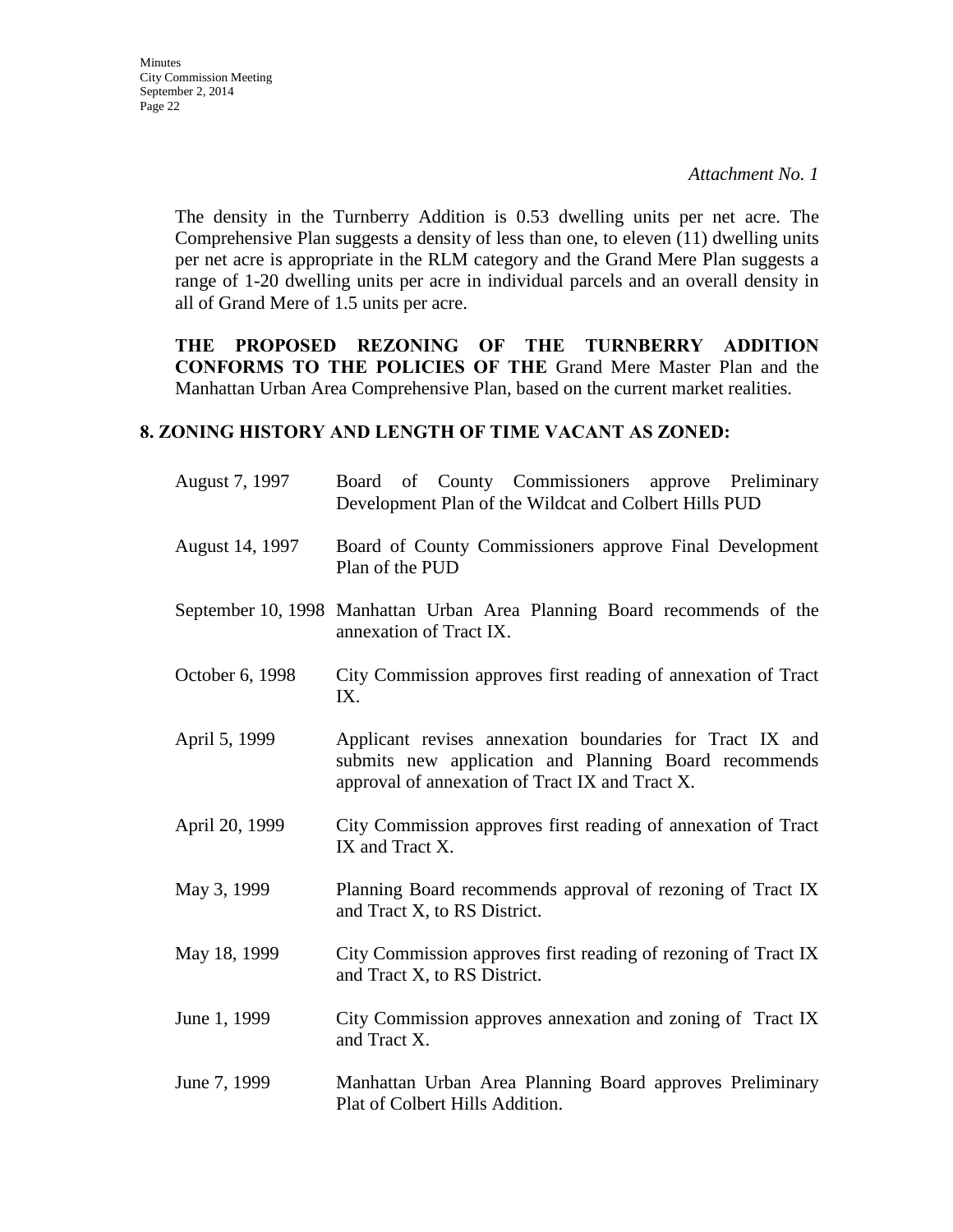**Minutes** City Commission Meeting September 2, 2014 Page 23

*Attachment No. 1*

| July 8, 1999    | Manhattan Urban Area Planning Board approves Final Plat of<br>Colbert Hills Addition.                                                                                                                                                                                                                                   |
|-----------------|-------------------------------------------------------------------------------------------------------------------------------------------------------------------------------------------------------------------------------------------------------------------------------------------------------------------------|
| July 20, 1999   | City Commission considers acceptance of easements and rights-<br>of-way.                                                                                                                                                                                                                                                |
| July 6, 2000    | Planning Board recommends approval of annexation of 9 tracts<br>of land, rezoning of 12 tracts to RS District and vacating the<br>Final Plat; and approves a new Final Plat of the Colbert Hills<br>Addition.                                                                                                           |
| August 1, 2000  | City Commission approves first reading of ordinances annexing<br>9 tracts being traded to Colbert Hills, rezoning 12 tracts being<br>traded to Colbert Hills, and vacating the Final Plat of Colbert<br>Hills Addition.                                                                                                 |
| August 15, 2000 | City Commission considers approval of Ordinance No. 6156<br>annexing 9 tracts, and Ordinance No. 6157 rezoning 12 tracts<br>being traded to Colbert Hills; and Ordinance No. 6158 vacating<br>the Final Plat of Colbert Hills; and considers accepting<br>easements and r-o-w's on the new Final Plat of Colbert Hills. |

The land has remained vacant.

## **9. CONSISTENCY WITH INTENT AND PURPOSE OF THE ZONING ORDINANCE:**

The intent and purpose of the Manhattan Zoning Regulations is to protect the public health, safety, and general welfare; regulate the use of land and buildings within zoning districts to assure compatibility; and to protect property values.

The proposed rezoning is consistent with the intent and purpose of the Manhattan Zoning Regulations and R-1 District because proposed lot sizes shown on the Preliminary Plat of the Turnberry Addition conform to the minimum requirements of the R-1 District, which is designed to provide for single-family dwellings, and compatible uses, at a density no greater than one dwelling unit per 6,500 square feet. The proposed R-1 District consists of twenty-two (22) lots, which range from approximately 13,479 square feet to 35,563 square feet in area. All lots conform to the requirements of the R-1 District.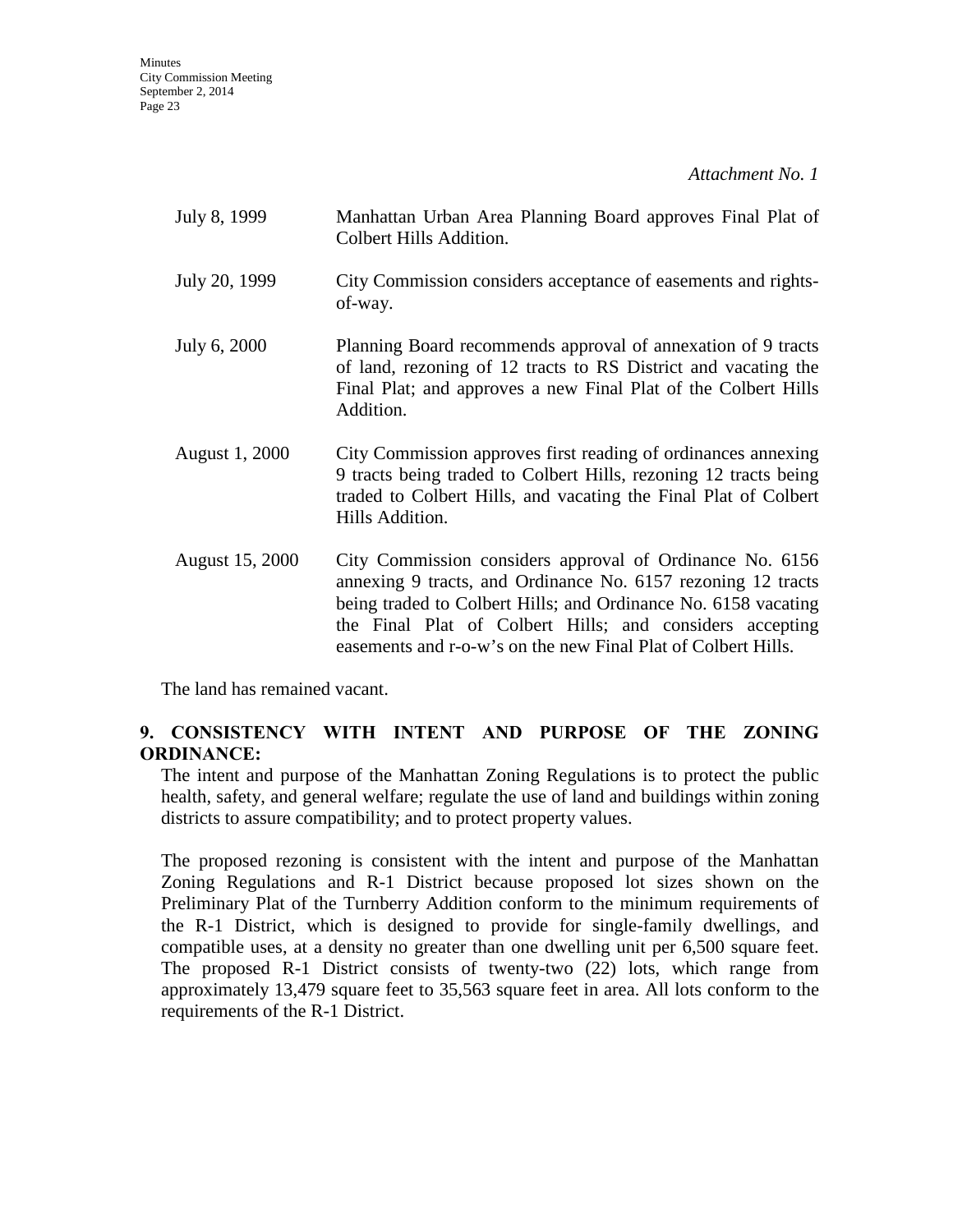**Minutes** City Commission Meeting September 2, 2014 Page 24

*Attachment No. 1*

- **10. RELATIVE GAIN TO THE PUBLIC HEALTH, SAFETY AND WELFARE THAT DENIAL OF THE REQUEST WOULD ACCOMPLISH, COMPARED WITH THE HARDSHIP IMPOSED UPON THE APPLICANT:** There appears to be no gain to the public that denial would accomplish. No adverse impacts on the public health, safety and welfare are expected as a result of the rezoning. Development of the site cannot proceed until the proposed Preliminary Plat and Final Plats are approved. A separate application was submitted for approval of a Preliminary Plat. It may be a hardship upon the owner if the rezoning is denied.
- **11. ADEQUACY OF PUBLIC FACILITIES AND SERVICES:** Adequate street, sanitary sewer and water services are available.

### **12. OTHER APPLICABLE FACTORS:** None

**13. STAFF COMMENTS:** City Administration recommends approval of the proposed rezoning of the Turnberry Addition from R-S, Single-Family Residential Suburban District, to R-1, Single-Family Residential District, based on the findings in the Staff Report.

## **ALTERNATIVES:**

- 1. Recommend approval of the proposed rezoning of the Turnberry Addition from R-S, Single-Family Residential Suburban District, to R-1, Single-Family Residential District, based on the findings in the Staff Report.
- 2. Recommend denial of the proposed rezoning, stating the specific reasons for denial.
- 3. Table the proposed rezoning to a specific date, for specifically stated reasons.

## **POSSIBLE MOTION:**

The Manhattan Urban Area Planning Board recommends approval of the proposed rezoning of Turnberry Addition from R-S, Single-Family Residential Suburban District, to R-1, Single-Family Residential District, based on the findings in the Staff Report.

**PREPARED BY:** Chad Bunger, AICP, CFM, Senior Planner

**DATE:** July 10, 2014 CB/vr 14027}SR}TurnberryAdd}RStoR1.docx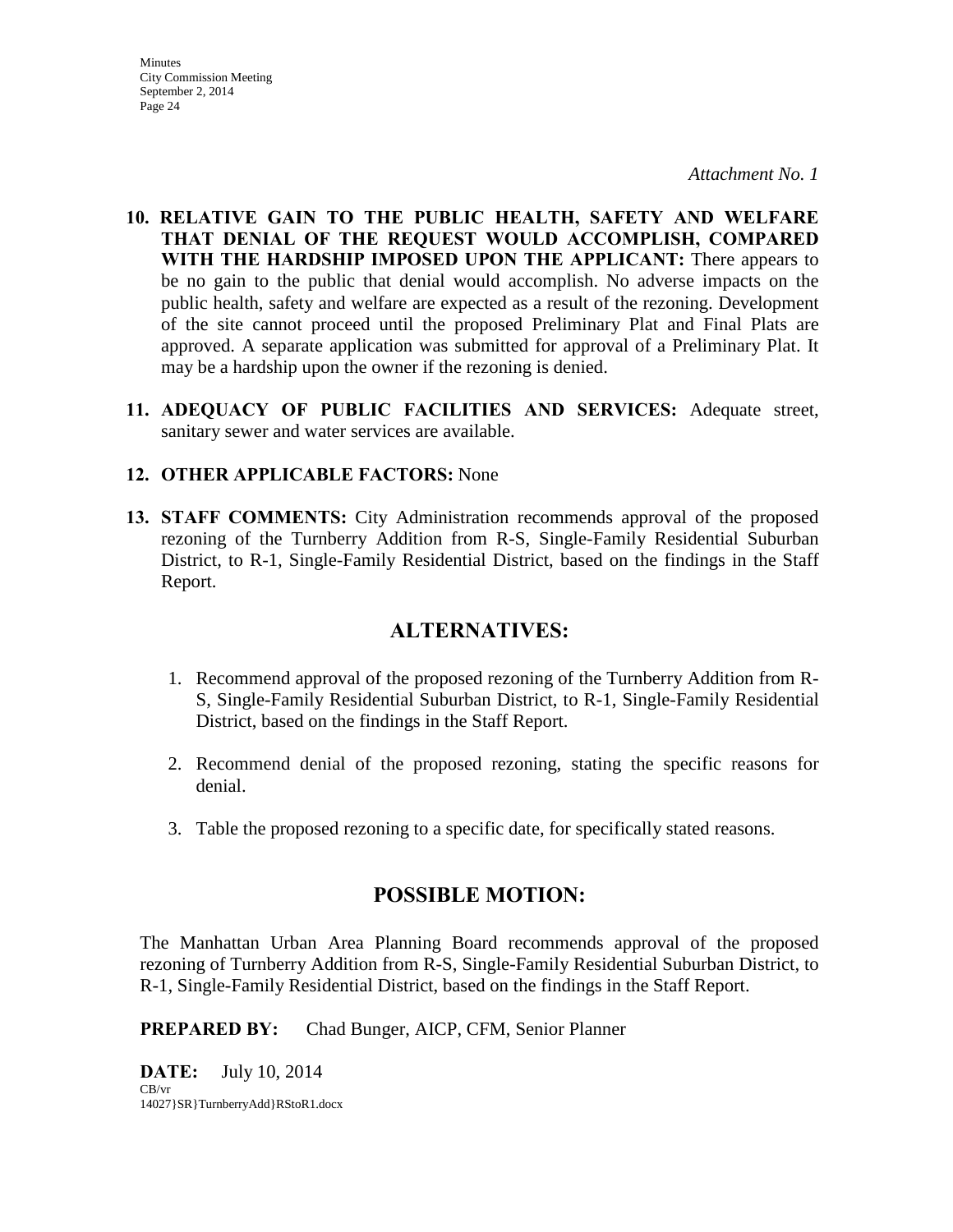#### **STAFF REPORT**

### **ON AN APPLICATION TO REZONE PROPERTY**

The proposed Final Plat of Colbert Hills Addition, Unit Four is to facilitate a "land swap" between the Colbert Hills Golf Course and Grand Mere Development. The area associated with the "land swap" needs to be annexed into the City and rezoned. No development is proposed at this time for the area being annexed and rezoned.

## **FROM:** County R**-PUD, RESIDENTIAL PLANNED UNIT DEVELOPMENT DISTRICT AND R-S, SINGLE-FAMILY RESIDENTIAL SUBURBAN DISTRICT.**

- **TO:** R, Single-Family Residential District.
- **APPLICANT:** Grand Mere Development Jerry Petty
- **ADDRESS:** 2012 Vanesta Place, Suite A, Manhattan, Kansas.
- **OWNERS:** Grand Mere Development Jerry Petty KSU Golf Course Management and Research Foundation – Bernie Haney, Executive Director.
- **ADDRESS:** 2012 Vanesta Place, Suite A, Manhattan, Kansas. 5200 Colbert Hills Drive, Manhattan, Kansas.

**LEGAL DESCRIPTION:** See Attached

**LOCATION:** Generally located 600 feet west of the intersection of Kauffman Drive and Vanesta Drive.

**AREA:** 22.99 acres

**DATE OF NEIGHBORHOOD MEETING:** June 4, 2014

**DATE OF PUBLIC NOTICE PUBLICATION:** June 30, 2014

## **DATE OF PUBLIC HEARING: PLANNING BOARD:** July 21, 2014 **CITY COMMISSION:** August 19, 2014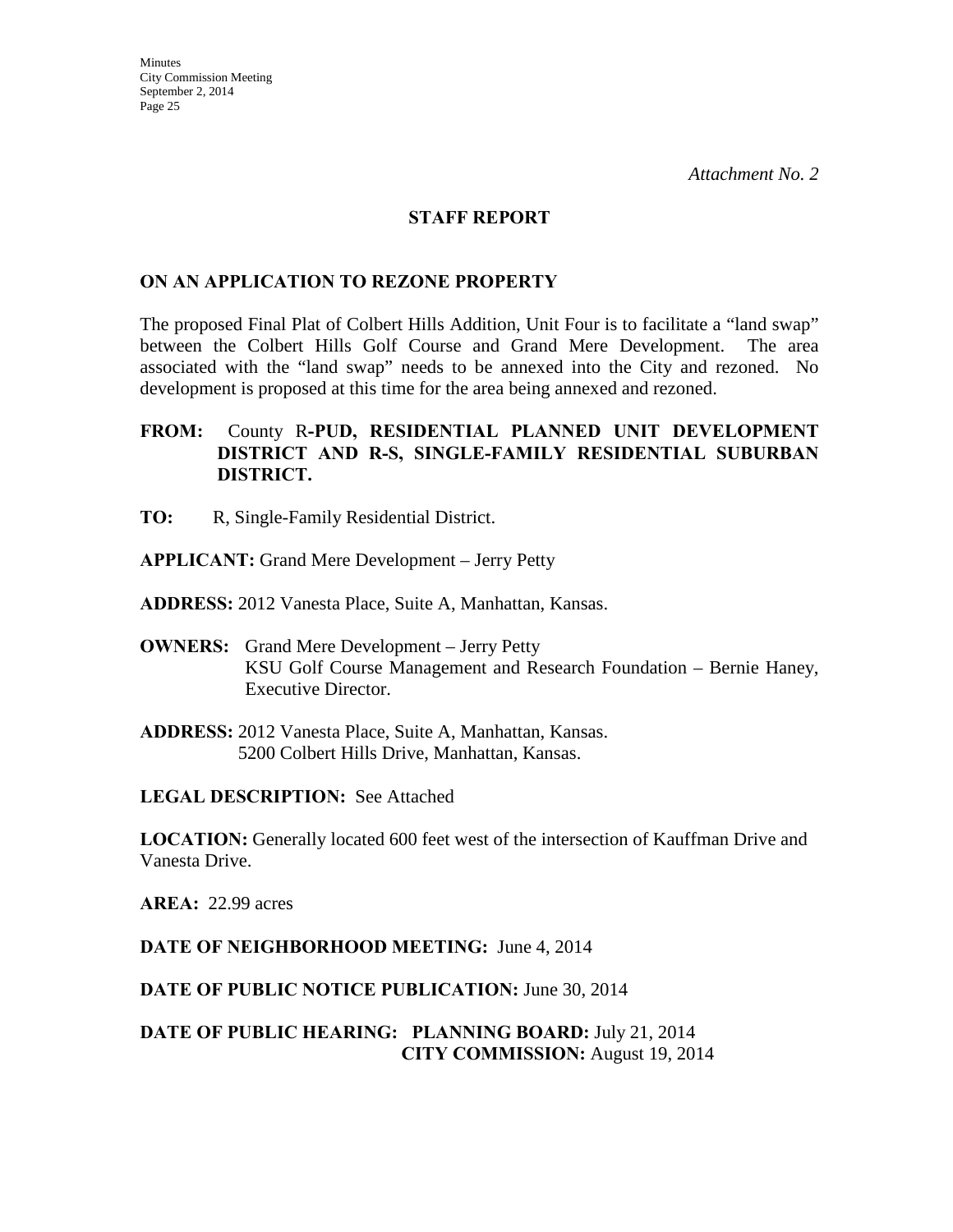- **1. EXISTING USE:** Open and undeveloped tract of land, designated as Single-Family #9 in the Grand Mere Community Master Plan. Cart paths and maintenance vehicle trails associated with the golf course are present on the rezoning site.
- **2. PHYSICAL AND ENVIRONMENTAL CHARACTERISTICS:** Open range land with native grass cover. The site is an irregular shaped tract with natural ravines present on the western side of the rezoning site. The site drains generally to the southeast to this ravine, and then to Vanesta Lake, which ultimately drains to Little Kitten Creek. The site is mostly native grass with tree cover along the natural ravines.

## **3. SURROUNDING LAND USE AND ZONING:**

 **NORTH:** Colbert Hills Golf Course; R-S District.

- **SOUTH:** Colbert Hills Golf Course; R-S District.
- **EAST:** Colbert Hills Golf Course and undeveloped land in a future Grand Mere neighborhood and open space; R-S District.
- **WEST:** Proposed Single-Family and Multiple-Family lots in the Olympic Addition and undeveloped land in a future Grand Mere neighborhood; R-1, Single-Family Residential District, R-3, Multiple-Family Residential District and County R-PUD.
- **4. GENERAL NEIGHBORHOOD CHARACTER:** The general area is a mixture of undeveloped land, land recently platted and in the early stages of development, Colbert Hills Golf Course, the Colbert Hills Clubhouse and the Founder's Village gated community.
- **5. SUITABILITY OF SITE FOR USES UNDER CURRENT ZONING:** The majority of the site was rezoned to its current zoning district, County R-PUD, in 1997. At that time, the developer of the golf course wanted assurance that when the golf course was annexed, a zoning district that could accommodate the golf course was applied, rather than a general agricultural classification. The rezoning was established primarily for the benefit of the golf course development. The County R-PUD was not intended to develop under the PUD classification. Additionally, the County R-PUD predated the Grand Mere Master Plan and Comprehensive Plan, which currently recommends single-family homes. Development in Grand Mere is progressing to ensure attractive and orderly neighborhoods in response to changing market demand.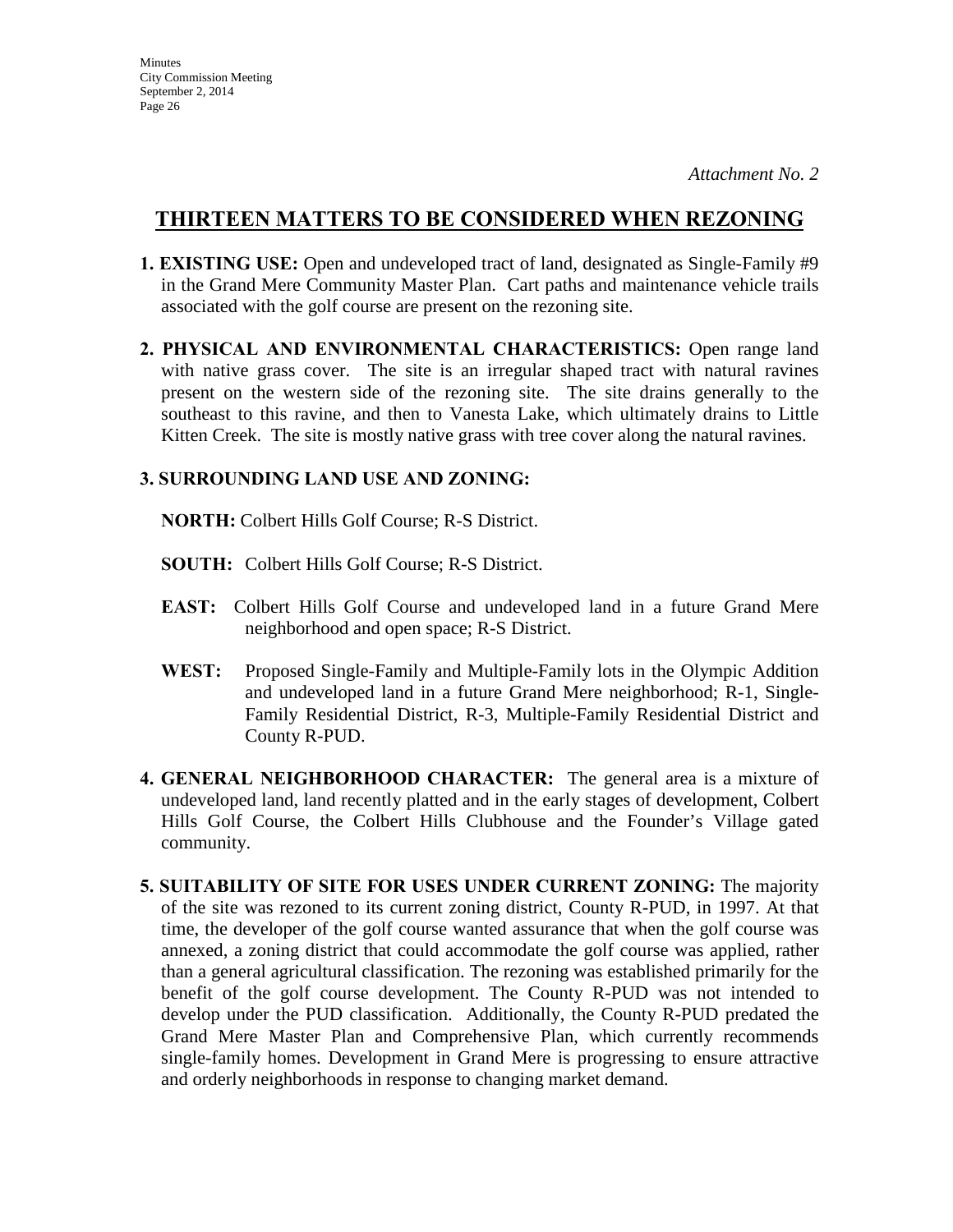**Minutes** City Commission Meeting September 2, 2014 Page 27

> Approximately 3.44 acres of the site was annexed and rezoned from County RPUD to R-S, Single-Family Residential Suburban District in 1999. The site is suitable for the proposed rezoning to R District and implements the more detailed policies of the Grand Mere Community Master Plan.

## **6. COMPATIBILITY OF PROPOSED DISTRICT WITH NEARBY PROPERTIES AND EXTENT TO WHICH IT MAY HAVE DETRIMENTAL AFFECTS:** The immediate area surrounding the site consists of the Colbert Hills Golf Course; the recently approved and soon to be developing Olympic Addition, which includes lots for single-family and multiple-family dwellings; and the single-family homes in the Grand Mere Vanesta Development.

The proposed annexation and rezoning, along with the proposed replat of Colbert Hills, Unit Three, is to facilitate a "land swap" between the Colbert Hills Golf Course and Grand Mere Development. No developments are proposed at this time on the rezoning site. Any future developments will require the rezoning site to be Preliminary and Final Platted. At that time, any compatibility issues will be further evaluated.

To ensure compatibility within Grand Mere, private architectural guidelines and design standards provide for building review and approval. A private design review committee is responsible for enforcement of the guidelines and standards *(see policy statement below under Grand Mere Community Master Plan, Part III).* The guidelines and standards are private and are not part of the rezoning. The policy statements are mentioned because they are part of the Grand Mere Master Plan policies. Any developments that could occur on the site would generally be required to follow these guidelines and standards.

The applicant held a neighborhood meeting on June 4, 2014. According to the meeting report, one (1) neighbor attended the meeting to learn about the proposed rezoning. No issues were reported in the meeting minutes.

The proposed rezoning to the R-District is compatible with the surrounding properties.

## **7. CONFORMANCE WITH COMPREHENSIVE PLAN:**

**THE REZONING SITE IS SHOWN ON THE FUTURE LAND USE MAP OF THE COMPREHENSIVE PLAN AS RESIDENTIAL LOW/MEDIUM DENSITY, RLM. APPLICABLE RLM POLICIES** *(IN ITALICS)* **OF THE COMPREHENSIVE PLAN INCLUDE:**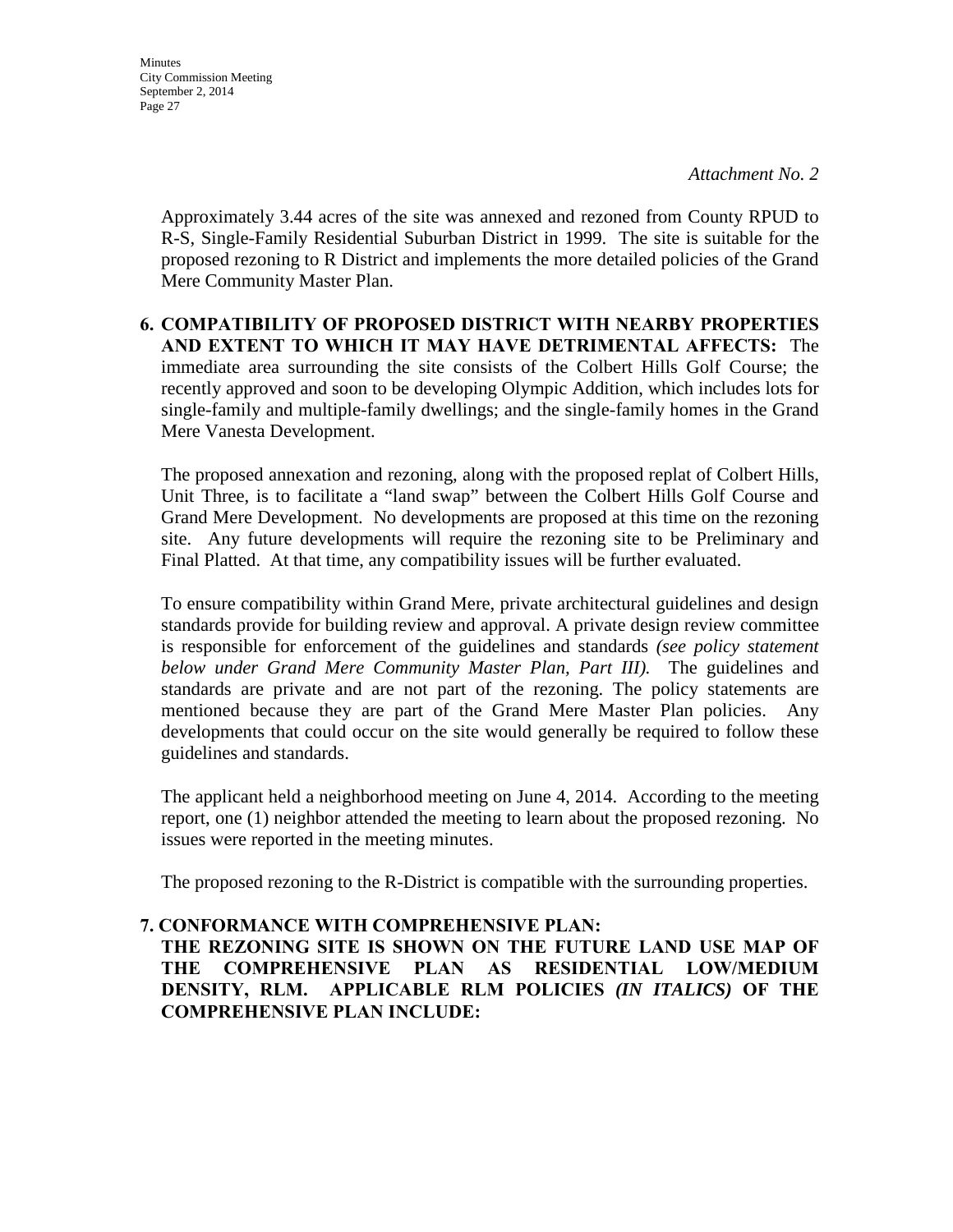#### *Residential Low/Medium Density (RLM)*

#### *RLM 1: Characteristics*

*The Residential Low/Medium Density designation incorporates a range of singlefamily, single-family attached, duplex, and town homes, and in appropriate cases include complementary neighborhood-scale supporting land uses, such as retail, service commercial, and office uses in a planned neighborhood setting, provided they conform with the policies on Neighborhood Commercial Centers. Small-scale multiple-family buildings and condominiums may be permissible as part of a planned unit development, or special mixed-use district, provided open space requirements are adequate to stay within desired densities.* 

#### *RLM 2: Appropriate Density Range*

*Densities in the Residential Low/Medium designation range between less than one dwelling unit/acre up to 11 dwelling units per net acre.* 

#### *RLM 3: Location*

*Residential Low/Medium Density neighborhoods typically should be located where they have convenient access and are within walking distance to community facilities and services that will be needed by residents of the neighborhood, including schools, shopping areas, and other community facilities. Where topographically feasible, neighborhoods should be bounded by major streets (arterials and/or collectors) with a direct connection to work, shopping and leisure activities.* 

#### **Grand Mere Community Master Plan**

The Grand Mere Community Master Plan was originally adopted in April 2000 and is included as a specific Land Use Element of the current Comprehensive Plan adopted in 2003. The Grand Mere Plan is a more detailed level neighborhood plan for the entirety of Grand Mere, which notes the site as Single Family #9 (RLM), see below under Residential Types for the RLM description.

Applicable policies *(in italics)* for Grand Mere, a Master Planned Golf Course Community include:

#### *PROJECT INTENT*

*The overall Land Use Amendment is intended to create a community designed within a park. By responding to the natural terrain, preserving natural corridors, protecting the slopes and riparian environment, a harmonious relationship with the land can be created for the community.*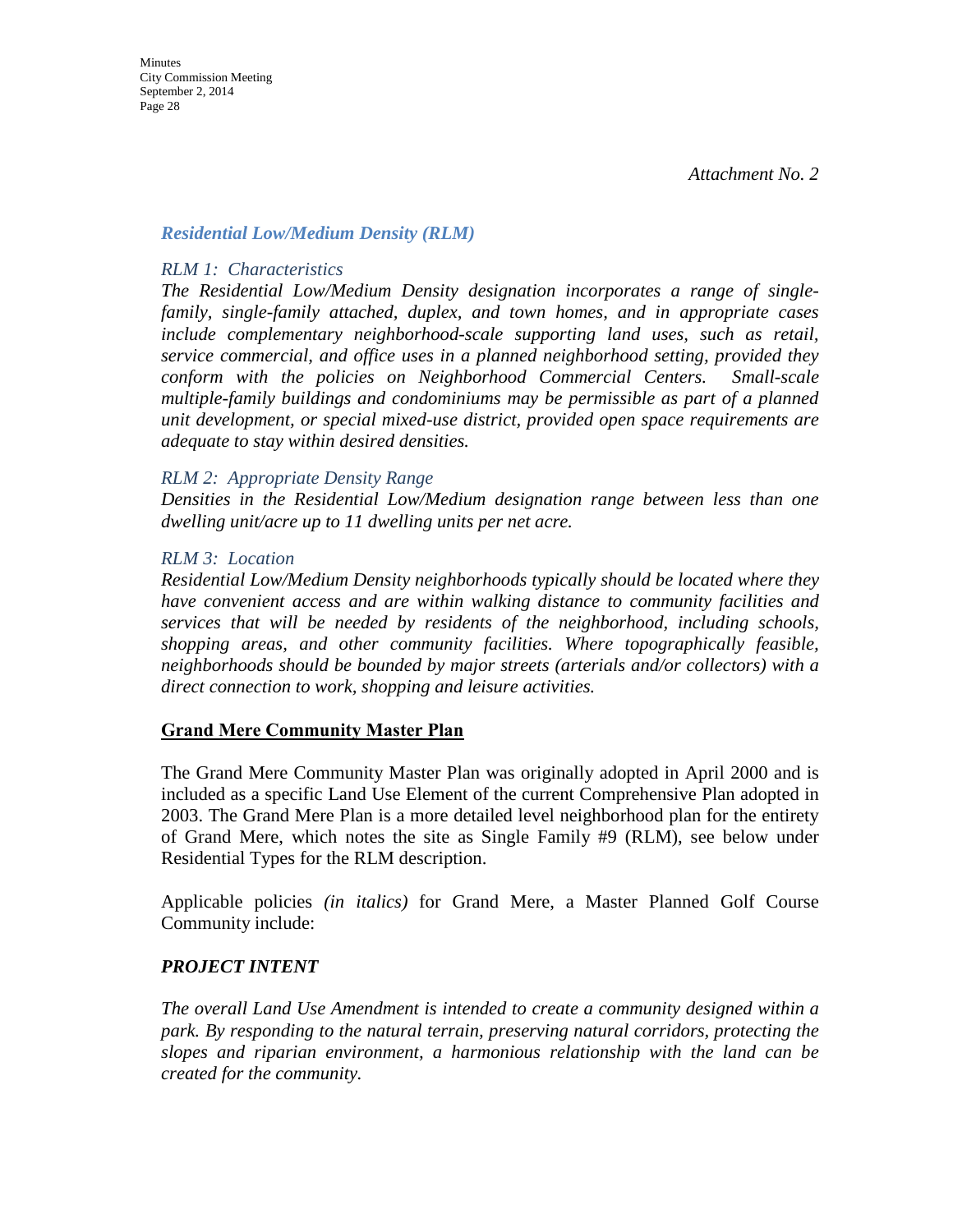**Minutes** City Commission Meeting September 2, 2014 Page 29

> *Grand Mere is envisioned as an upscale residential community, with the University's Colbert Hills Golf Course and preserved open space interwoven throughout the development. The community is made up of individual neighborhoods defined by open space features, topography, connection to the Grand Mere Parkway, and the golf course. A strong joint effort has integrated the golf course design (Colbert Hills) and the overall community design (Grand Mere Development). The interconnectivity of automobile circulation, pedestrian/bicycles, and open space, as well as residential neighborhood placement and overall community utility location, has created a well integrated community with both future residences and community recreation as the main focus. Flexibility is built into the land use plan to allow the development to respond to market demand.*

> *Specific types of residential product may subtly change in the future due to market demand as the development pattern becomes clearer and as the community matures. The community will offer a high level of design quality, architectural variety, and a wide range of housing types to address the potential markets appropriate for an upscale development.*

## *5 KEY DESIGN CONCEPTS*

## *1. Create a high quality residential community*

*Create a community of villages, residential neighborhoods, and neighborhood commercial areas centered along the projects' spine, Grand Mere Parkway. Through the use of architectural design guidelines and development reviews the quality of building construction will be maintained at the highest level.* 

#### *2. Integrate the Natural Environment*

*Preserve the natural slopes and open space features. Provide a visual connection to the natural beauty of the development: the golf course in the valleys, the long vistas/views, and the prairie environment.* 

#### *3. Offer a Variety of Residential Living*

*Offer a wide range of residential products and lot types to address the market demands of the well informed and upscale consumer. An integrated community of many housing types will help to provide an interesting streetscape, a quality neighborhood texture, and a sustainable development.*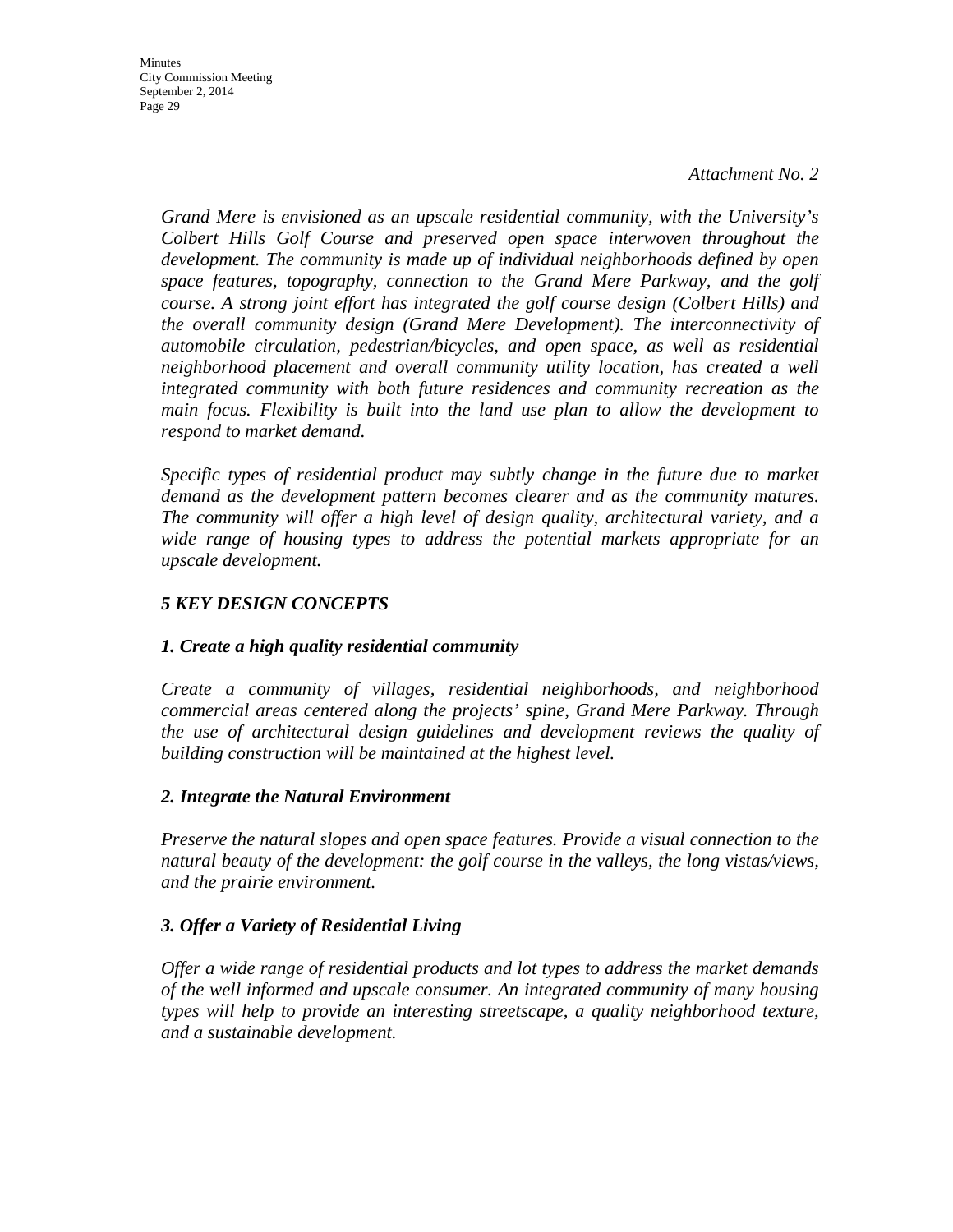#### *4. Create a Pedestrian/Bicycle System*

*Provide pedestrian/bicycle connections throughout the development, following the Grand Mere Parkway, open space corridors and the linear park connections provided as part of the Master Plan along Little Kitten Creek and the continuation of the Hudson trail.*

*Grand Mere Community Overall Development Plan* 

### *III. COMMUNITY CONCEPTS AND DEVELOPMENT STRATEGY*

*Grand Mere is proposed as a Master Planned Community consisting of a wide range of*  residential housing types and densities and will be utilizing both Planned Unit *Development and Conventional Zoning Development standards based on specific sites and development types.* 

*The overall Grand Mere Project consists of 1,054 (estimated) acres, including the Colbert Hills Golf Course. Rather than dispersing development throughout the entire property, the project purposes to "concentrate" neighborhood development within residential and commercial villages on approximately 543 acres preserving almost 50% of the land as natural open space or golf course. This concept, while proposing a variety of home types and densities, provides large natural open spaces, golf course amenity for the general public, and peripheral residential villages as large lot or low density residential products that create an overall density (1.5 du/ac) for the site, consistent with the surrounding neighborhoods. All housing types shall belong to the Master Homes Association, which will be responsible for enforcing the covenants and restrictions, and maintaining the common grounds.* 

*Within the community, residential neighborhoods are supported by neighborhood commercial services, which provide a focus and entry element for the development. These neighborhood office and retail villages are envisioned as community services located at the development entries along the Little Kitten Creek entry and Kimball Ave. and the future northern entry on Marlatt.* 

*Throughout the plan, connecting open space systems, sidewalks and bike trails provide pedestrian connections between residential neighborhoods, public amenities and the neighborhood services. These are planned connections to occur in a variety of types and locations. As each phase of development is planned in detail, the specific pedestrian connections will be part of each village plat and relate back to the overall Circulation Parks & Open Space Plan.*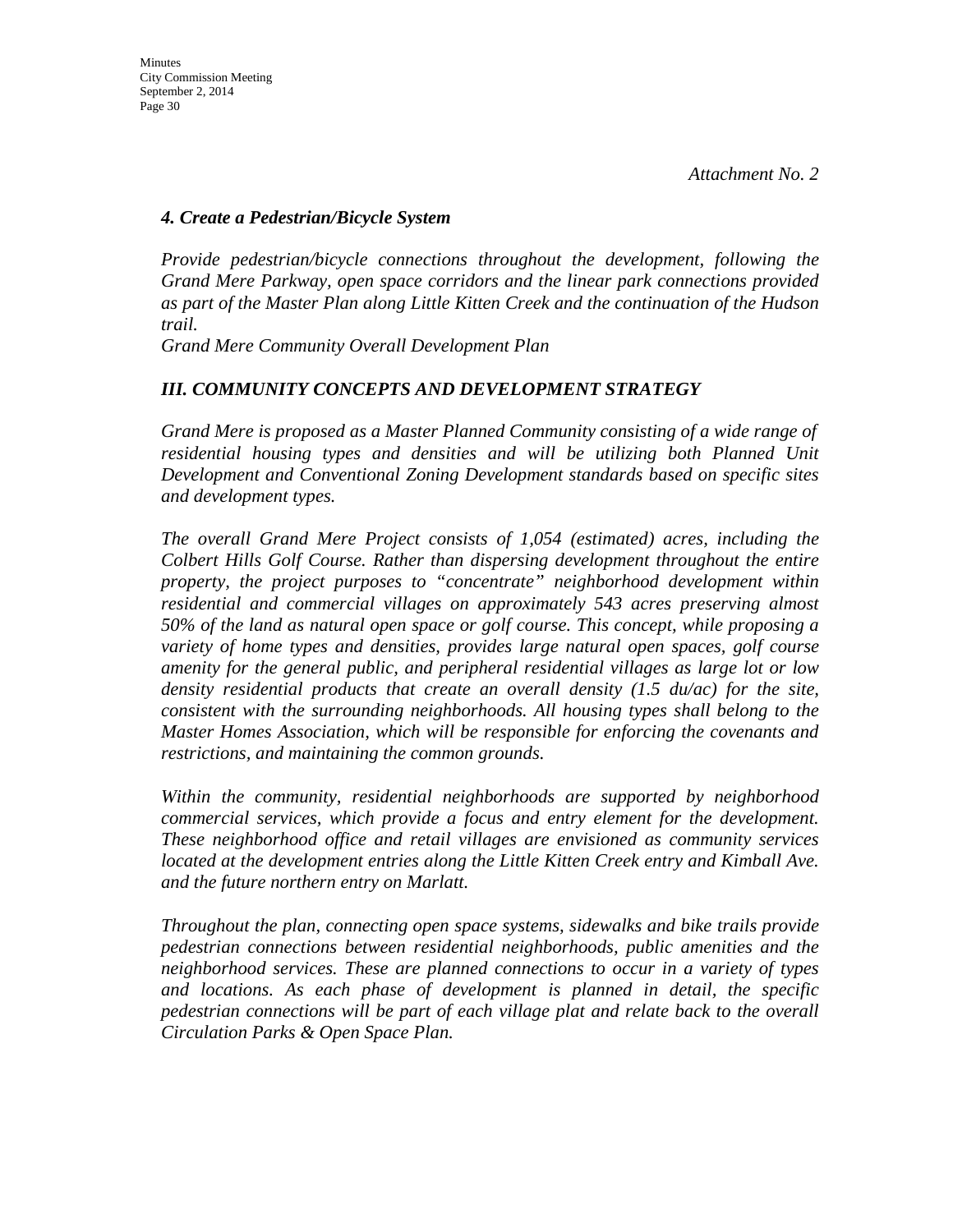*Grand Mere Community Architectural Guidelines and Design Standards will provide for the review and approval of all site and building plans for the Grand Mere property. The Design Review Committee of Grand Mere will be responsible for enforcement of these guidelines and standards. The Developer believes that careful planning and enforcement of design and development standards will ensure orderly, attractive, and*  lasting development, all of which will preserve and enhance the value of the *community.* 

### *A. Residential Neighborhoods*

*The planning concept proposes a wide range of residential uses, with densities ranging from 1 to 20 dwelling units per acre (du/ac) within individual parcels. Generally, individual neighborhoods are envisioned as small enclaves in order to promote a mix of different product types, create intimate neighborhoods, and to build a strong community image from the project's onset. The key to a sustainable successful development is quality design and construction, and a variety of housing price points to attract a wide spectrum of residential consumers. Higher density residential, as well as small lot single-family opportunities are integrated into the community along Grand Mere Parkway, rather than isolated or located along the site's edges. While building a stronger new community, this concept also reduces impact on existing adjacent neighborhoods by focusing the traffic and circulation internally.* 

*Residential Types:* The rezoning site is designated Single Family # 9, Single Family (RLM), in the Grand Mere Community Master Plan. RLM is described as:

*The 273.4 acres of single family proposed for grand Mere represents 50% of the total proposed residential acreage. The detached single family products will range in size and density. The village of single family will be developed as parcels and each will be controlled to maximize views, walkouts, and architectural design quality. Te Grand Mere Architectural Review Committee will provide design review of the homes and general site development guidance. Each single family village will be signed and themed as a unique part to the overall Grand Mere development and developed as the market demands. Each parcel will provide internal open space, storm drainage controls, and pedestrian linkages between the villages in addition to the designated Grand Mere Circulation Park & Open Space Plan.* 

#### *C. Streets and Circulation System*

*Residential streets within Grand Mere are envisioned as a key element of "neighborhood quality," offering a place to walk and play, as well as to drive and park. The streetscape in and along the roads will reflect the quality of the community through the use of signage monumentation and landscaping depending on the location*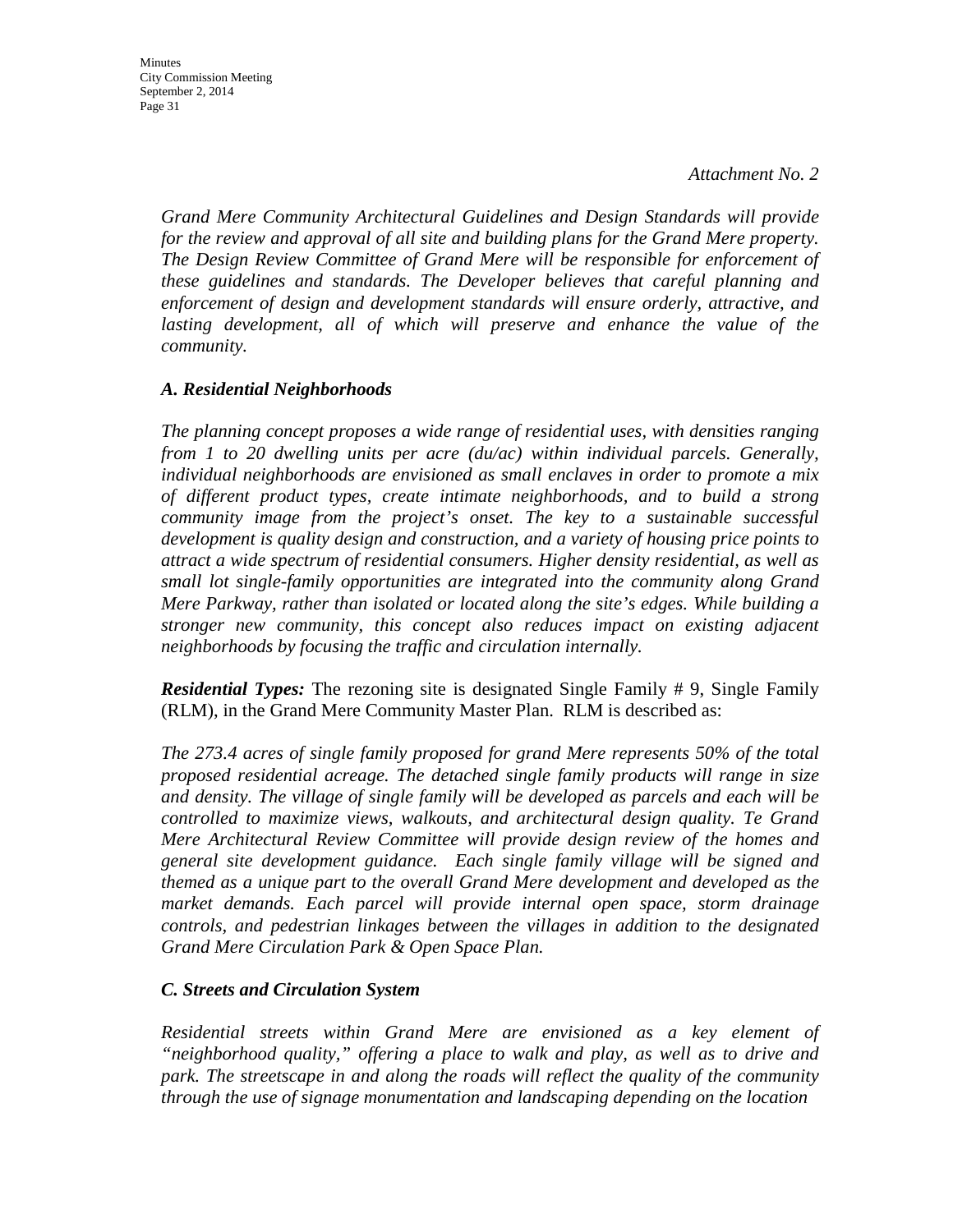*and natural conditions of the space providing strong visual "cues" to better orient drivers to their locations and destinations.*

*When utilizing the approved Manhattan street system standards the hierarchy, streetwidths, design speeds, and travel/parking lanes are consistent and will not compromise auto on-street parking, or bike and pedestrian access. The street layout will frame important views and vistas, including buildings, golf course, and natural features. Onstreet parking is available on all local streets.* 

*The Master Planned Community will be accessed from Kimball Avenue and Marlatt Avenue. Additional access points into the Community from surrounding residential streets are shown on the Master Plan.* 

## *D. Pedestrian and Bicycle Circulation System*

*Connectivity with the City of Manhattan Linear Park Master Plan is our main focus for the overall trails system. A comprehensive pedestrian and bicycle system is proposed for the community to provide access to individual neighborhoods, the Club Facility and Hotel site, commercial services, and open space amenities~ Elements include both offstreet and on street bike paths, natural unimproved trails, and a 17.2 acre linear park along Little Kitten Creek. An easement shall be provided for the extension of the Hudson trail northward, along the east property line to northeast corner section 3-10- 7. All trail/path systems will be site- specifically designed at the time of construction. Each will be reviewed on a site-by-site basis to ensure sensitive placement and minimum disturbance. This will be coordinated with the Park & Recreation Board and the Parks and Recreation Department.* 

## *G. Golf Course Development*

*The Grand Mere development drainage and detention system shall be designed to work in concert with the golf course drainage and detention system. The course was designed to meet the environmental goals of the Audubon International Signature Status Program.* 

## *Bike Paths, Trails and Sidewalks*

*Bike paths, trails and sidewalks are provided along the internal streets and open spaces to provide internal connections between the villages where possible. See the Circulation Parks & Open Space Plan*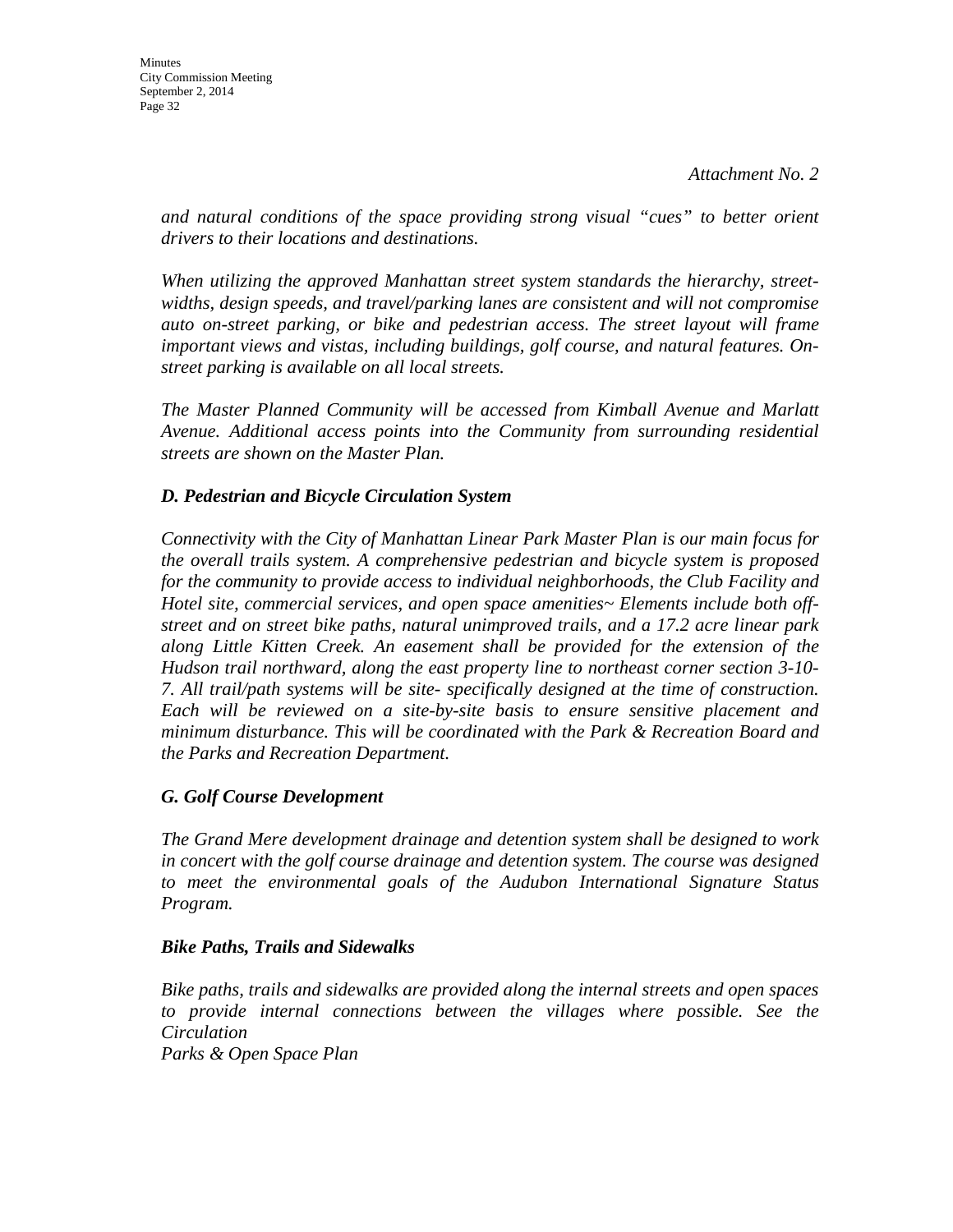## *M. Current School District Boundaries*

*The school district boundary between Manhattan U.S.D. 383 and Riley County U.S.D. 378 divides Grand Mere into east and west jurisdictions crossing the property beginning at the S.W. Corner of Section 3-10-7 and continuing north to the N.W. Corner of Section 3-10-7.*

The Comprehensive Plan suggests less than one, to eleven (11) dwelling units per net acre is appropriate in the RLM category and the Grand Mere Plan suggests a range of 1-20 dwelling units per acre in individual parcels and an overall density in all of Grand Mere of 1.5 units per acre. No developments are currently proposed on the rezoning site, thus there is no associated residential density. Any development other than one (1) dwelling unit on the large tract would require the Preliminary and Final Platting processes be approved.

**THE PROPOSED REZONING CONFORMS TO THE POLICIES OF THE**  Grand Mere Community Master Plan, and the Manhattan Urban Area Comprehensive Plan.

## **8. ZONING HISTORY AND LENGTH OF TIME VACANT AS ZONED:**

*Vacant 19.55 Acre Tract* 

| August 7, 1997   | Riley County Commission approved Preliminary Development Plan<br>of Colbert Hills and the Wildcat PUD.                           |  |  |  |
|------------------|----------------------------------------------------------------------------------------------------------------------------------|--|--|--|
| August 14, 1997  | Riley County Commission approved Final Development Plan.                                                                         |  |  |  |
| February 7, 2000 | Planning Board approves resolution adopting Grand Mere<br>Community Master Plan and amendment of Comprehensive Land<br>Use Plan. |  |  |  |
| March 7, 2000    | City Commission approved first reading of an ordinance adopting<br>the Grand Mere Community Master Plan.                         |  |  |  |
| April, 2003      | Comprehensive Plan adopted. Grand Mere Community Master Plan<br>adopted as a related plan and implementation document.           |  |  |  |

*3.68 Acre Tract Zoned R-S District*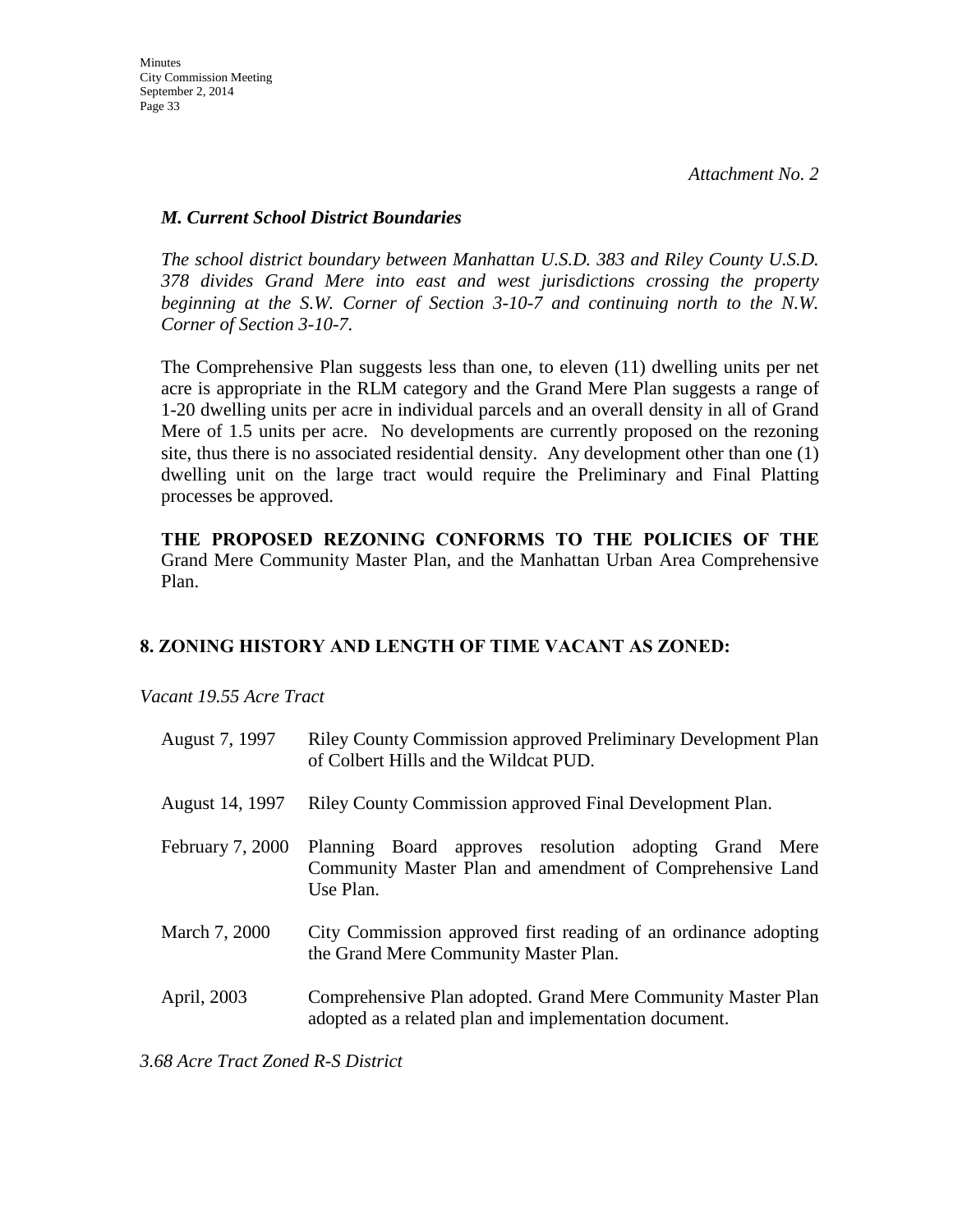| August 7, 1997         | <b>Riley County Commission approved Preliminary Development Plan</b><br>of Colbert Hills and The Wildcat PUD (Grand Mere), County R-<br>PUD.                                                                |  |  |
|------------------------|-------------------------------------------------------------------------------------------------------------------------------------------------------------------------------------------------------------|--|--|
| August 14, 1997        | Riley County Commission approved Final Development Plan.                                                                                                                                                    |  |  |
| April 6, 1998          | Manhattan Urban Area Planning Board recommended annexation of<br>a 377.9 acre tract of land for Colbert Hills Golf Course and Grand<br>Mere Heights (Grand Mere Tracts I & II).                             |  |  |
| April 21, 1998         | City Commission approved first reading of annexation of Colbert<br>Hills.                                                                                                                                   |  |  |
| June 1, 1998           | Manhattan Urban Area Planning Board recommended approval of<br>rezoning Colbert Hills to RS District.                                                                                                       |  |  |
| June 16, 1998          | City Commission approved first reading of annexation and rezoning<br>of Colbert Hills to RS District.                                                                                                       |  |  |
| July 7, 1998           | City Commission annexes (Ordinance No. 6014) and rezones<br>(Ordinance No. 6015) Colbert Hills.                                                                                                             |  |  |
| June 7, 1999           | Manhattan Urban Area Planning Board approves Preliminary Plat<br>of the Colbert Hills Addition.                                                                                                             |  |  |
| July 8, 1999           | Manhattan Urban Area Planning Board approves the Final Plat of<br>the Colbert Hills Addition.                                                                                                               |  |  |
| July 20, 1999          | City Commission accepts easements and rights-of-ways of the<br>Colbert Hills Addition.                                                                                                                      |  |  |
| July 6, 2000           | Manhattan Urban Area Planning Board recommends the vacation of<br>the Final Plat of the Colbert Hills Addition, and approves the Final<br>Plat of Colbert Hills Addition, Unit Two.                         |  |  |
| August 1, 2000         | City Commission approves first reading of an ordinance vacating<br>the Final Plat of the Colbert Hills Addition.                                                                                            |  |  |
| <b>August 15, 2000</b> | City Commission approves Ordinance No. 6158 vacating the Final<br>Plat of the Colbert Hills Addition; and accepts easements and<br>rights-of-ways of the Final Plat of Colbert Hills Addition, Unit<br>Two. |  |  |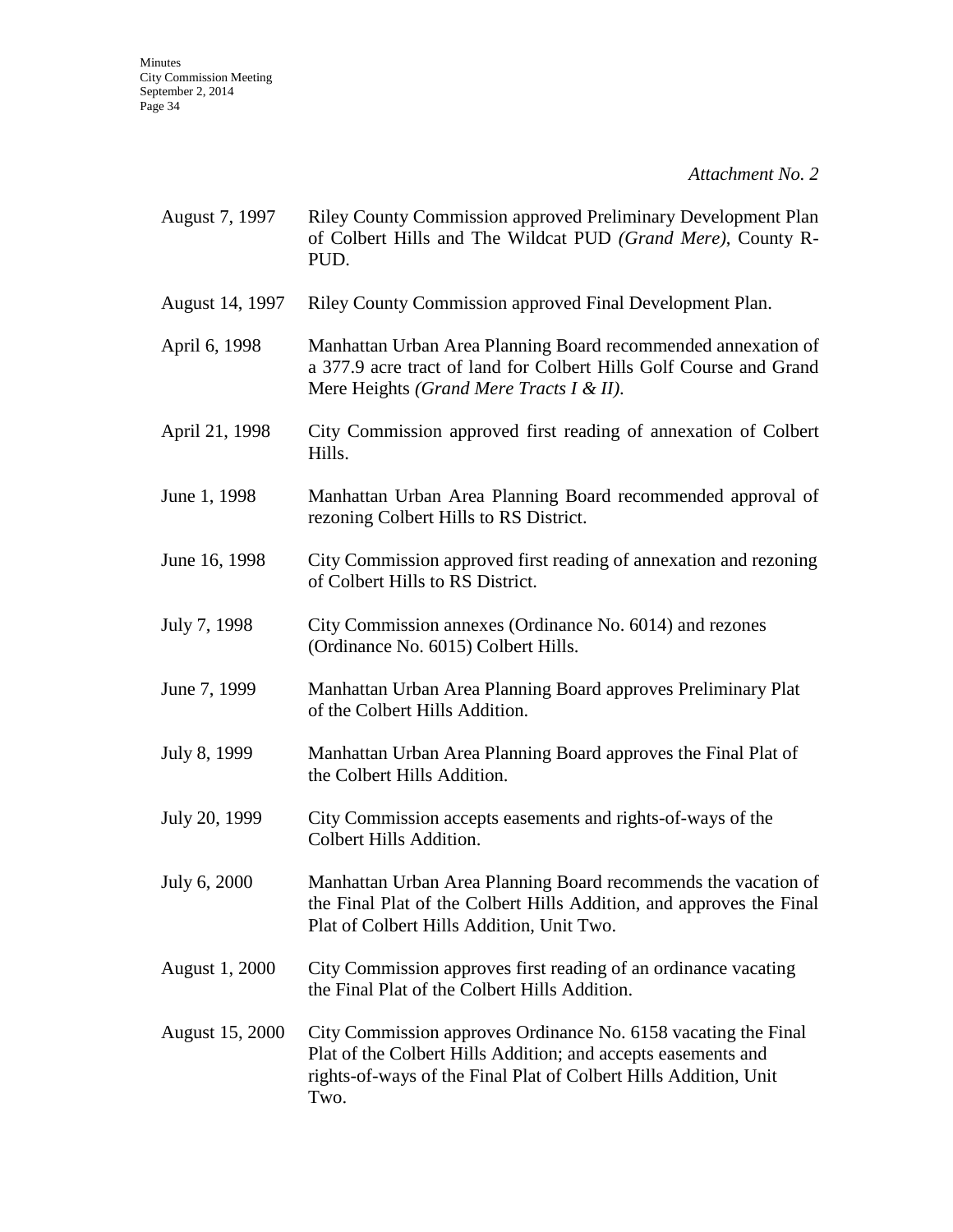The site has remained vacant to date.

## **9. CONSISTENCY WITH INTENT AND PURPOSE OF THE ZONING ORDINANCE:**

The intent and purpose of the Manhattan Zoning Regulations is to protect the public health, safety, and general welfare; regulate the use of land and buildings within zoning districts to assure compatibility; and to protect property values.

The proposed rezoning is consistent with the intent and purpose of the Manhattan Zoning Regulations. The R, Single-Family Residential District is designed to provide a dwelling zone at a density no greater than one dwelling unit per 10,000 square feet. Although the proposed rezoning is to facilitate a "land swap" between the two (2) entities, the twenty-three (23) acre site meets and exceeds the minimum district requirements. Prior to any future development of the site, Preliminary and Final Plats will be required to be approved, which will ensure that the Zoning Regulation's minimum requirements are met.

- **10. RELATIVE GAIN TO THE PUBLIC HEALTH, SAFETY AND WELFARE THAT DENIAL OF THE REQUEST WOULD ACCOMPLISH, COMPARED WITH THE HARDSHIP IMPOSED UPON THE APPLICANT:** There appears to be no gain to the public that denial would accomplish. No expected adverse affects on the public health, safety and welfare are expected as a result of the rezoning. Generally development of the site cannot proceed until a Preliminary Plat and Final Plat are approved. An application for a Preliminary Plat has not been made. As previously mentioned, this rezoning is to facilitate a proposed "land swap" between Colbert Hills Golf Course and Grand Mere Development. It may be a hardship upon the owner if the rezoning is denied.
- **11. ADEQUACY OF PUBLIC FACILITIES AND SERVICES:** Adequate street, sanitary sewer and water services are available.

## **12. OTHER APPLICABLE FACTORS:** None.

**13. STAFF COMMENTS:** City Administration recommends approval of the proposed rezoning of a 22.99 acre site, generally known as Single Family #9 in the Grand Mere Master Plan from County Residential Planned Unit Development District to R, Single-Family Residential District, based on the findings in the Staff Report.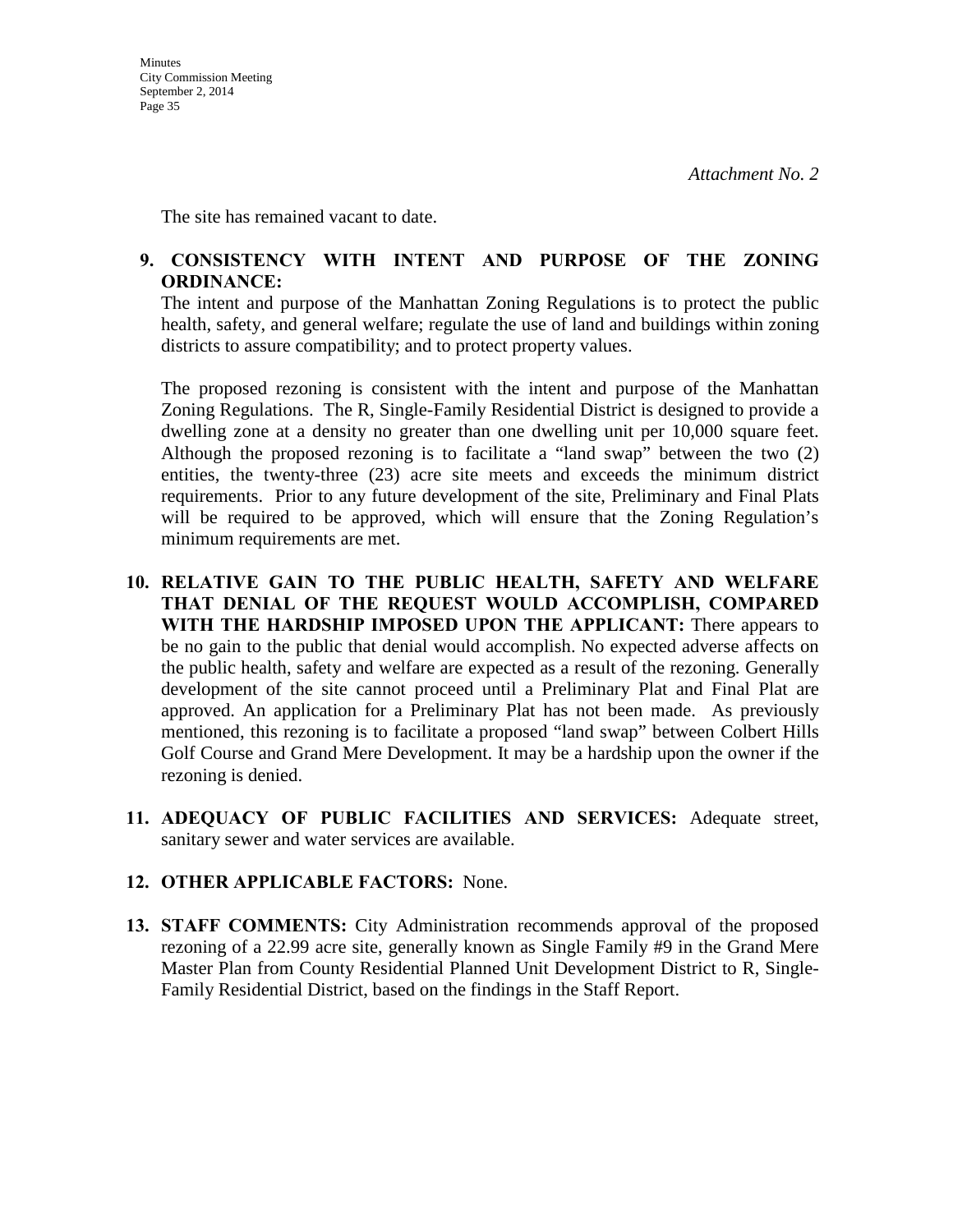## **ALTERNATIVES:**

- 1. Recommend approval of the proposed rezoning of a 22.99 acre site, generally known as Single Family #9 in the Grand Mere Master Plan from County Residential Planned Unit Development District to R, Single-Family Residential District, based on the findings in the Staff Report.
- 2. Recommend denial of the proposed rezoning, stating the specific reasons for denial.
- 3. Table the proposed rezoning to a specific date, for specifically stated reasons.

## **POSSIBLE MOTION:**

The Manhattan Urban Area Planning Board recommends approval of the proposed rezoning of a 22.99 acre site, generally known as Single Family #9 in the Grand Mere Master Plan from County Residential Planned Unit Development District, to R, Single-Family Residential District, based on the findings in the Staff Report.

**PREPARED BY:** Chad Bunger, AICP, CFM, Planner II

**DATE:** July 7, 2014

CB/vr 14026}SR}ColbertHillsUnit4}CPUDtoR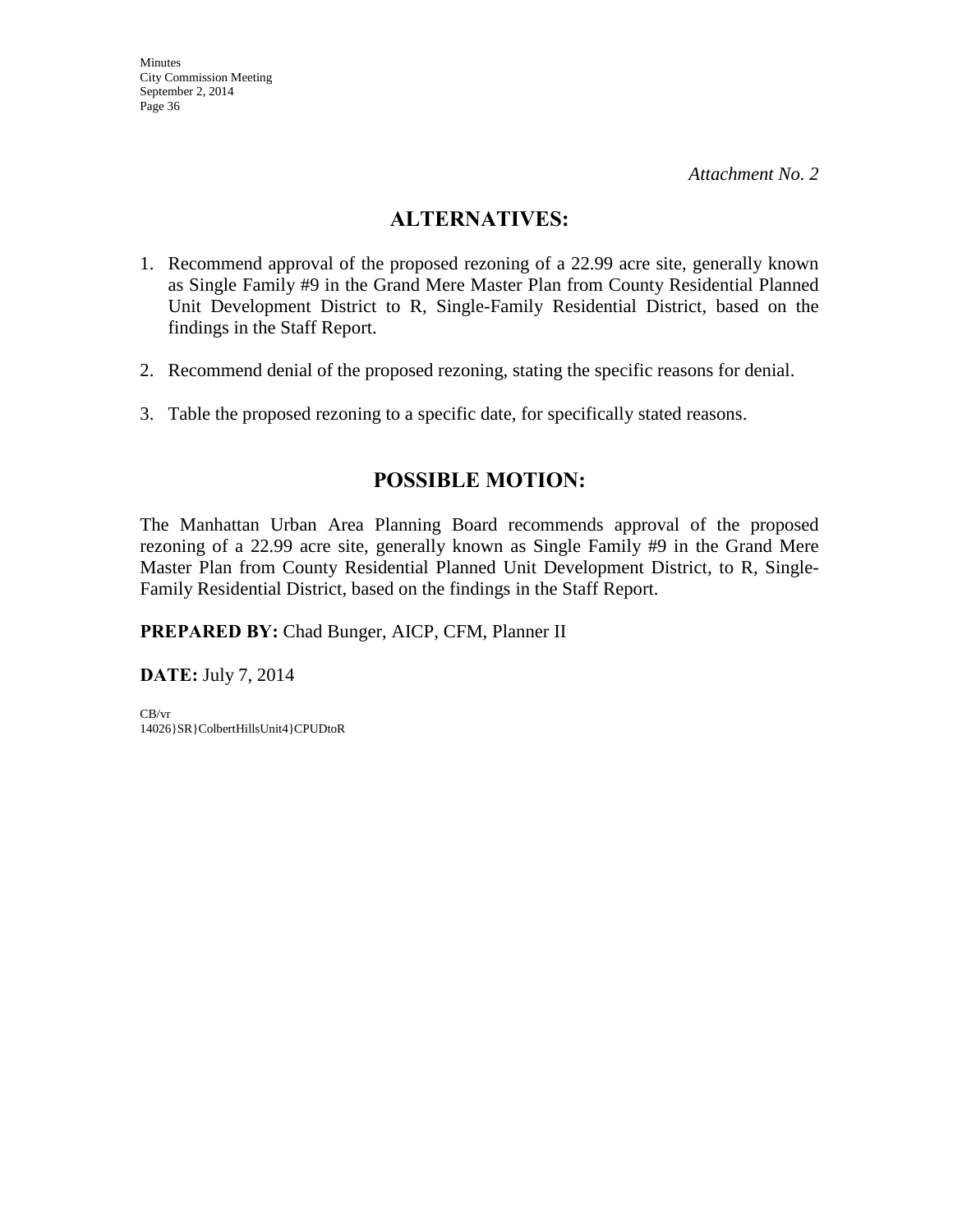#### **STAFF REPORT**

**ON AN APPLICATION TO REZONE:** An approximately 41 acre tract of land to be known as the Muirfield Addition, including 3.31 acres for right-of-way dedicated for the extension of Grand Mere Parkway.

### **FROM:** County **R-PUD, RESIDENTIAL PLANNED UNIT DEVELOPMENT DISTRICT.**

**TO:** R, Single-Family Residential District.

**APPLICANT:** SMH Consultants – Ben Gasper

**ADDRESS:** 4201B Anderson Avenue, Suite 2, Manhattan, KS 66503

**OWNERS:** Back 9 Land Development, LLC – T.J. Vilkanskas

**ADDRESS:** 1216 S. Mill Point Circle, Manhattan, KS 66503

**LOCATION:** Generally located 1,300 feet northeast of the intersection of Grand Mere Parkway and Colbert Hills Drive. Specifically, the area is to the north Hole #18 at Colbert Hills Golf Course. The area proposed to be annexed is to be known as the Muirfield Addition.

**AREA: A**pproximately 41 acres, including 3.31 acres for the right-of-way for the extension of Grand Mere Parkway.

**DATE OF NEIGHBORHOOD MEETING:** May 20, 2014

**DATE OF PUBLIC NOTICE PUBLICATION:** June 30, 2014

### **DATE OF PUBLIC HEARING: PLANNING BOARD:** August 4, 2014 **CITY COMMISSION:** August 19, 2014

The item was tabled at the July 21<sup>st</sup> Planning Board meeting to the August  $4<sup>th</sup>$  meeting due to issues with the proposed Preliminary Plat.

*The applicant is also requesting annexation into the City of Manhattan and has proposed a Preliminary Plat of the Muirfield Addition*, *which will create a total of twenty-four (24) single-family lots and six (6) tracts.*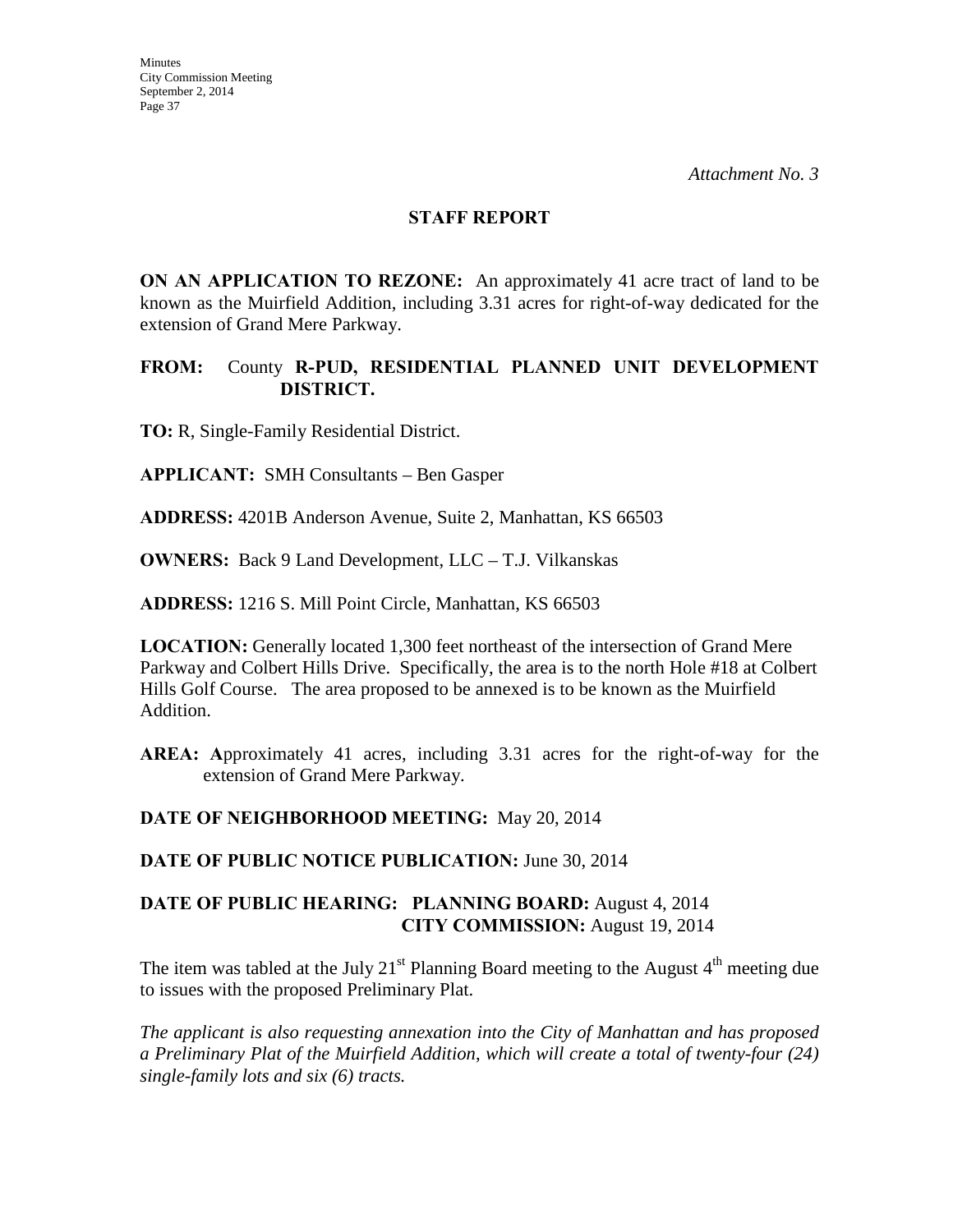## **THIRTEEN MATTERS TO BE CONSIDERED WHEN REZONING**

- **1. EXISTING USE:** Open and undeveloped tract of land in Grand Mere, a master planned golf course community.
- **2. PHYSICAL AND ENVIRONMENTAL CHARACTERISTICS:** Open range land with native grass cover. The site is an irregular shaped tract with a prominent ridge line generally in the middle of the site. The site drains generally to the northeast and southeast, which ultimately drain to Little Kitten Creek. The site is mostly native grass with tree cover along the natural ravines.

## **3. SURROUNDING LAND USE AND ZONING:**

- **NORTH:** Colbert Hills Golf Course and undeveloped land in the Grand Mere Master Plan Community; R-S, Single-Family Residential Suburban District and County Residential Planned Unit Development.
- **SOUTH:** Colbert Hills Golf Course and the Turnberry Neighborhood of Grand Mere; R-S, Single-Family Residential Suburban District and R-1, Single-Family Residential District.
- **EAST:** Single-family and multiple-family lots in the Olympic Neighborhood of Grand Mere; R-1, Single-Family Residential District and R-3, Multiple-Family Residential District.
- **WEST:** Colbert Hills Golf Course and undeveloped land in the Grand Mere Master Plan Community; R-S, Single-Family Residential Suburban District and County Residential Planned Unit Development.
- **4. GENERAL NEIGHBORHOOD CHARACTER:** The general area is a mixture of undeveloped land, land recently platted and in the early stages of development, and Colbert Hills Golf Course.
- **5. SUITABILITY OF SITE FOR USES UNDER CURRENT ZONING:** The site was rezoned to County R-PUD in 1997. At the time of the rezoning, the golf course developer wanted assurance that when the golf course was annexed that a zoning, specifically the County R-PUD for the golf course, was attached. The rezoning to R-PUD was done primarily for the benefit of the golf course development. Those portions of Grand Mere that are not yet annexed remain County R-PUD. The current County R-PUD predated the Grand Mere Master Plan and Manhattan Urban Area Comprehensive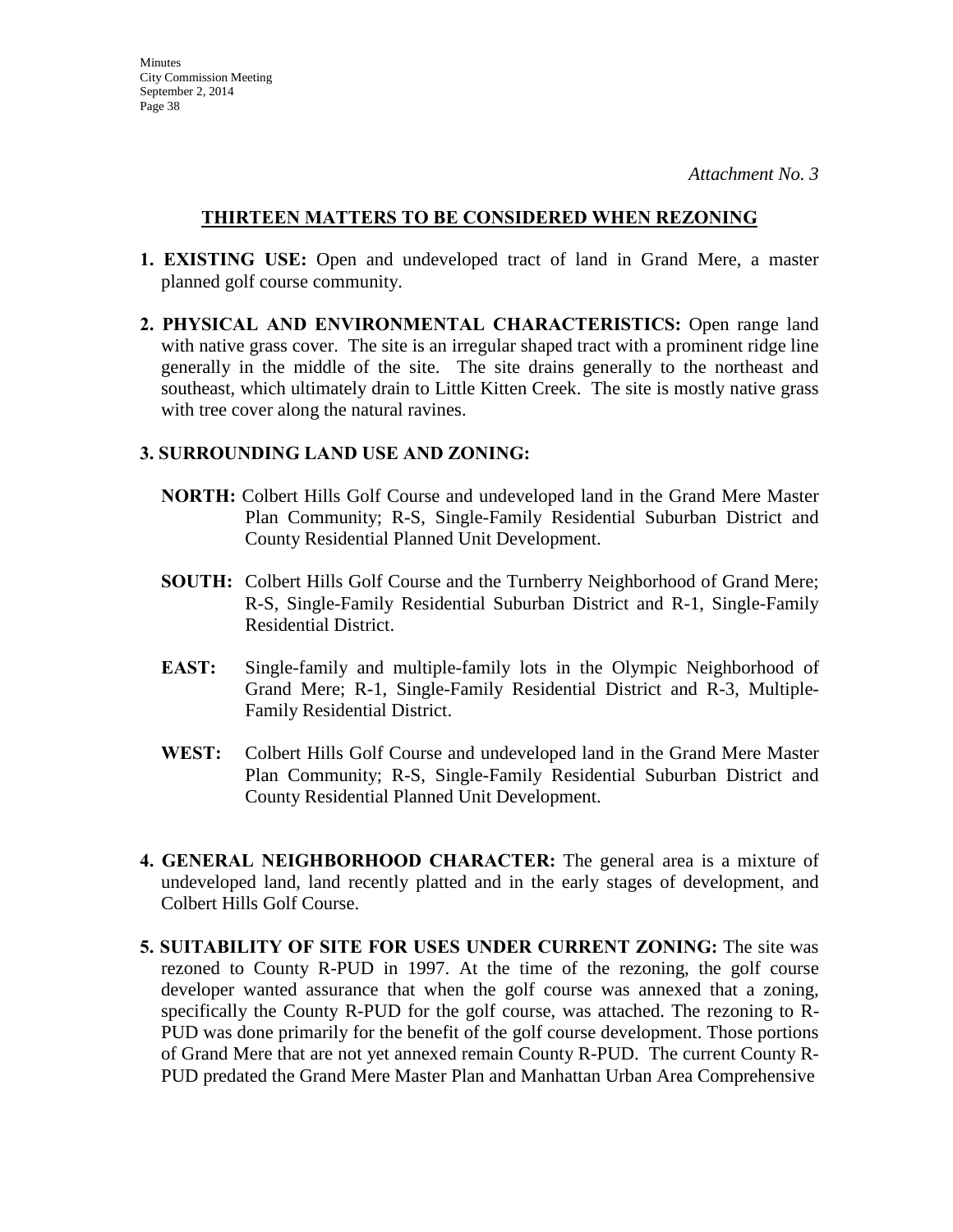Plan, which currently recommend "Single Family Homes" and low to medium residential density, respectively. Development in Grand Mere is progressing to ensure attractive and orderly neighborhoods in response to market demand. The Muirfield Addition, site is suitable for the proposed rezoning to the R District.

## **6. COMPATIBILITY OF PROPOSED DISTRICT WITH NEARBY PROPERTIES AND EXTENT TO WHICH IT MAY HAVE DETRIMENTAL AFFECTS:** The proposed rezoning to R, Single-Family Residential District is compatible with surrounding properties. An increase in light, noise and traffic is expected, however these increases should cause minimal impact on the adjacent golf course and residential properties. The proposed Preliminary Plat of the Muirfield Addition shows singlefamily lots that range from 1.00 acres to 2.10acres in lot area. The proposed lots are similar to the single-family lots found throughout the Grand Mere Development and are proposed to have homes similar in character to the existing homes in the neighborhood.

To ensure compatibility within Grand Mere, private architectural guidelines and design standards provide for building review and approval. A private design review committee is responsible for enforcement of guidelines and standards *(see policy statement below under Grand Mere Community Master Plan, Part III.)* The guidelines and standards are private and are not part of the rezoning. The policy statements are mentioned because they are part of the Grand Mere Master Plan policies.

The applicant held a neighborhood meeting on May 20, 2014. According to the meeting report, no one attended the meeting.

## **7. CONFORMANCE WITH COMPREHENSIVE PLAN: THE MUIRFIELD ADDITION IS SHOWN ON THE FUTURE LAND USE MAP IN THE NORTHWEST PLANNING AREA AS RESIDENTIAL LOW/MEDIUM DENSITY.**

## **APPLICABLE RLM POLICIES** *(IN ITALICS)* **OF THE COMPREHENSIVE PLAN INCLUDE:**

#### *Residential Low/Medium Density (RLM)*

#### *RLM 1: Characteristics*

*The Residential Low/Medium Density designation incorporates a range of singlefamily, single-family attached, duplex, and town homes, and in appropriate cases include complementary neighborhood-scale supporting land uses, such as retail, service commercial, and office uses in a planned neighborhood setting, provided they conform with the policies on Neighborhood Commercial Centers. Small-scale multiple-family buildings and condominiums may be permissible as part of a planned*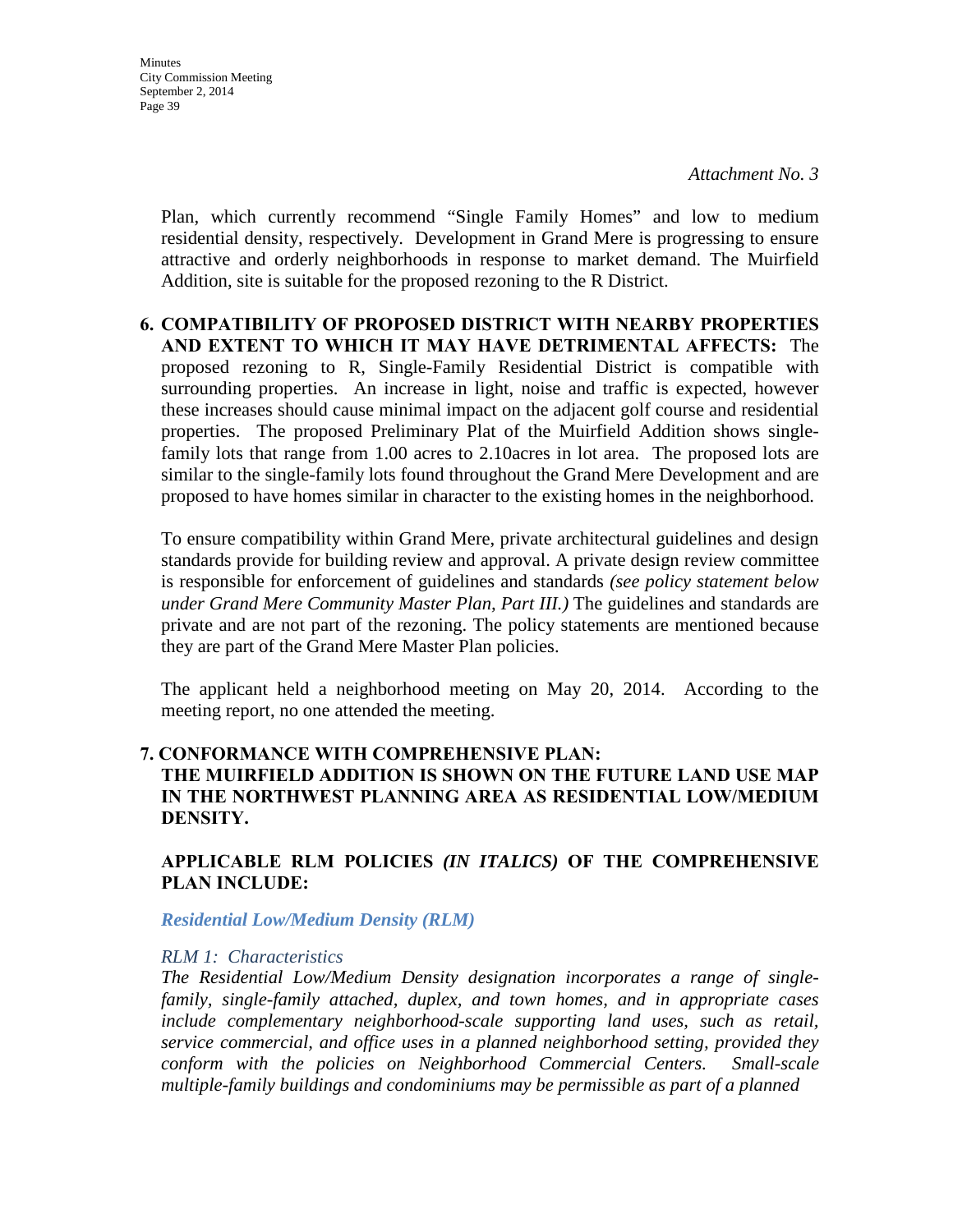*unit development, or special mixed-use district, provided open space requirements are adequate to stay within desired densities.* 

## *RLM 2: Appropriate Density Range*

*Densities in the Residential Low/Medium designation range between less than one dwelling unit/acre up to 11 dwelling units per net acre.* 

### *RLM 3: Location*

*Residential Low/Medium Density neighborhoods typically should be located where they have convenient access and are within walking distance to community facilities and services that will be needed by residents of the neighborhood, including schools, shopping areas, and other community facilities. Where topographically feasible, neighborhoods should be bounded by major streets (arterials and/or collectors) with a direct connection to work, shopping and leisure activities.* 

### *RLM 4: Variety of Housing Styles*

*To avoid monotonous streetscapes, the incorporation of a variety of housing models and sizes is strongly encouraged in all new development.* 

## **APPLICABLE RMH POLICIES** *(IN ITALICS)* **OF THE COMPREHENSIVE PLAN INCLUDE:**

## *RMH 1: Characteristics*

*The Residential Medium/High Density designation shall incorporate a mix of housing types in a neighborhood setting in combination with compatible non-residential land uses, such as retail, service commercial, and office uses, developed at a neighborhood scale that is in harmony with the area's residential characteristics and in conformance with the policies for Neighborhood Commercial Centers. Appropriate housing types may include a combination of small lot single-family, duplexes, townhomes, or fourplexes on individual lots. However, under a planned unit development concept, or when subject to design and site plan standards (design review process), larger apartment or condominium buildings may be permissible as well, provided the density range is complied with.* 

#### *RMH 2: Appropriate Density Range*

*Densities within a Residential Medium/High neighborhood range from 11 to 19 dwelling units per net acre.* 

#### *RMH 3: Location*

*Residential Medium/High Density neighborhoods should be located close to arterial streets and be bounded by collector streets where possible, with a direct connection to work, shopping, and leisure activities.*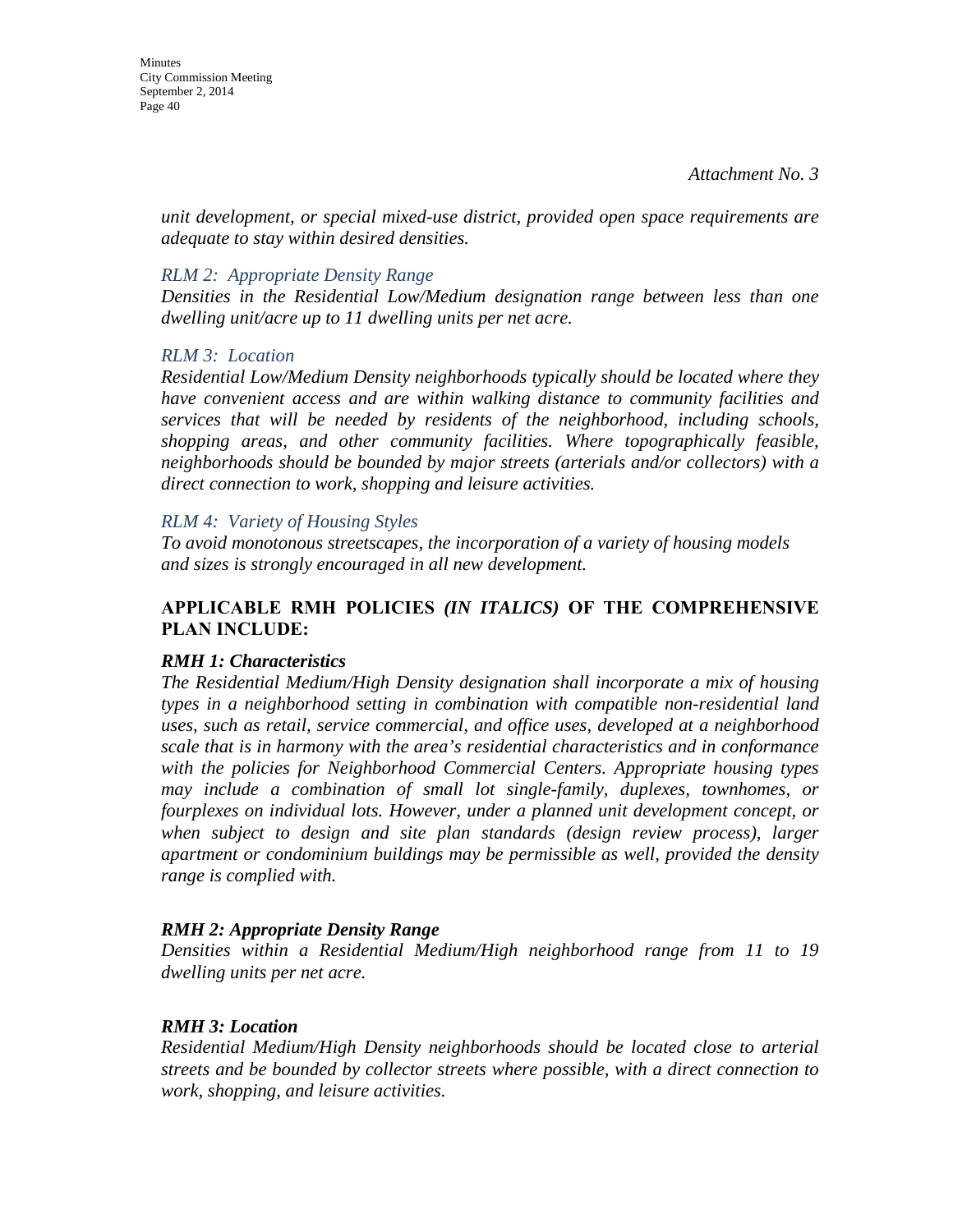## *RMH 4: Variety of Housing Styles*

*To avoid monotonous streetscapes, the incorporation of a variety of housing models and sizes is strongly encouraged.* 

## **Grand Mere Community Master Plan**

The Grand Mere Community Master Plan was originally adopted in April 2000 and is included as a part of the current Comprehensive Plan adopted in 2003. The Grand Mere Plan is a more detailed level neighborhood plan for the entirety of Grand Mere. The Master Plan map shows the site as Single Family #7, a 31.9 acre tract designated RLM (Residential Low to Medium density) *(see below under Residential Types for the RLM description)*.

Applicable policies *(in italics)* for Grand Mere, a Master Planned Golf Course Community include:

## *PROJECT INTENT*

*The overall Land Use Amendment is intended to create a community designed within a park. By responding to the natural terrain, preserving natural corridors, protecting the slopes and riparian environment, a harmonious relationship with the land can be created for the community.* 

*Grand Mere is envisioned as an upscale residential community, with the University's Colbert Hills Golf Course and preserved open space interwoven throughout the development. The community is made up of individual neighborhoods defined by open space features, topography, connection to the Grand Mere Parkway, and the golf course. A strong joint effort has integrated the golf course design (Colbert Hills) and the overall community design (Grand Mere Development). The interconnectivity of automobile circulation, pedestrian/bicycles, and open space, as well as residential neighborhood placement and overall community utility location, has created a well integrated community with both future residences and community recreation as the main focus. Flexibility is built into the land use plan to allow the development to respond to market demand.* 

*Specific types of residential product may subtly change in the future due to market demand as the development pattern becomes clearer and as the community matures. The community will offer a high level of design quality, architectural variety, and a wide range of housing types to address the potential markets appropriate for an upscale development.*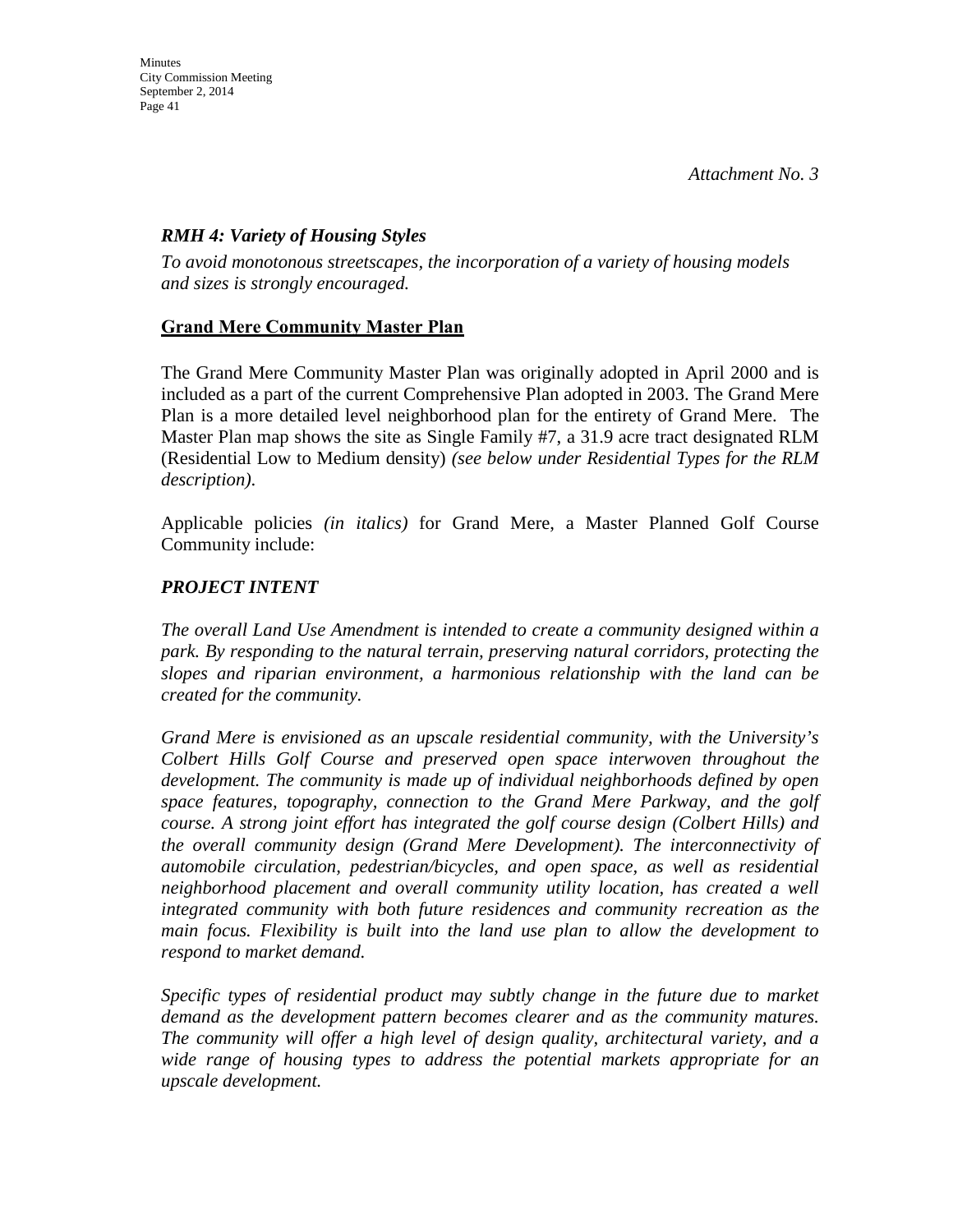## *5 KEY DESIGN CONCEPTS*

## *1. Create a high quality residential community*

*Create a community of villages, residential neighborhoods, and neighborhood commercial areas centered along the projects' spine, Grand Mere Parkway. Through the use of architectural design guidelines and development reviews the quality of building construction will be maintained at the highest level.* 

### *2. Integrate the Natural Environment*

*Preserve the natural slopes and open space features. Provide a visual connection to the natural beauty of the development: the golf course in the valleys, the long vistas/views, and the prairie environment.* 

## *3. Offer a Variety of Residential Living*

*Offer a wide range of residential products and lot types to address the market demands of the well informed and upscale consumer. An integrated community of many housing types will help to provide an interesting streetscape, a quality neighborhood texture, and a sustainable development.* 

## *4. Create a Pedestrian/Bicycle System*

*Provide pedestrian/bicycle connections throughout the development, following the Grand Mere Parkway, open space corridors and the linear park connections provided as part of the Master Plan along Little Kitten Creek and the continuation of the Hudson trail.*

*Grand Mere Community Overall Development Plan* 

## *III. COMMUNITY CONCEPTS AND DEVELOPMENT STRATEGY*

*Grand Mere is proposed as a Master Planned Community consisting of a wide range of residential housing types and densities and will be utilizing both Planned Unit Development and Conventional Zoning Development standards based on specific sites and development types.* 

*The overall Grand Mere Project consists of 1,054 (estimated) acres, including the Colbert Hills Golf Course. Rather than dispersing development throughout the entire property, the project purposes to "concentrate" neighborhood development within residential and commercial villages on approximately 543 acres preserving almost 50% of the land as natural open space or golf course. This concept, while proposing a variety of home types and densities, provides large natural open spaces, golf course amenity for the general public, and peripheral residential villages as large lot or low density residential products that create an overall density (1.5 du/ac) for the site,*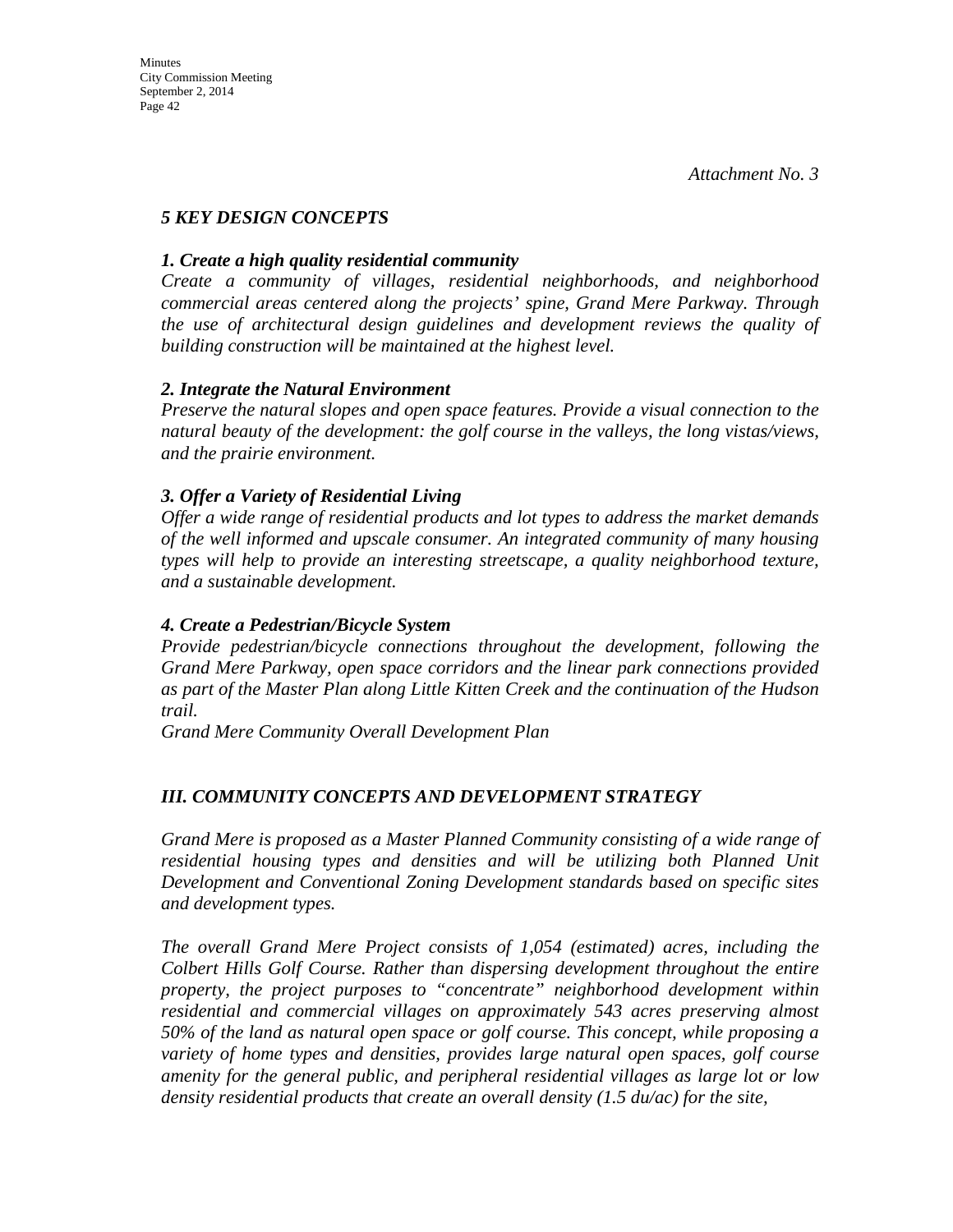*consistent with the surrounding neighborhoods. All housing types shall belong to the Master Homes Association, which will be responsible for enforcing the covenants and restrictions, and maintaining the common grounds.* 

*Within the community, residential neighborhoods are supported by neighborhood commercial services, which provide a focus and entry element for the development. These neighborhood office and retail villages are envisioned as community services*  located at the development entries along the Little Kitten Creek entry and Kimball Ave. *and the future northern entry on Marlatt.* 

*Throughout the plan, connecting open space systems, sidewalks and bike trails provide pedestrian connections between residential neighborhoods, public amenities and the neighborhood services. These are planned connections to occur in a variety of types and locations. As each phase of development is planned in detail, the specific pedestrian connections will be part of each village plat and relate back to the overall Circulation Parks & Open Space Plan.* 

*Grand Mere Community Architectural Guidelines and Design Standards will provide for the review and approval of all site and building plans for the Grand Mere property. The Design Review Committee of Grand Mere will be responsible for enforcement of these guidelines and standards. The Developer believes that careful planning and enforcement of design and development standards will ensure orderly, attractive, and lasting development, all of which will preserve and enhance the value of the community.* 

#### *A. Residential Neighborhoods*

*The planning concept proposes a wide range of residential uses, with densities ranging from 1 to 20 dwelling units per acre (du/ac) within individual parcels. Generally, individual neighborhoods are envisioned as small enclaves in order to promote a mix of different product types, create intimate neighborhoods, and to build a strong community image from the project's onset. The key to a sustainable successful development is quality design and construction, and a variety of housing price points to attract a wide spectrum of residential consumers. Higher density residential, as well as small lot single-family opportunities are integrated into the community along Grand Mere Parkway, rather than isolated or located along the site's edges. While building a stronger new community, this concept also reduces impact on existing adjacent neighborhoods by focusing the traffic and circulation internally.* 

The Enclave Addition, Unit One, is designated as Villas #2. The different residential types are described as: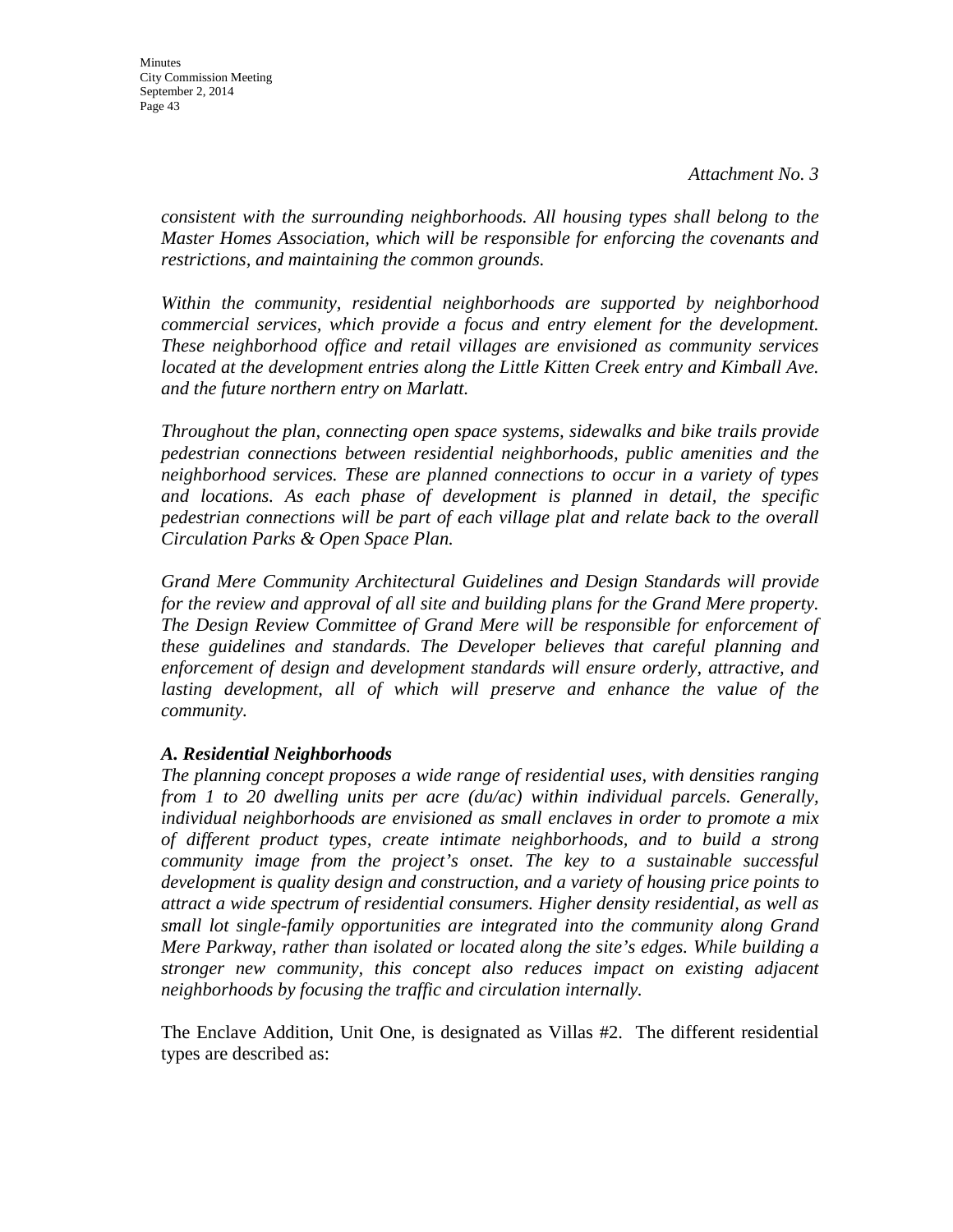## *Residential Types:*

#### *Single Family RLM*

*The 273.4 acres of single family proposed for grand Mere represents 50% of the total proposed residential acreage. The detached single family products will range in size and density. The village of single family will be developed as parcels and each will be controlled to maximize views, walkouts, and architectural design quality. The Grand Mere Architectural Review Committee will provide design review of the homes and general site development guidance. Each single family village will be signed and themed as a unique part to the overall Grand Mere development and developed as the market demands. Each parcel will provide internal open space, storm drainage controls, and pedestrian linkages between the villages in addition to the designated Grand Mere Circulation Park & Open Space Plan.* 

### *C. Streets and Circulation System*

*Residential streets within Grand Mere are envisioned as a key element of "neighborhood quality," offering a place to walk and play, as well as to drive and park. The streetscape in and along the roads will reflect the quality of the community through the use of signage monumentation and landscaping depending on the location and natural conditions of the space providing strong visual "cues" to better orient drivers to their locations and destinations.* 

*When utilizing the approved Manhattan street system standards the hierarchy, streetwidths, design speeds, and travel/parking lanes are consistent and will not compromise auto on-street parking, or bike and pedestrian access. The street layout will frame important views and vistas, including buildings, golf course, and natural features. Onstreet parking is available on all local streets.* 

*The Master Planned Community will be accessed from Kimball Avenue and Marlatt Avenue. Additional access points into the Community from surrounding residential streets are shown on the Master Plan.* 

## *D. Pedestrian and Bicycle Circulation System*

*Connectivity with the City of Manhattan Linear Park Master Plan is our main focus for the overall trails system. A comprehensive pedestrian and bicycle system is proposed for the community to provide access to individual neighborhoods, the Club Facility and Hotel site, commercial services, and open space amenities~ Elements include both offstreet and on street bike paths, natural unimproved trails, and a 17.2 acre linear park along Little Kitten Creek. An easement shall be provided for the extension of the Hudson trail northward, along the east property line to northeast corner section 3-10- 7. All trail/path systems will be site- specifically designed at the time of construction.*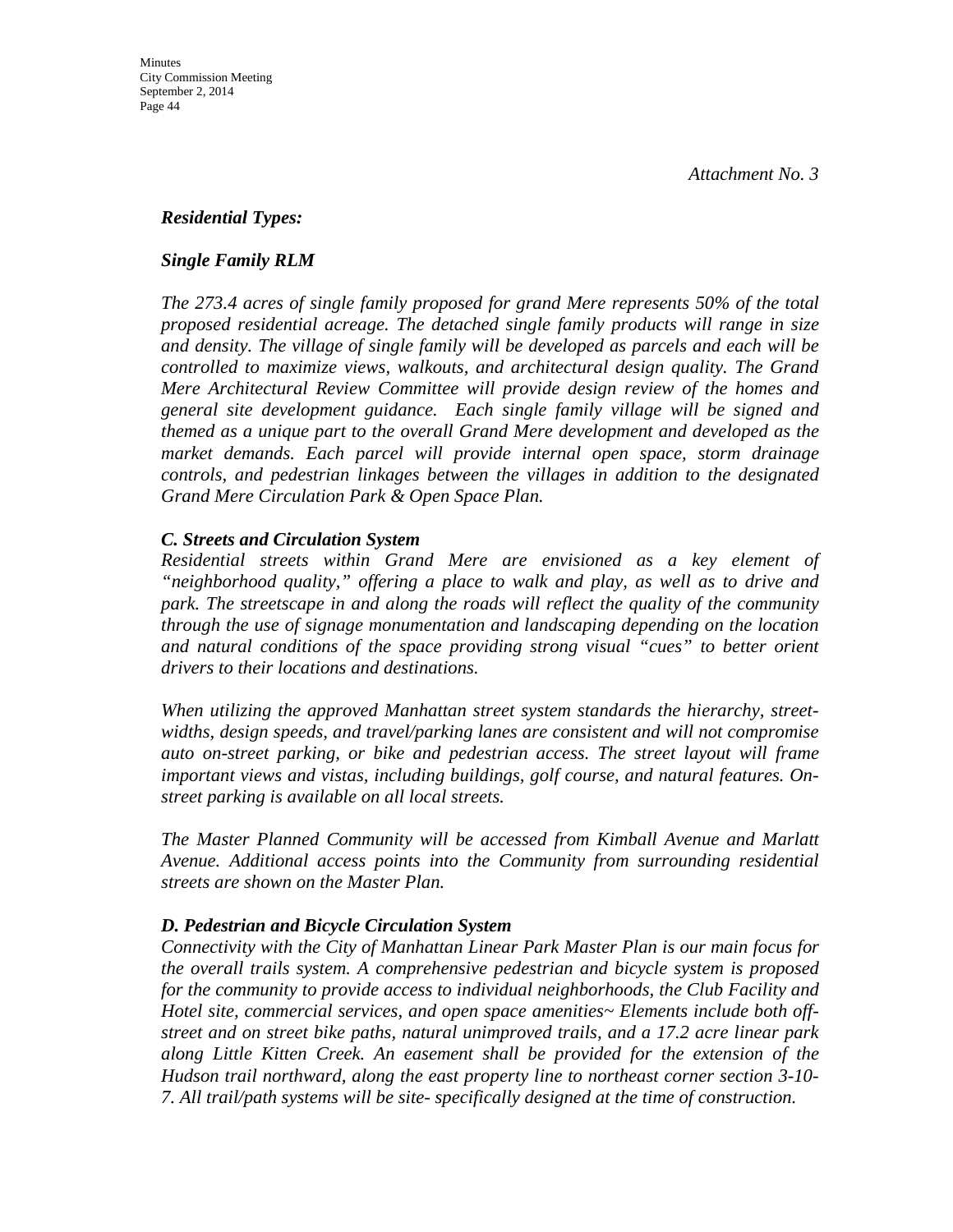*Each will be reviewed on a site-by-site basis to ensure sensitive placement and minimum disturbance. This will be coordinated with the Park & Recreation Board and the Parks and Recreation Department.* 

## *G. Golf Course Development*

*The Grand Mere development drainage and detention system shall be designed to work in concert with the golf course drainage and detention system. The course was designed to meet the environmental goals of the Audubon International Signature Status Program.* 

### *Bike Paths, Trails and Sidewalks*

*Bike paths, trails and sidewalks are provided along the internal streets and open spaces to provide internal connections between the villages where possible. See the Circulation Parks & Open Space Plan.* 

Based on the proposed Preliminary Plat and the proposed single family homes, the density in the Muirfield Addition, would be 1.38 dwelling units per net acre. The Comprehensive Plan suggests that a density range of less than one (1) to eleven (11) dwelling units per net acre is appropriate in the RLM category, and the Grand Mere Plan suggests a range of one (1) to twenty (20) dwelling units per acre in individual parcels and an overall density in all of Grand Mere of 1.5 units per acre.

**THE PROPOSED REZONING OF THE MUIRFIELD ADDITION**, **TO** R, Single-Family Residential District **CONFORMS TO THE POLICIES OF THE** Grand Mere Community Master Plan, and the Manhattan Urban Area Comprehensive Plan.

#### **8. ZONING HISTORY AND LENGTH OF TIME VACANT AS ZONED:**

| August 7, 1997   | Riley County Commission approved Preliminary Development Plan<br>of Colbert Hills and the Wildcat PUD.                           |  |  |  |  |
|------------------|----------------------------------------------------------------------------------------------------------------------------------|--|--|--|--|
| August 14, 1997  | Riley County Commission approved Final Development Plan.                                                                         |  |  |  |  |
| February 7, 2000 | Planning Board approves resolution adopting Grand Mere<br>Community Master Plan and amendment of Comprehensive Land<br>Use Plan. |  |  |  |  |
| March 7, 2000    | City Commission approved first reading of an ordinance adopting<br>the Grand Mere Community Master Plan.                         |  |  |  |  |
| April, 2003      | Comprehensive Plan adopted. Grand Mere Community Master Plan<br>adopted as a related plan and implementation document.           |  |  |  |  |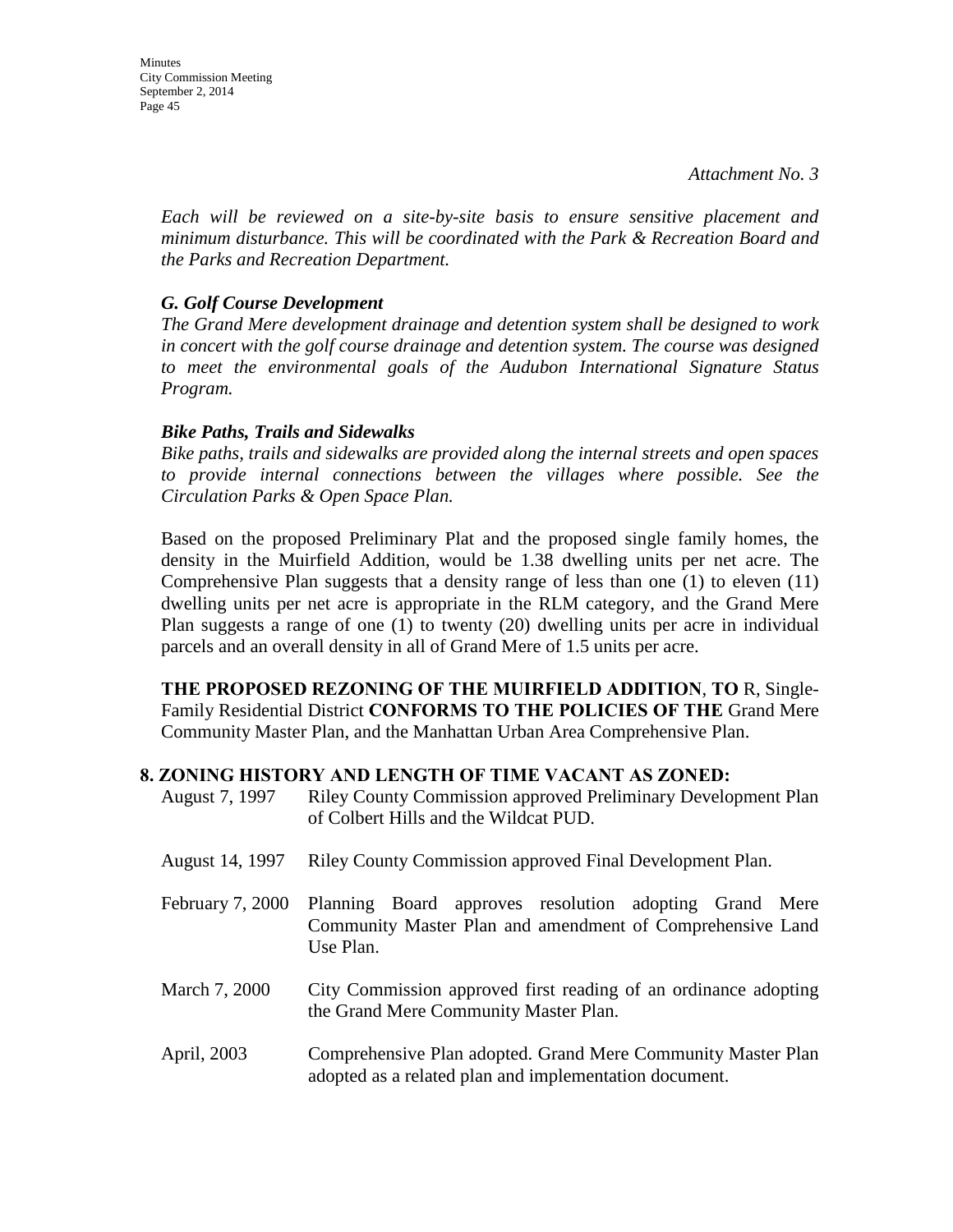The tract has remained vacant to date and was range land prior to development of the adjoining golf course and surrounding Grand Mere.

## **9. CONSISTENCY WITH INTENT AND PURPOSE OF THE ZONING ORDINANCE:**

The intent and purpose of the Manhattan Zoning Regulations is to protect the public health, safety, and general welfare; regulate the use of land and buildings within zoning districts to assure compatibility; and to protect property values.

The proposed rezoning is consistent with the intent and purpose of the Manhattan Zoning Regulations because proposed lot sizes conform to the minimum requirements of the R District. In addition, the proposed Preliminary Plat dedicates easements and rights-of-way to serve the subdivision consistent with the requirements of the Manhattan Urban Area Subdivision Regulations.

The R, Single-Family Residential District is designed to provide a dwelling zone at a density no greater than one dwelling unit per 10,000 square feet. The Preliminary Plat shows lots ranging from approximately 43,642 square feet in area up to 91,667 square feet in area, with the majority of lot sizes being approximately 47,000 square feet in area. The proposed lots conform to the requirements of the proposed R District.

- **10. RELATIVE GAIN TO THE PUBLIC HEALTH, SAFETY AND WELFARE THAT DENIAL OF THE REQUEST WOULD ACCOMPLISH, COMPARED WITH THE HARDSHIP IMPOSED UPON THE APPLICANT:** There appears to be no gain to the public that denial of the rezoning would accomplish. No expected adverse impacts on the public health, safety and welfare are anticipated as a result of the rezoning. Development of the site cannot proceed until the proposed Preliminary Plat is approved. A separate application was submitted for approval of a Preliminary Plat. It may be a hardship upon the owner if the rezoning is denied, as it conforms to the adopted Comprehensive Plan.
- **11. ADEQUACY OF PUBLIC FACILITIES AND SERVICES:** Adequate street, sanitary sewer and water services are available to serve the site.

## **12. OTHER APPLICABLE FACTORS:** None

**13. STAFF COMMENTS:** City Administration recommends approval of the proposed rezoning of the Muirfield Addition, an approximate 41-acre tract of land, including the right-of-way for the extension of Grand Mere Parkway, generally located 1,300 feet northeast of the intersection of Grand Mere Parkway and Colbert Hills Drive, from County **R-PUD, RESIDENTIAL PLANNED UNIT DEVELOPMENT DISTRICT**, to R, Single- Family Residential District, based on the findings in the Staff Report.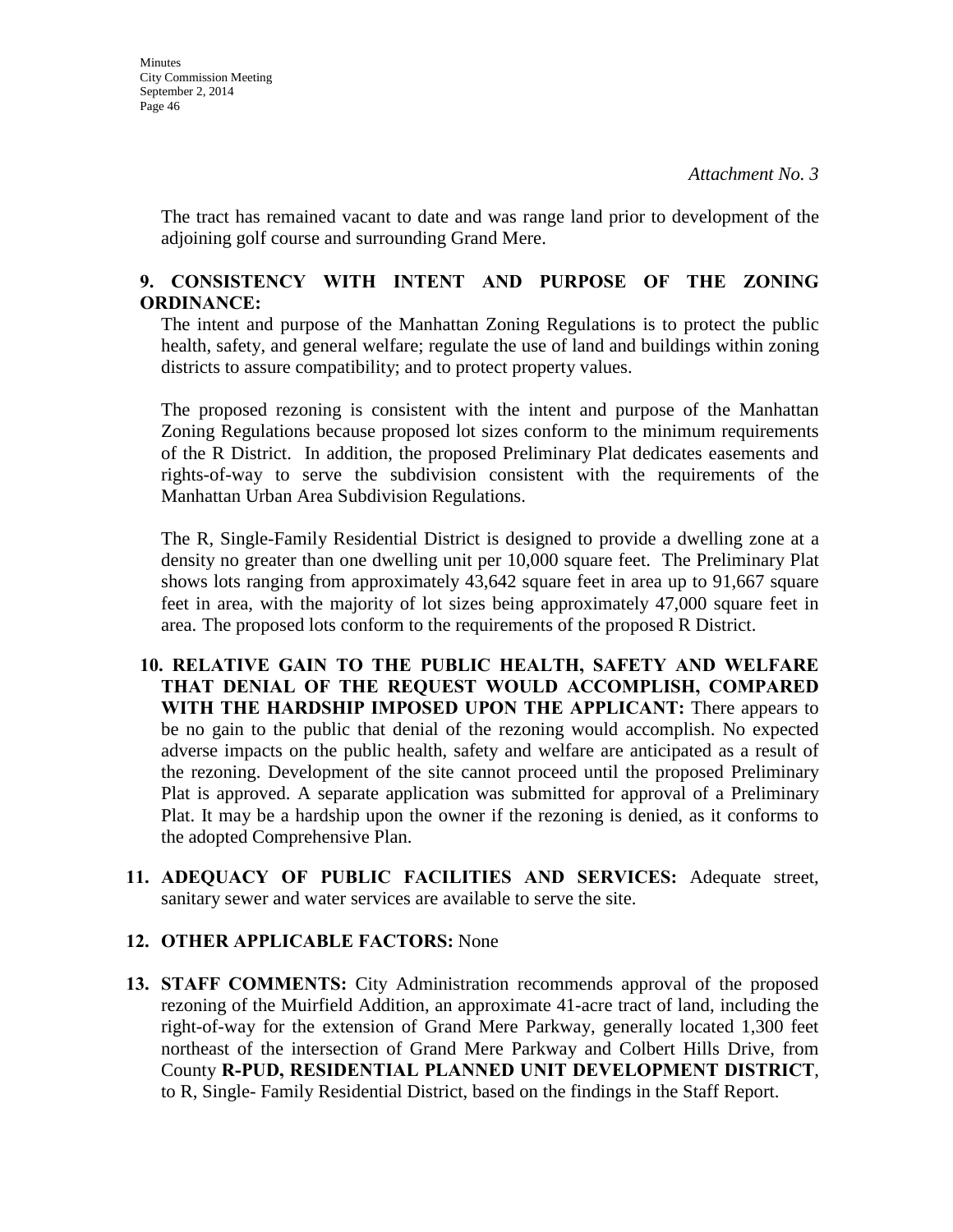### **ALTERNATIVES:**

- 1. Recommend approval of the proposed rezoning of the Muirfield Addition, from County **R-PUD, RESIDENTIAL PLANNED UNIT DEVELOPMENT DISTRICT**, to R, Single- Family Residential District, based on the findings in the Staff Report.
- 2. Recommend denial of the proposed rezoning, stating the specific reasons for denial.
- 3. Table the proposed rezoning to a specific date, for specifically stated reasons.

## **POSSIBLE MOTION:**

The Manhattan Urban Area Planning Board recommends approval of the proposed rezoning of the Muirfield Addition, an approximate 41-acre tract of land, including the right-of-way for the extension of Grand Mere Parkway, generally located 1,300 feet northeast of the intersection of Grand Mere Parkway and Colbert Hills Drive from County **R-PUD, RESIDENTIAL PLANNED UNIT DEVELOPMENT DISTRICT**, to R, Single- Family Residential District based on the findings in the Staff Report.

**PREPARED BY:** Chad Bunger, AICP, CFM, Senior Planner

**DATE:** July 29, 2014

CB/vr

14028}SR}MuirfieldAddition}CPUDtoR.docx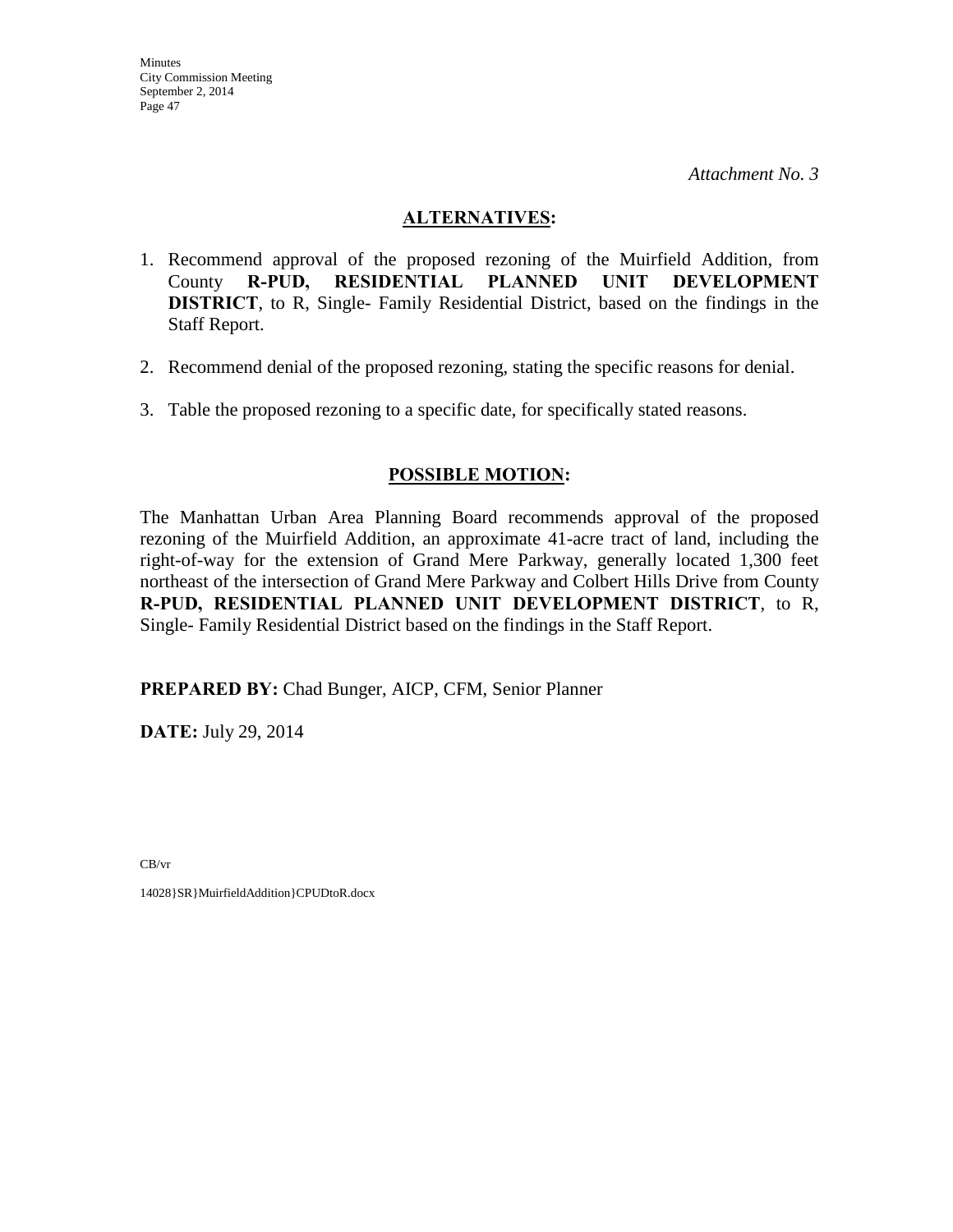**Minutes** City Commission Meeting September 2, 2014 Page 48

*Attachment No. 4*

#### **STAFF REPORT**

## **APPLICATION TO REZONE PROPERTY TO PLANNED UNIT DEVELOPMENT DISTRICT**

## **BACKGROUND**

**FROM:** County AG, Agriculture District and SF-2, Single-Family District

**TO:** PUD, Residential Planned Unit Development

**OWNERS:** Lynda & Ronnie Phillips 700 Marlatt Avenue, Manhattan, Kansas

> Jason Huff 698 E. Marlatt Avenue, Manhattan, Kansas

K R & C S McKay Trust 265 Flicker Circle Carson City, Nevada

Mary Beth Irvine 3370 Casement Road, Manhattan, Kansas

**APPLICANT:** The Trails at Manhattan, a Limited Partnership (to be formed) 1200 E. Joyce Blvd, Fayetteville, Arkansas

**DATE OF NEIGHBORHOOD MEETING:** June 26, 2014

**DATE OF PUBLIC NOTICE PUBLICATION:** July 28, 2014

## **DATE OF PUBLIC HEARING: PLANNING BOARD:** August 18, 2014 **CITY COMMISSION:** September 2, 2014

**LEGAL DESCRIPTION:** Portions of four (4) unplatted tracts in Section 31, Township 9 South, Range 8 East (*see attached location map and legal description for boundary of proposed development)* 

**LOCATION:** Generally located 1,000 feet to the west of the intersection of Casement Road and Marlatt Avenue on the north side of Marlatt Avenue.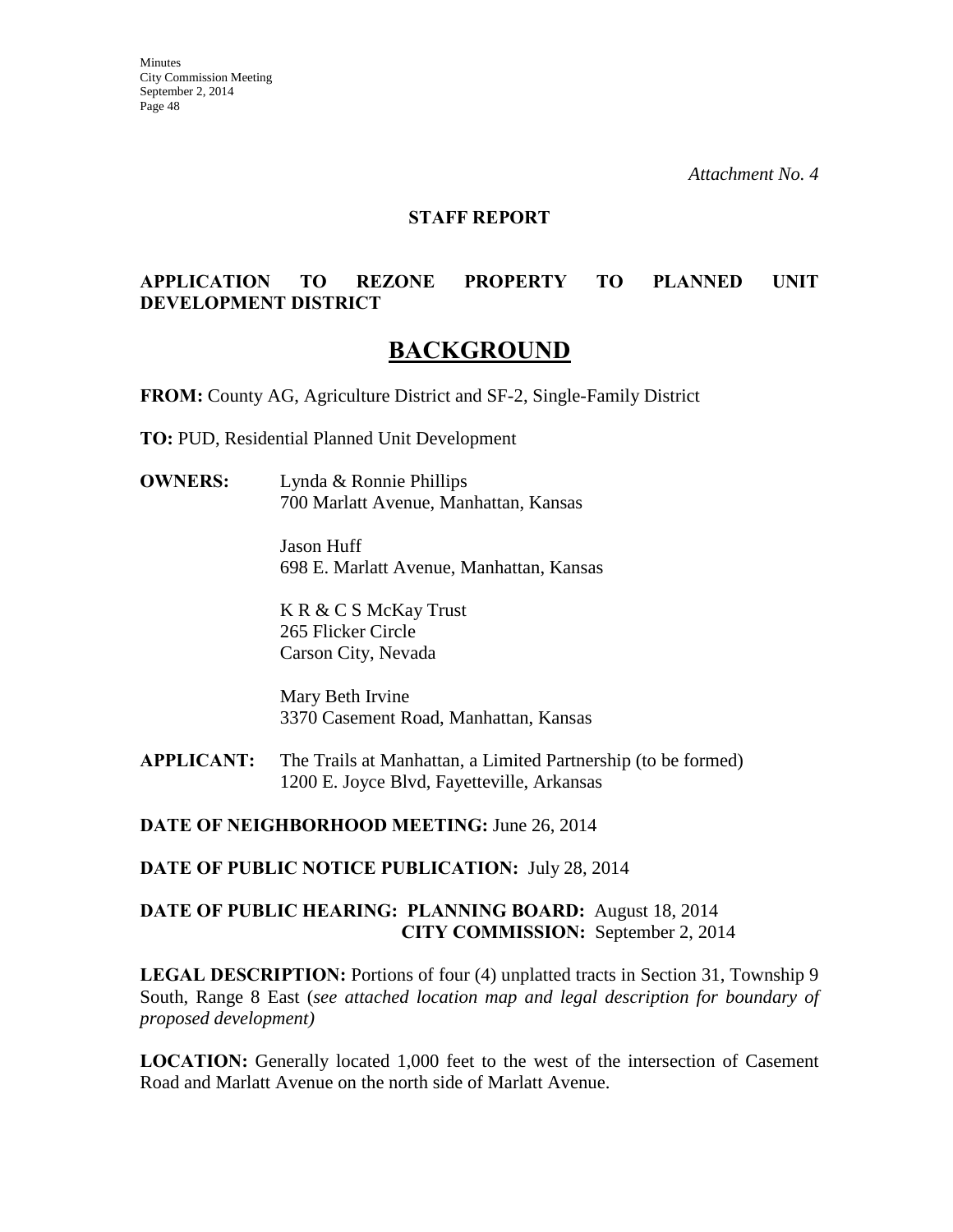**AREA:** Approximately 37.60 acres. 1.36 acres of the area is proposed to be dedicated as Marlatt Avenue right-of-way.

**PROPOSED USES:** The proposed use is multiple-family residential. The applicant indicates they are planning "to serve the housing market of Manhattan, KS including the community of students, teaches, and support staff from Kansas State University, military personnel at Fort Riley and the general public at large."

**PROPOSED BUILDINGS AND STRUCTURES:** An apartment complex consisting of forty (40), 18-unit apartment buildings with a mixture of one-bedroom and two-bedroom units for a total of 720 dwelling units (240 one-bedroom units and 480 two-bedroom units) and a two-story clubhouse, with fitness room, office space, meeting space and other related amenities on the first floor and a two-bedroom and a three-bedroom dwelling unit on the second floor. Additional improvements include an outdoor swimming pool and accessory building for mechanical equipment and restrooms, recreation area, signage, surface parking, and landscaping. Other structures that are tentatively proposed are a mailbox pavilion for the housing of the mailboxes for the entire development, storage buildings and cabana.

The application materials state the development will occur in two (2) phases, with the second phase to begin once the first phase is at capacity, which is anticipated in  $5 - 10$ years. Twenty-eight (28) apartment buildings, the clubhouse, recreation area, parking for those structures and the proposed retention basin will be constructed in the first phase. The remaining twelve (12) apartment buildings and associated parking will be constructed in the second phase.

## Apartment Buildings

Two (2) different building models are proposed for the development. The site plan references them as "Custom" or "Classic. There are to be twenty-four (24) "Custom" buildings and sixteen (16) "Classic" buildings in the development.

## *"Custom" Building Design*

The "Custom" building plans are 3-stories, approximately thirty-five (35) feet in height. Each building will have a footprint of approximately 5,900 square feet. The building will house twelve (12) two-bedroom units and six (6) one-bedroom units. The one-bedroom units will have a kitchen, one (1) bathroom and living room. The two-bedroom units will have a kitchen, two (2) bathrooms and a living room. Stairwells on both the front and rear of the building will provide access to the upper floors of the development. The upper floors will have a balcony. The first floors will have a patio. The exterior materials of the building will be brick and hardi-board lap siding and composite material roofing.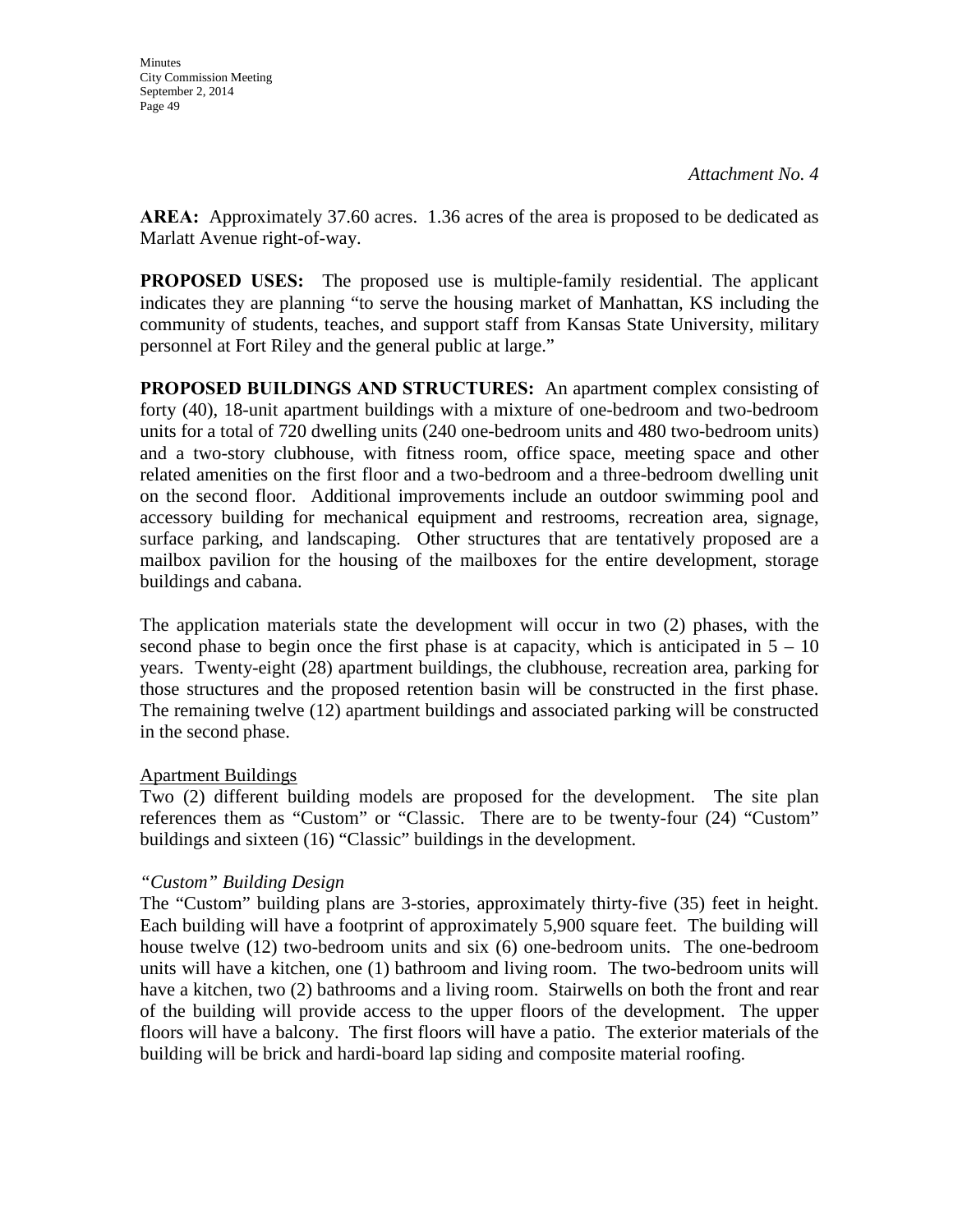**Minutes** City Commission Meeting September 2, 2014 Page 50

*Attachment No. 4*

### *"Classic" Building Design*

The "Classic" building plans are 3-stories, approximately thirty-three (33) feet in height. Each building will have a footprint of approximately 4,800 square feet The building type will house twelve (12) two-bedroom units and six (6) one-bedroom units. All units will have a kitchen, one (1) bathroom and living room. Stairwells on both the front and rear of the building will provide access to the upper floors of the development. The exterior materials of the building will be brick and hardi-board lap siding and composite material roofing.

### **Clubhouse**

The clubhouse is two (2) stories tall (approximately 26 feet in height), with a footprint of approximately 4,500 square feet in area. The first floor will include a fitness room, business center, office and meeting spaces, a kitchen, two (2) tanning bedrooms and four (4) bathrooms. The second floor will consist of a two-bedroom dwelling unit, with a kitchen, two (2) bathrooms and a living room, and a three-bedroom dwelling unit with a kitchen, master bathroom, and a second bathroom and utility room. Both of these units will have balconies at the rear of the building.

### Other Buildings

Other buildings proposed in the development include a mailbox pavilion, storage building, cabana and pool building, which include the mechanical equipment for the pools, restrooms and vending machines for the pool and recreation area. The site plan does not specifically show the location of these various structures. The details of these other structures are below.

| <b>Building</b>  | Height           | Footprint           | Materials                     |
|------------------|------------------|---------------------|-------------------------------|
| Mailbox pavilion | $\sim$ 17.5 feet | $\sim$ 270 sq. ft.  | Brick, EIFS and composition   |
|                  |                  |                     | roofing                       |
| Storage building | $\sim$ 18 feet   | $\sim$ 1870 sq. ft. | Brick and composition roofing |
| Cabana           | $\sim$ 15.5 feet | $\sim 620$ sq. ft.  | Brick, EIFS and composition   |
|                  |                  |                     | roofing                       |
| Pool building    | $\sim$ 14.5 feet | $\sim$ 1100 sq. ft. | Brick, EIFS and composition   |
|                  |                  |                     | roofing                       |

| <b>Use</b>                     | <b>Square Feet</b> | Percentage |
|--------------------------------|--------------------|------------|
| <b>Building</b>                | 219,886.5          | 13.93%     |
| Paved Area (Parking &          | 428,681.1          | 27.16%     |
| Driveways)                     |                    |            |
| Sidewalks                      | 36,575             | 2.32%      |
| <b>Active Recreation Areas</b> | 50,640             | 3.21%      |
| <b>Total Open Space</b>        | 842,832.1          | 53.4%      |
| <b>Total Impervious</b>        | 685,145.6          | 46.6%      |

## **PROPOSED LOT COVERAGE**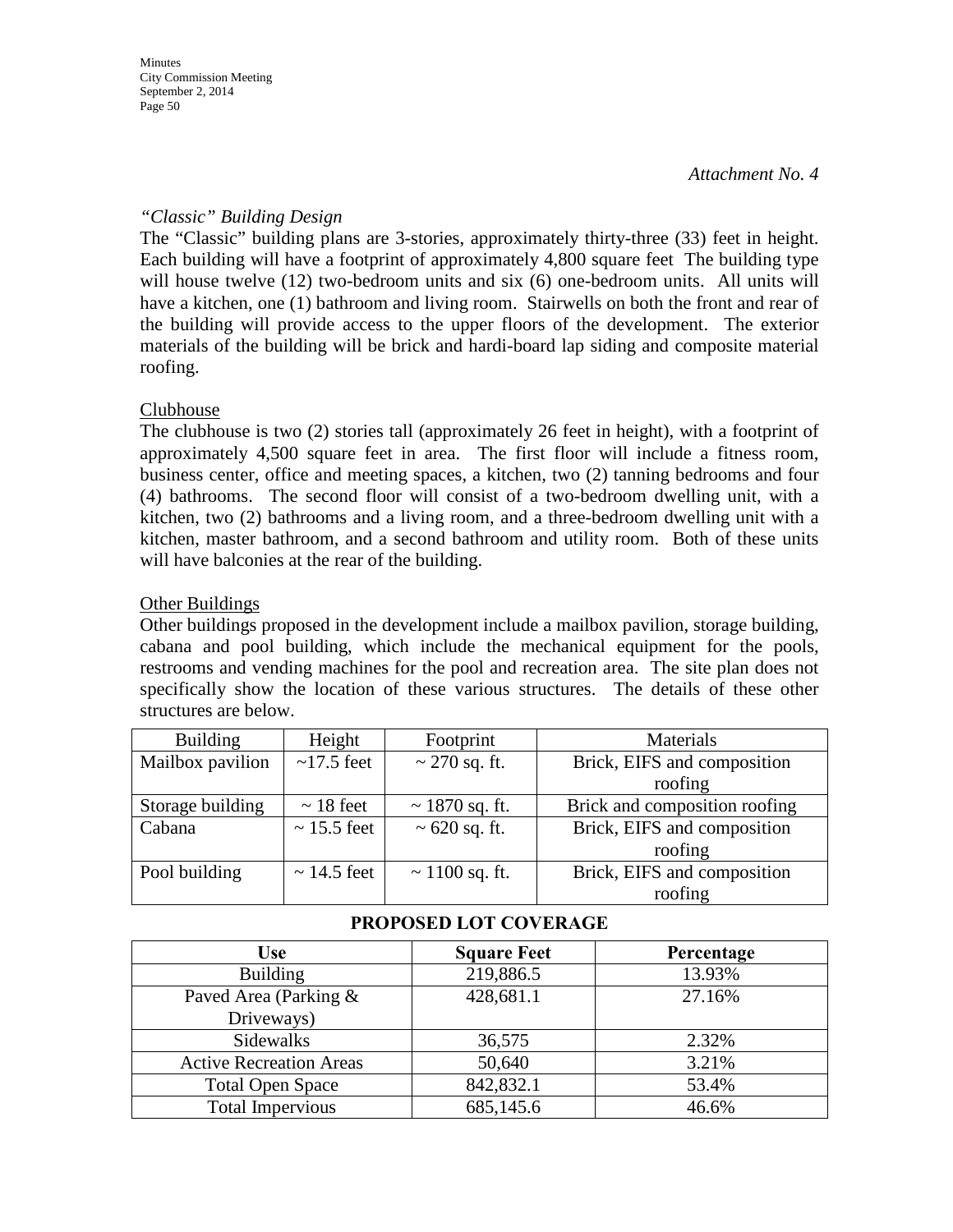### **PROPOSED SIGNS:**

The application materials show two (2) permanent signs on curved brick veneer walls are proposed near the entrances to the development on Marlatt Avenue. The signs are to be identical and be approximately four (4) feet tall by twenty-three (23) feet wide (total of 92 square feet in area) and include the development name and phone number. The application materials show the signs to be externally illuminated. The brick walls where the signs are to be located are approximately forty (40) feet long and five (5) feet tall. The end caps of the walls will be approximately seven (7) feet tall and have decorative lights located on top of the caps.

Exempt signs for addressing and similar exempt signs will be permitted.

## **PROPOSED LIGHTING:**

The site plan shows light poles along the parking lots throughout the development. There will be typical residential building lighting. The Zoning Regulations requires that all lighting be shielded and fully cut off.

# **SIX REVIEW CRITERIA FOR PLANNED UNIT DEVELOPMENTS**

**1. LANDSCAPING:** Landscaping is functional for the site and consists of deciduous trees, bushes and shrubs and grass yard areas. The trees, shrubs and bushes are dispersed throughout the development. Significant plant materials are proposed along Marlatt Avenue and the west property line to buffer the development from the roadway and screen/buffer the development, including its parking lot from the adjacent single-family homes to the west. The application materials state that the proposed landscaping will be irrigated by underground sprinklers. The applicant will be responsible for maintenance of landscaped areas.

**2. SCREENING:** Deciduous trees, shrubs and bushes are proposed to be planted along Marlatt Avenue and west property line to buffer the parking. No screening on the north or east property lines is proposed. The trash dumpsters shown throughout the development are shown to be screened by a six (6) foot tall brick enclosure with solid screening gates.

The proposed swimming pool is to be enclosed by a five (5) foot tall wrought iron looking fence. This area is also to be buffered by deciduous shrubs and bushes.

Due to the size of development, including the number of off-street parking spaces and driveways, additional screening in the form of sight-obscuring fencing should be provided. City Administration recommends that a six (6) foot tall sight-obscuring fence be constructed at the perimeter of the entire site, except along Marlatt Avenue, to reduce any potential negative impacts on existing and future adjacent residential properties.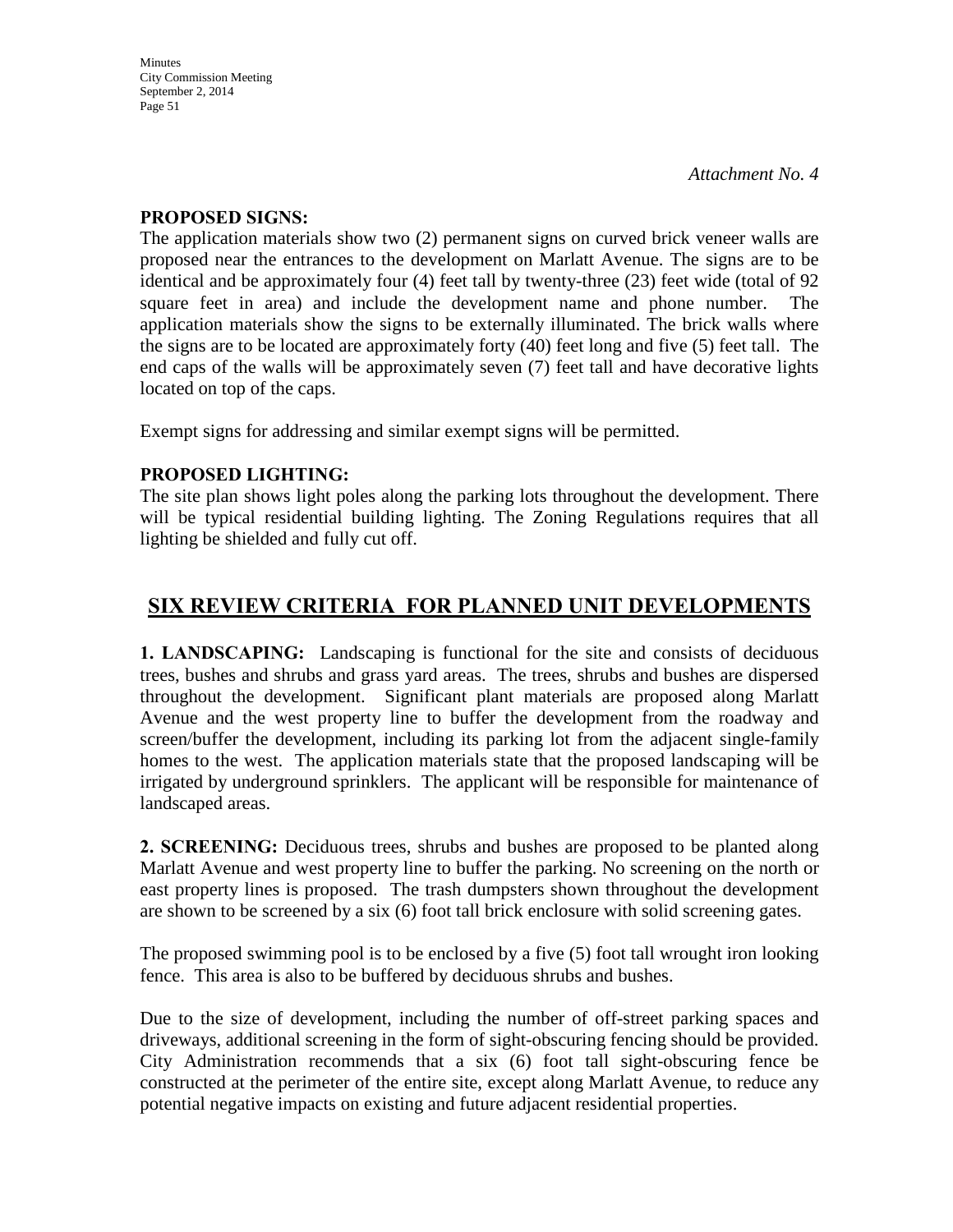**3. DRAINAGE:** The northern portion of the development is a natural drainage area from properties to the west. The proposed development plan shows an underground storm sewer that will collect the stormwater coming into the site and direct it towards a large wet detention basin proposed at the western side of the development.

The stormwater runoff from the development will be collected by curb and gutter along the parking lots and directed to area inlets, where underground storm sewers will take the stormwater to the proposed detention basin. Area inlets and underground storm sewer is also proposed along the rear yards of the buildings to collect those area's runoff.

The wet detention basin will drain to an underground storm sewer that will empty into the Marlatt Ditch to the south of Marlatt Avenue, where it will then drain to the Big Blue River. The wet detention basin is shown to be within a drainage easement.

On the east side of the development is a drainage swale that will collect the stormwater and empty the eastern area's storm water runoff to the Marlatt Ditch.

A Storm Water Management Report was provided by the applicant's consultant, Blew & Associates, P.A., dated July 23, 2014 *(see attachment*). The Report outlines the proposed stormwater infrastructure improvements and calculates the pre-development conditions vs. post-development conditions rates of runoff. According to the Report, the postdevelopment rate of runoff is decreased by approximately 6 cfs to 8 cfs across the 2-year, 10-year and 100-year storms. The consulting engineer has stated that the proposed drainage plan "is not deemed to increase existing risk to downstream life or property."

The preliminary FEMA Flood Insurance Rate Maps show the northern area, where the natural drainage area is located to be within the 1% Annual Chance Floodplain. The boundary of the future conditions flood model is present on the outer edge of this mapped floodplain. The FEMA base flood elevation (BFE) is shown to range from 1019 feet in the southeast to 1020 feet in the northwest area of this mapped floodplain. City Administration has requested that the lowest enclosed floors of all structures in the development be at least 1022 feet, to ensure that the FEMA and future conditions flood model are met.

**IT APPEARS THAT A SIGNIFICANT AMOUNT OF THE FILL REQUIRED TO ELEVATE THE SITE WILL COME FROM THE PROPOSED WET DETENTION BASIN ON THE WESTERN BORDER OF THE SITE. THIS ON-SITE CUT AND FILL PROPOSAL SHOULD MITIGATE ADVERSE IMPACTS, FROM THE REQUIRED ELEVATION OF THE BUILDINGS, ON ADJACENT PROPERTIES, AS IT PARTIALLY COMPENSATES FOR THE FILL NEEDED TO ELEVATE THE SITE ABOVE THE MAPPED BASE FLOOD ELEVATION.**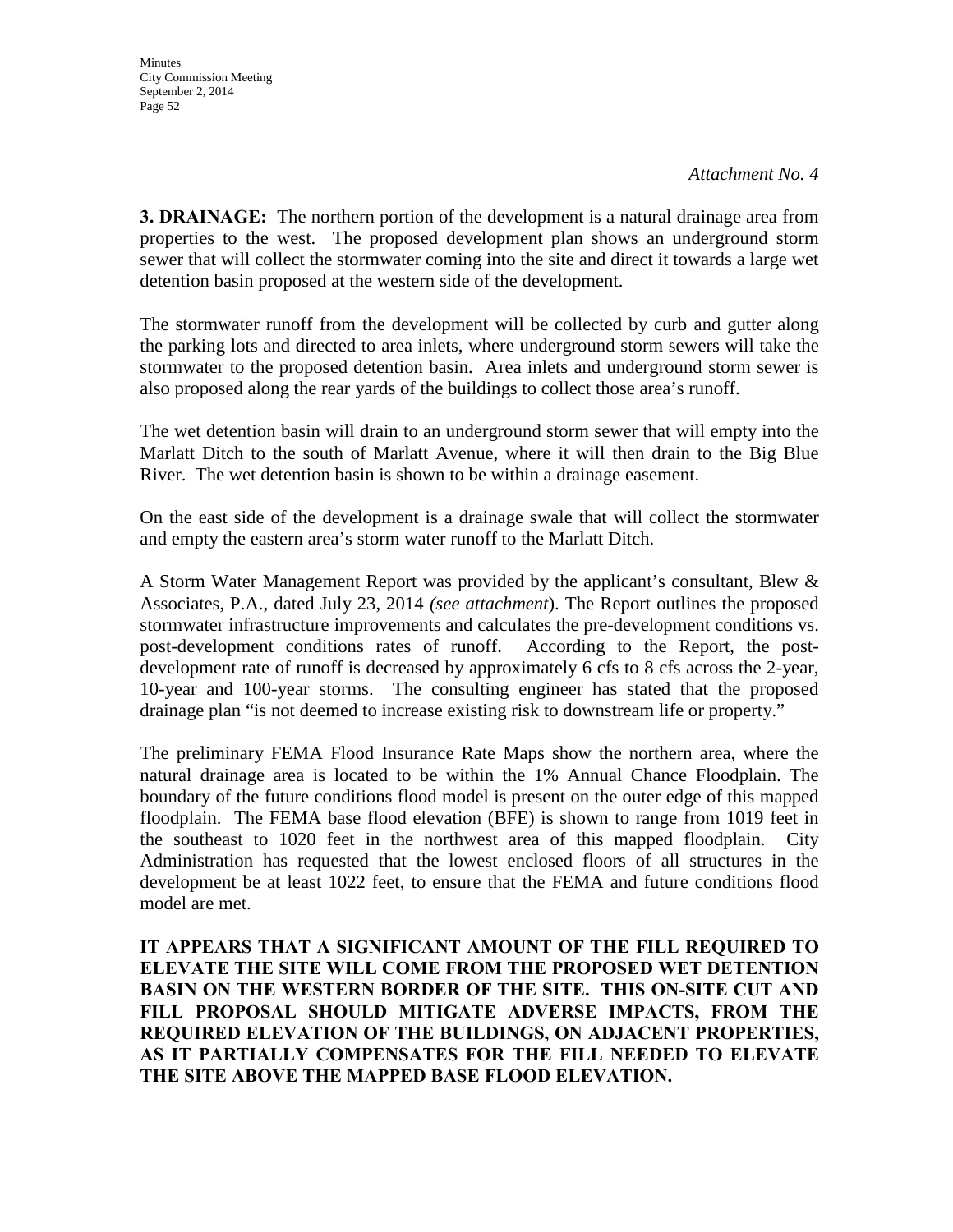The City Storm Water Engineer reviewed the proposed development and the drainage study and finds that the development meets the detention requirements of the Storm Water Management Master Plan (SWMMP). The Storm Water Engineer also reviewed the post construction BMP analysis conducted by the consultant and determined that the requirements have been met.

## **THE PUD IS CONDITIONED UPON THE SUBMITTAL OF AN AGREEMENT, WHICH WILL NEED TO BE REVIEWED AND APPROVED BY THE CITY. THE AGREEMENT WILL SET OUT RESPONSIBILITIES OF THE OWNERS OF PUD REGARDING MAINTENANCE OF STORM WATER IMPROVEMENTS, DRAINAGE EASEMENTS AND THE DETENTION AREAS. THE AGREEMENT GIVES THE CITY THE ABILITY TO ASSESS THE OWNERS FOR MAINTENANCE COSTS, IF NECESSARY.**

**4. CIRCULATION:** The internal circulation plan provides for safe, convenient and efficient movement of motorists and pedestrians. Two curb cuts are proposed onto Marlatt Avenue to provide access to the site. A shared driveway is proposed at the western entrance. The apartment complex will share a driveway with the two (2) adjacent singlefamily homes. The two (2) homes already share a driveway onto Marlatt Avenue. This existing driveway leading to the homes will be removed to avoid any conflict with the two access points. City Administration recommends a condition of approval that a long-term agreement between the applicant and these property owners shall be provided at the time of the application for the Final Development Plan and Final Plat. Conflicts between motorists and pedestrians are minimized. Internal access is by parking drives, which are maintained by the applicant.

The Traffic Study for the proposed PUD was prepared by Peters & Associates Engineers, Inc., dated July 14, 2014 (*see attachment*). The study determined that a total of approximately 358 new vehicle trips would be generated by the proposed development in the AM peak hour and approximately 435 new vehicle trips would be generated in the PM peak hour.

The Study also considered the projected traffic conditions for twenty (20) years in the future. Using the complete build-out of the PUD project and a two (2%) percent per year growth rate, the traffic study found that the current road network, including intersections would be adequate to handle the proposed development and community growth.

The Study concluded that the proposed development in its initial completion would not degrade the existing level of service at the existing intersections at Marlatt Avenue and Tuttle Creek Boulevard or Marlatt Avenue and Casement Road. The traffic study stated that although it was not warranted, a left-turn lane on Marlatt Avenue into the site is recommended at the western intersection to provide a safe turning movement into the development and to not impede eastbound through traffic on Marlatt Avenue.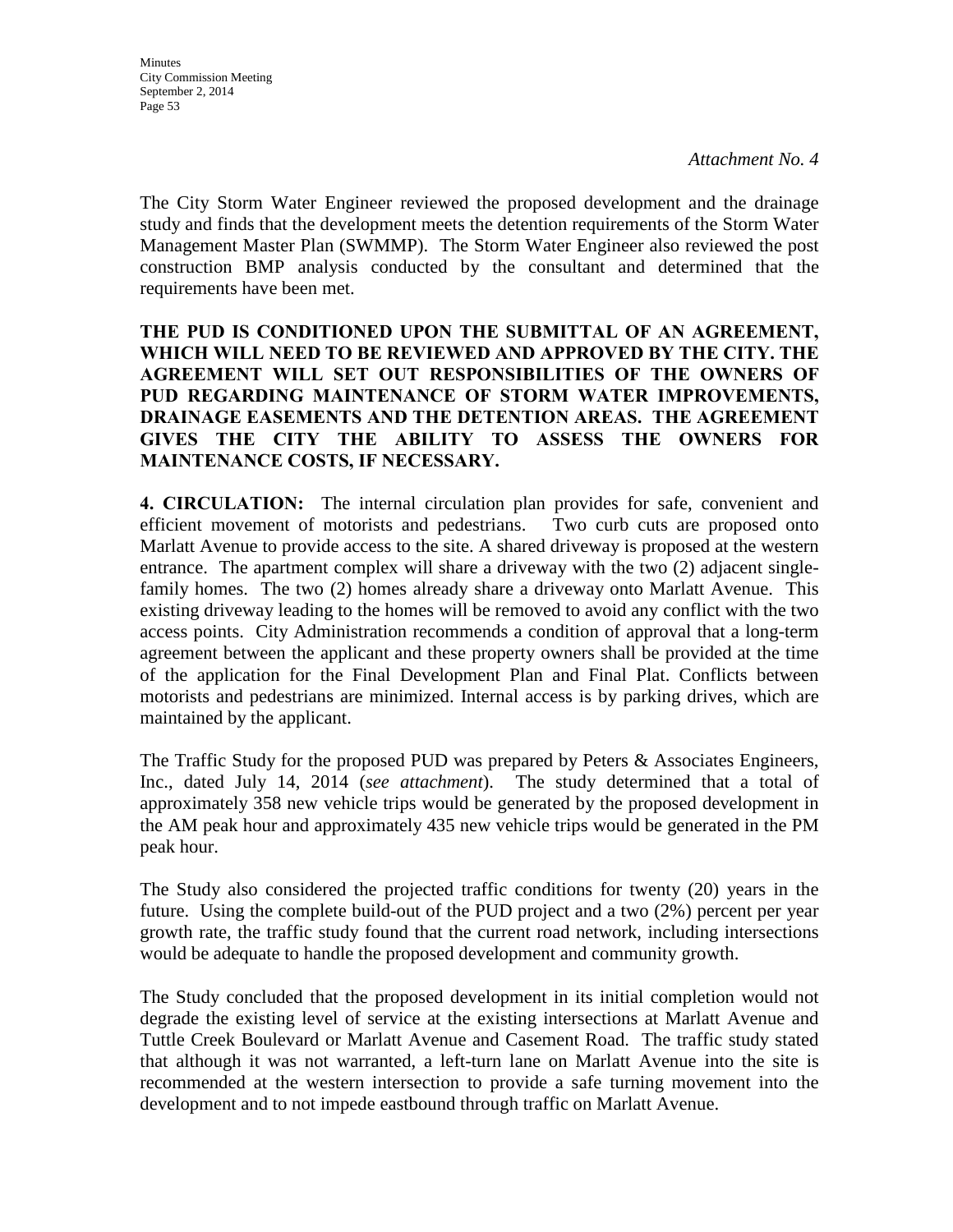**Minutes** City Commission Meeting September 2, 2014 Page 54

The proposed Preliminary Development Plan shows approximately 70 feet of additional right-of-way on the north side of Marlatt Avenue to be dedicated to the City to construct such street improvements.

The City Engineer has reviewed the development plan and traffic study and accepts the finding of the traffic study, which concludes that trips generated by the development will not negatively impact the level of service of the roadway and area interactions. The City Engineer also accepts the recommendation that a left-turn lane be provided for the east board traffic at the western access into the site.

### Pedestrian and Bicycle Access

Pedestrian traffic is accommodated within the proposed development by sidewalks from the parking lots to the various apartments and accessory buildings. An eight (8) foot paved walking trail is also shown throughout the development to provide pedestrian and bicycle travel outside of the parking lots. This trail provides a pedestrian access to the south side of Marlatt Avenue, where a sidewalk exists.

The proposed walking trail mentioned above is located along Marlatt Avenue, but does not connect to the edges of the development. No sidewalk is currently located on the north side of Marlatt Avenue. At the time of the approval of the Preliminary and Final Plats of the Northwing Addition to the west, it was assumed that the street improvements of Marlatt Avenue by Riley County would include a sidewalk along the north side of Marlatt Avenue. However, that sidewalk was not constructed. To being the pedestrian infrastructure on the north side of the street, City Administration is recommending that the proposed trail or other type of ADA accessible sidewalk be extended to the edges of the development so that future developments can connect to it and complete the sidewalk network along Marlatt Avenue in the area. Other existing sidewalk gaps in the area will be completed when new development or redevelopment occurs.

Bike racks are not shown on the Preliminary Development Plans. Bike racks should be provided and shown on the Final Development Plan.

#### Off-Street Parking

The Manhattan Zoning Regulations for multiple-family dwellings base the required number of parking spaces on bedrooms per dwelling unit (one bedroom units  $-2$  spaces per unit; two bedroom units – 3 spaces per unit; and three bedroom units - 3.5 spacers per unit). Based on these requirements, the proposed PUD would need to provide a minimum of 1,927 off-street parking spaces (240-one bedroom units (480 spaces); 481-two bedroom units (1443 spaces); 1-three bedroom units (3.5 spaces)). The applicant has proposed 1,212 total off-street parking spaces, equivalent to 1.01 parking spaces per bedroom, which appears to be adequate to serve the mixture of bedroom types and tenant mix in the proposed PUD.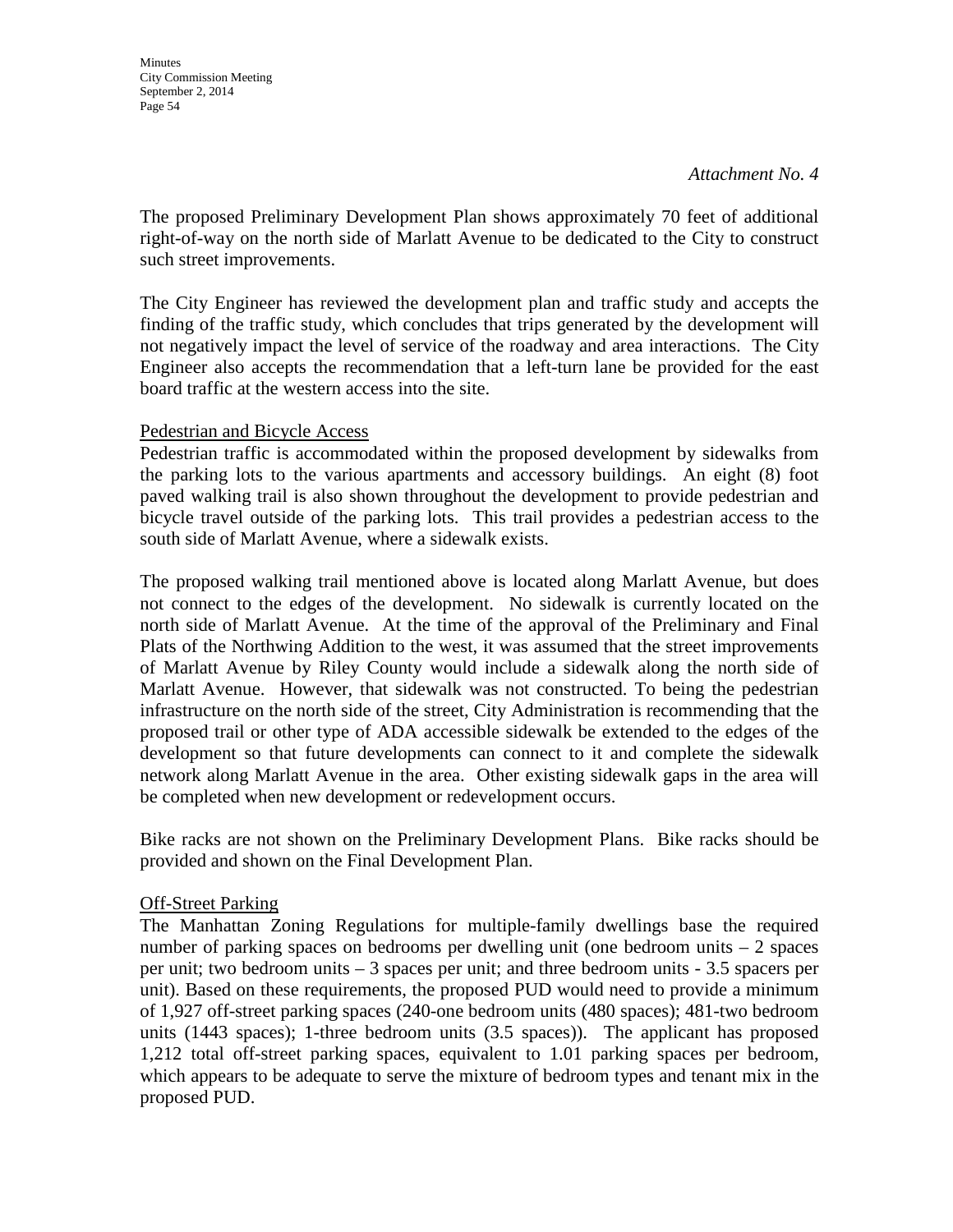**Minutes** City Commission Meeting September 2, 2014 Page 55

**5. OPEN SPACE AND COMMON AREA:** The applicant has made provisions for the continuity, preservation, care, conservation and maintenance of all open space within the PUD. Upon installation of landscaping, it will be maintained by the owner and watered by an underground sprinkling system.

A large active recreation area is proposed on the southern portion of the development, which includes a swimming pool, playground, tennis court, basketball court and putting green. A schematic of the playground and pool structure is provided (*see attached).* This active recreation area will be controlled and maintained by the owner.

**6. CHARACTER OF THE NEIGHBORHOOD:** The area can be characterized as a growth corridor of the City with single-family, two-family and multiple-family residential developments to the west of the site and south of Marlatt Avenue. Nelson's Landing subdivision, a Riley County development, consists of small-lot mobile home, modular, and single-family residential structures, located immediately to the west. Farther to the west is the Northwing Addition, a City single-family development in its early stages of being constructed. Further to the west are the Tuttle Creek Residences PUD apartment complex development, and the Colonial Gardens Manufactured Home Park. To the south of Marlatt Avenue is the Brookfield Neighborhood, which consists of single-family and two-family homes. The Eisenhower Middle School and sports complex is located to the southeast.

## **THIRTEEN MATTERS TO BE CONSIDERED WHEN CHANGING ZONING DISTRICTS**

**1. EXISTING USE:** Undeveloped row crop land. The site currently is planted with summer crops. The western portion of the site consists of two very deep single-family home lots. Both of the unplatted lots are over 1,000 feet in depth. The western lot is over 2,000 feet deep. The single-family homes are not included in the rezoning site and will remain.

**2. PHYSICAL AND ENVIRONMENTAL CHARACTERISTICS:** The site is typical Big Blue River Valley agriculture land, which is generally flat. The irregular shaped site has a natural drainage channel collecting stormwater from the northwest and directing the runoff to the southeast corner of site, where it empties into the Marlatt Ditch to the south, and eventually drains to the Big Blue River.

A portion of the site, generally along the natural drainage channel, is shown on the preliminary FEMA Flood Insurance Rate Maps as the 1% Annual Chance Floodplain. The City's Future Condition Flood Model is also present along the natural channel. The FEMA base flood elevation is 1019 feet in the southeast and 1020 in the northwest.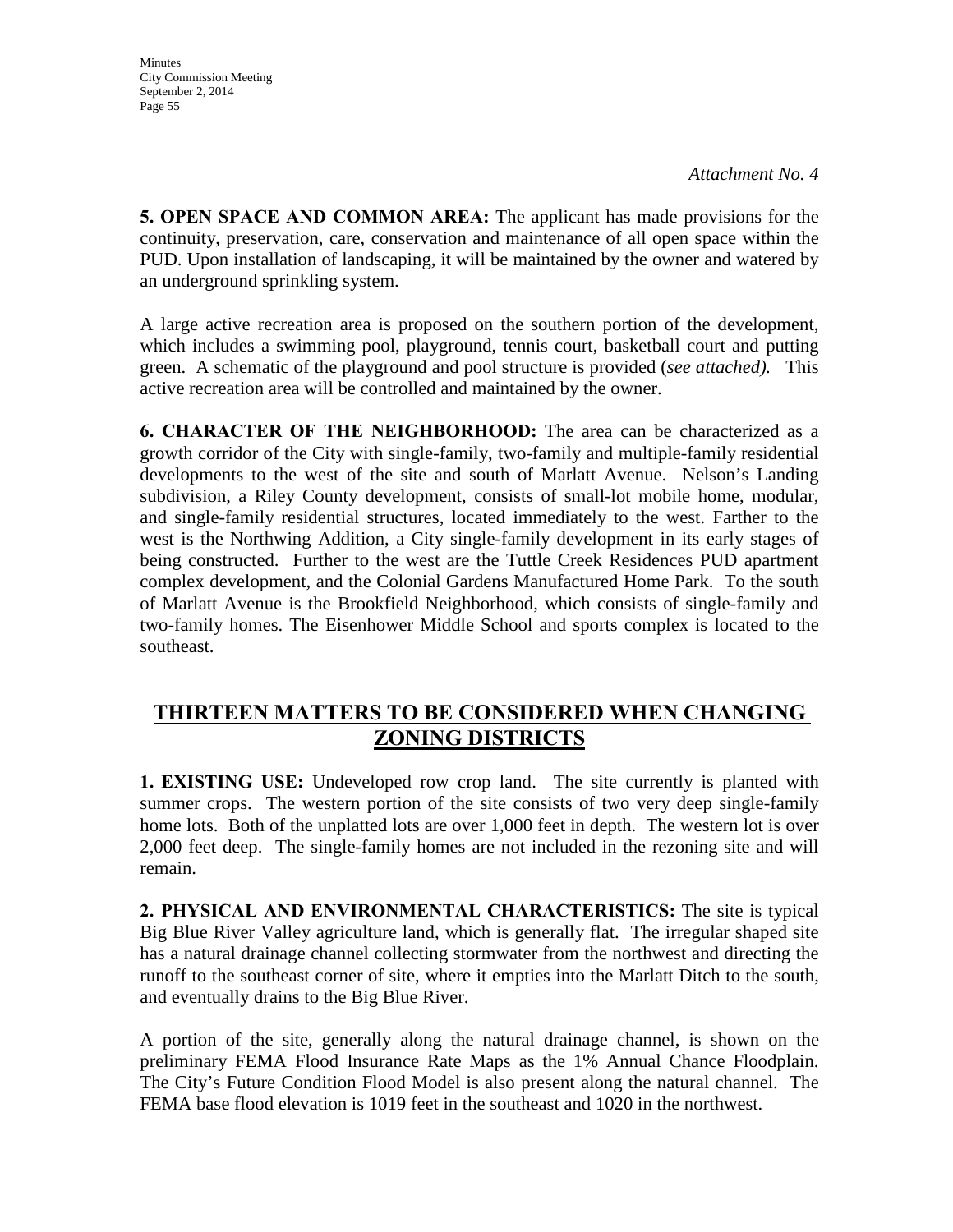## **3. SURROUNDING LAND USE AND ZONING:**

**NORTH:** Agricultural land; County Ag, General Agriculture District

**SOUTH:** Marlatt Avenue, a minor arterial road with varying right-of-way width, the Brookfield neighborhood, consisting of single-family detached, single-family attached and two-family dwellings; R-2, Two-Family Residential District; and R-1, Single-Family Residential District.

**EAST:** Row crop agricultural land and single-family homes in rural Riley County; County Ag District and SF-2, Single-Family District, and SF-4, Single-Family District

**WEST:** Single-family homes in the Nelson's Landing Neighborhood, vacant industrial land and the Northwing Neighborhood; County SF-2 District, D-2, Light Industrial District and City R-1, Single-Family Residential District.

**4. CHARACTER OF THE NEIGHBORHOOD:** See above under PUD Criteria Number 6, CHARACTER OF THE NEIGHBORHOOD.

**5. SUITABILITY OF SITE FOR USES UNDER CURRENT ZONING:** The site is currently in rural Riley County and zoned AG, Agricultural District and SF-2, Single-Family Residential District. The rezoning site is entirely being used for agriculture production.

The southern third of the SF-2 District tracts include single-family detached homes. These homes are not proposed to be within the rezoning site and will remain as they currently are. The remaining area of these tracts is used for row crop agriculture production.

The site's current use is suitable under its current zoning districts.

**6. COMPATIBILITY OF PROPOSED DISTRICT WITH NEARBY PROPERTIES AND EXTENT TO WHICH IT MAY HAVE DETRIMENTAL AFFECTS:** The site is in a growth corridor of the City. Increases in light, noise and traffic are expected. The applicant has taken appropriate measures to mitigate any potential adverse impacts on the adjacent properties, particularly the single-family residences to the west. The applicant is proposing a mixture of trees and shrubs along the west and southern property line to buffer the multiple-family development from the existing neighbors. City Administration is recommending a sight-obscuring fence, at least six (6) feet in height be located along the east, north and west property lines to further mitigate any light and noise impacting the existing and future neighbors of the development.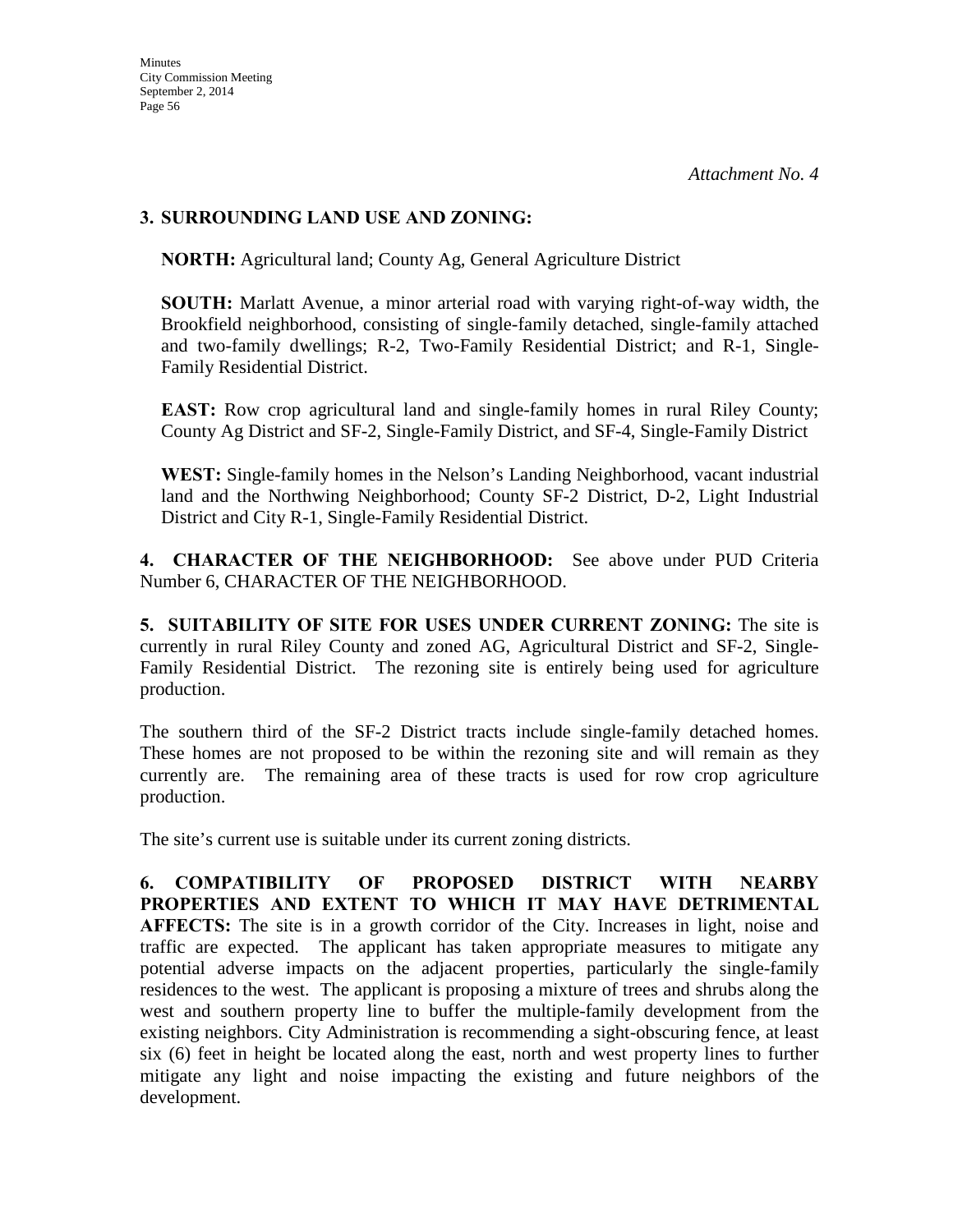**Minutes** City Commission Meeting September 2, 2014 Page 57

*Attachment No. 4*

Parking lot lighting shall be fully shielded and cutoff at all property lines to minimize adverse impacts on the adjacent properties. City Administration recommends that a complete illumination study be provided with the Final Development Plan of the proposed PUD to ensure that no lighting will extend beyond the development boundaries.

The applicant's traffic study shows that while a significant traffic increase will occur with the proposed development, Marlatt Avenue is designed and constructed as a minor arterial corridor, which is intended to accommodate such traffic volumes. The traffic study recommends that an eastbound left turn lane be constructed for traffic movements into western entrance to the development for the safety and convenience of travelers on Marlatt Avenue and the residents and visitors to the development.

The applicant held a neighborhood meeting on June 26, 2014. According to the meeting summary, approximately 10 citizens from the area, mostly from Nelson's Landing attended. The summary states that the concerns raised in the meeting were:

- 1. Current drainage issues with the existing ditch that flows through the site.
- 2. The effect of the development would have on their access to potable water and sewer.
- 3. The negative effect that the development would have on their view across the site.
- 4. The neighbors in Nelson's Crossing (*Nelson's Landing*) did not want traffic on their street.

## **7. CONFORMANCE WITH COMPREHENSIVE PLAN: THE PROPOSED SITE IS SHOWN ON THE FUTURE LAND USE MAP AS A COMBINATION OF RESIDENTIAL LOW/MEDIUM DENSITY (RLM) AND ENVIRONMENTALLY SENSITIVE AREA/FLOOD HAZARD AREA. THE APPLICABLE POLICY STATEMENTS FOR THE RLM DESIGNATION ARE:**

*Residential Low/Medium Density (RLM)*

#### RLM 1: Characteristics

*The Residential Low/Medium Density designation incorporates a range of singlefamily, single-family attached, duplex, and town homes, and in appropriate cases include complementary neighborhood-scale supporting land uses, such as retail, service commercial, and office uses in a planned neighborhood setting, provided they conform with the policies on Neighborhood Commercial Centers. Small-scale multiple-family buildings and condominiums may be permissible as part of a planned unit development, or special mixed-use district, provided open space requirements are adequate to stay within desired densities.*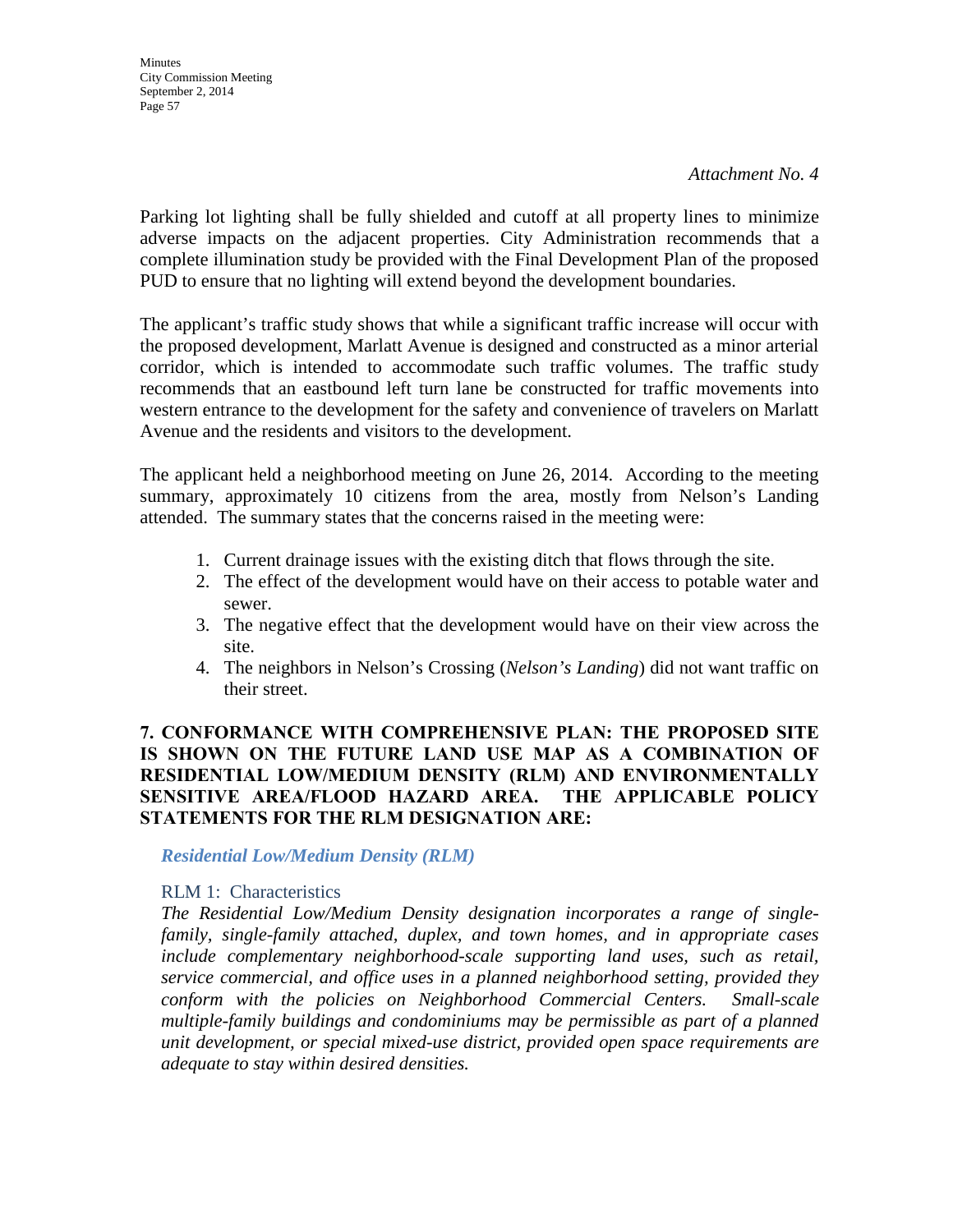#### RLM 2: Appropriate Density Range

*Densities in the Residential Low/Medium designation range between less than one dwelling unit/acre up to 11 dwelling units per net acre.* 

### RLM 3: Location

*Residential Low/Medium Density neighborhoods typically should be located where they have convenient access and are within walking distance to community facilities and services that will be needed by residents of the neighborhood, including schools, shopping areas, and other community facilities. Where topographically feasible, neighborhoods should be bounded by major streets (arterials and/or collectors) with a direct connection to work, shopping and leisure activities.* 

#### RLM 4: Variety of Housing Styles

*To avoid monotonous streetscapes, the incorporation of a variety of housing models and sizes is strongly encouraged in all new development.* 

The Preliminary Development Plan shows 722 dwelling units within the 41 buildings. The net density, based on the application materials is 19.9 dwelling units per net acre. The most applicable policy statements for the proposed development are Residential High Density (RHD). The policy statements are:

#### *Residential High Density (RHD)*

#### RHD 1: Characteristics

*The Residential High Density designation is designed to create opportunities for higher density neighborhoods in both an urban downtown setting and a suburban setting. Within an urban or downtown setting, the designation accommodates higher-intensity residential housing products, such as mid to high-rise apartments, townhomes and condominiums, combined with complementary non-residential land uses, such as retail, service commercial, and office uses, often within the same building. In other areas of the community, Residential High Density neighborhoods can be accommodated in a less vertical or urban fashion, such as in planned apartment communities with complimentary neighborhood service commercial, office and recreational facilities. These neighborhoods could be implemented through a Planned Unit Development or by following design and site plan standards (design review process).* 

#### RHD 2: Appropriate Density Range

*Possible densities under this designation are 19 dwelling units per net acre and greater.*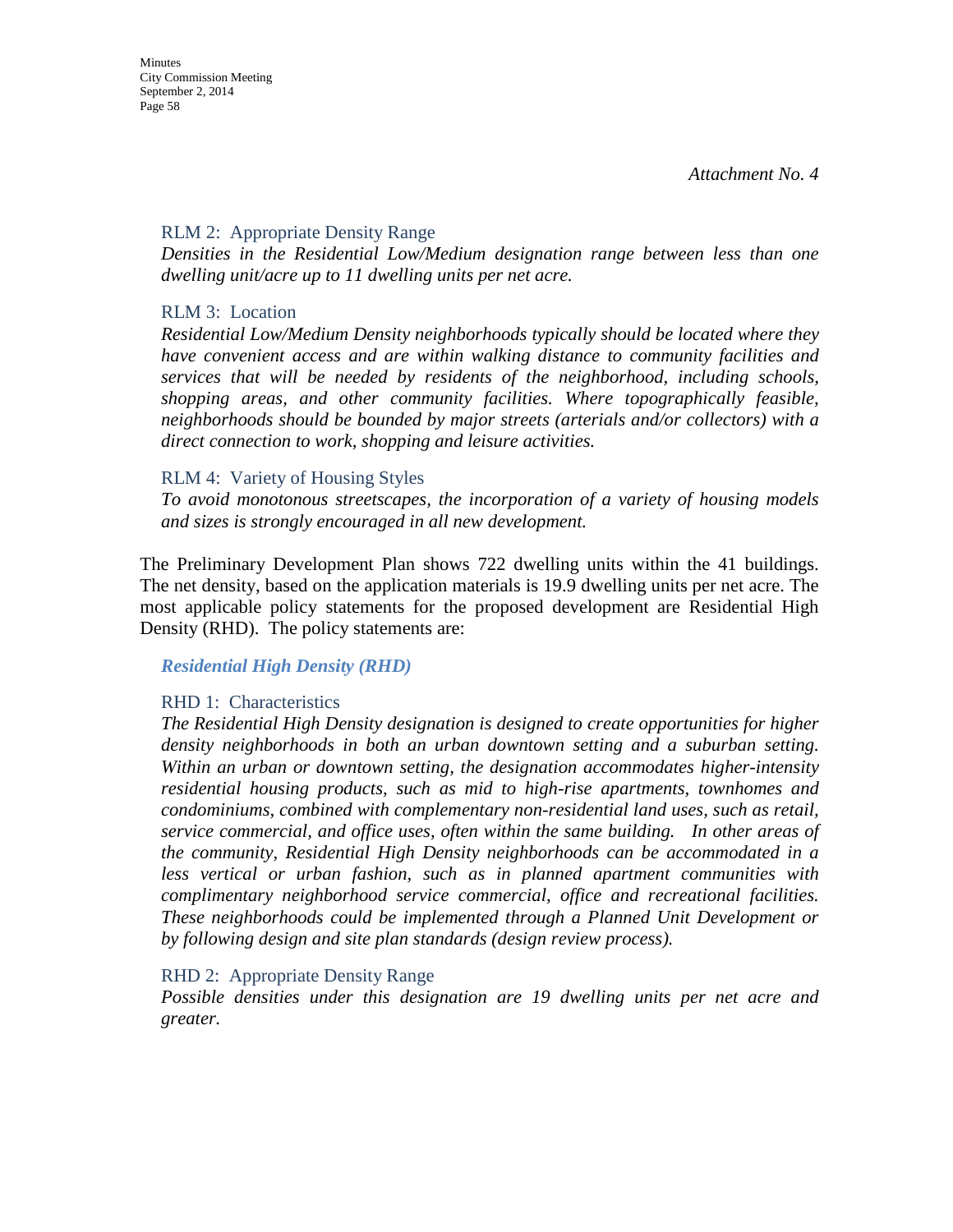#### RHD 3: Location

*Residential High Density uses are typically located near intersections of arterials and collector streets, sometimes providing a transition between commercial or employment centers and lower density neighborhoods. High-density neighborhoods should not be located in settings where the only access provided consists of local streets passing through lower density neighborhoods. In a more urban or downtown setting, residential high density may be combined with active non-residential uses in a vertically mixed-use building.* 

#### RHD 4: Building Massing and Form

*Plain, monolithic structures shall be avoided. Infill projects should be compatible with the established mass and scale of other buildings along the block. In a planned apartment community context, large buildings shall be designed with a variety of wall planes and roof forms to create visual interest.* 

#### RHD 5: Mix of Uses

*Non-residential uses should generally not exceed 25% of the total floor area in a mixed-use structure.*

#### RHD 6: Parking Location and Design

*Within an established urban neighborhood, such as the downtown core, adequate offstreet parking should be located behind buildings or within mixed-use parking structures.*

#### RHD 7: Structured Parking

*Structured parking garages, often necessary for this type of development intensity, should be designed with a similar level of architectural detail as the main building. Incorporating active uses, such as retail spaces, into the ground floor is strongly encouraged, particularly in downtown settings.* 

The Comprehensive Plan's Future Land Use Map designates the site for RLM Low to Medium density residential development with a net density of up to eleven (11) dwelling units per net acre. The proposed development has a net density of slightly over 19 dwelling unit per net acre, at 19.9 dwelling units per net acre. However, the site location and proposed PUD do conform to the policies of the Residential Medium to High Density (RHD) classification, as the complex is located along a minor arterial street and is being designed through the Planned Unit Development process with attention paid to the massing and design of the apartment buildings, location of parking and providing a variety of on-site amenities for the complex's residents and visitors.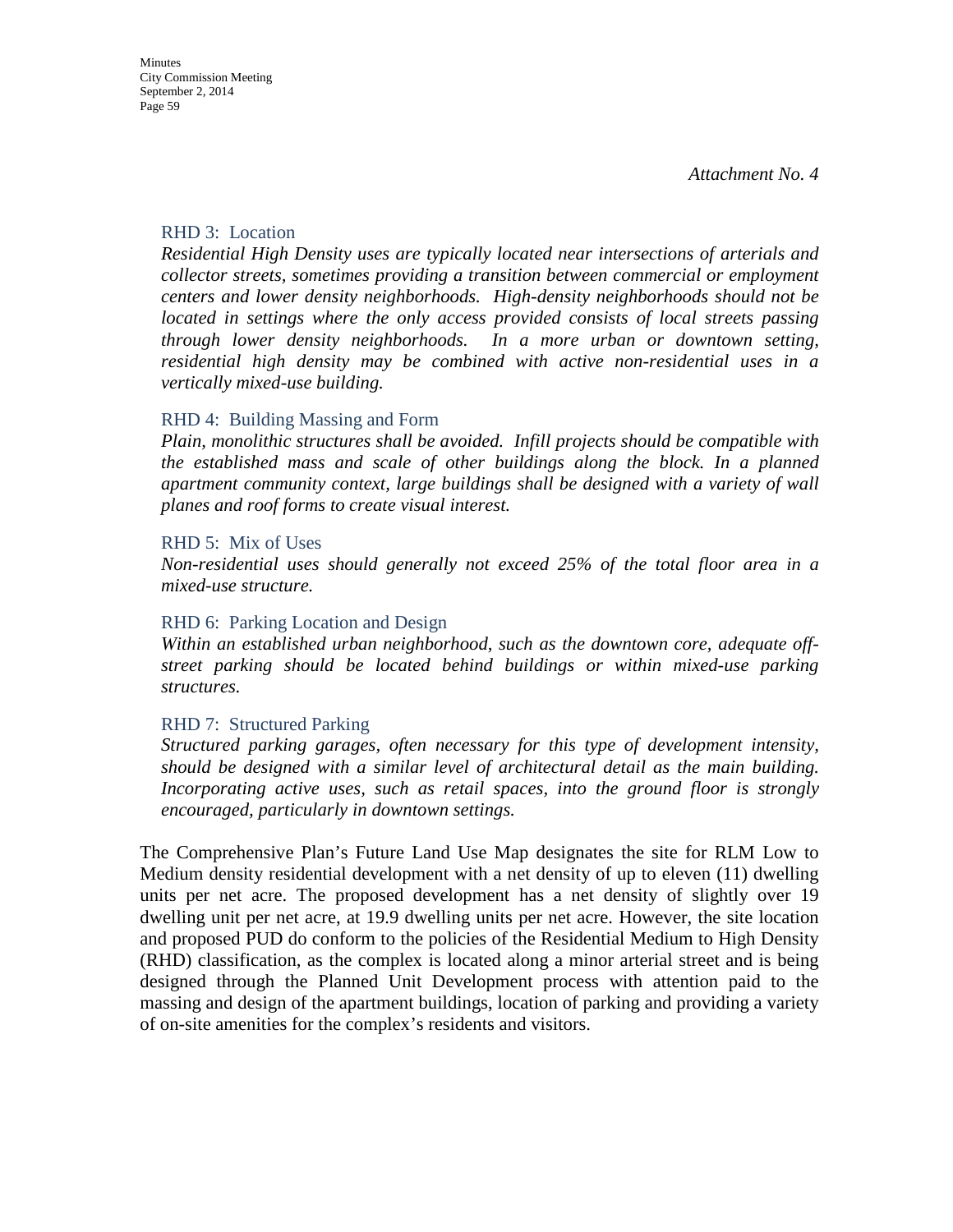**Minutes** City Commission Meeting September 2, 2014 Page 60

*Attachment No. 4*

The Comprehensive Plan's Future Land Use Map shows higher density residential development in the neighborhood directly south of the site and Marlatt Avenue and to the northeast of the site along the west side of Casement Road, and is designated as Residential Medium/High Density (RMH) from eleven (11) dwelling units to nineteen (19) dwelling units per net acre. The PUD proposal shifts the higher density residential development envisioned for the neighborhood from the south side of Marlatt Avenue, which was built out as a low to medium density neighborhood, and from along the unimproved rural section of Casement Road which is not in the City, to the proposed site along the north side of the Marlatt Avenue arterial corridor which has already been improved to urban standards and annexed in 2011.

## A portion of the rezoning site is also designated as **ENVIRONMENTALLY SENSITIVE AREA/FLOOD HAZARD AREA. THE APPLICABLE POLICIES ARE AS FOLLOWS:**

### *CHAPTER 5: NATURAL RESOURCES AND ENVIRONMENT*

#### **NRE 1: Corridors, Buffers, and Linkages and Preserved Open Space**

*The City and County should use a variety of methods (both public and private) to facilitate the creation of a continuous, permanent, system of open space corridors using natural features such as preserved open space areas, drainages, streams, and rivers to the extent possible. Corridors should be identified during the subdivision or master planning process and should be used to provide linkages within and between noncontiguous parks, environmentally sensitive and preserved open space areas, as well as neighborhoods and other development areas. Buffers can also be used to provide a transition between different intensities of uses. The current width and shape and other features of a naturally occurring corridor (such as a drainageway) should be preserved, in order to maintain its environmental integrity and avoid creating an "engineered" appearance.* 

#### **NRE 4: Environmentally Sensitive Areas: Wildlife Habitat and Corridors, Wetlands, Riparian Areas and Prairie Ecosystems**

*The Urban Area is home to a variety of environmentally sensitive areas, including: Wildcat Creek, the Big Blue and Kansas Rivers, numerous secondary stream corridors, drainage areas, and wetlands, as well as prairie ecosystems. In addition to their scenic quality, these areas provide other benefits, such as water quality enhancement and flood control, potential ecotourism, and also serve as important wildlife habitat. The City and County shall work to ensure that development impacts upon these areas are minimized.*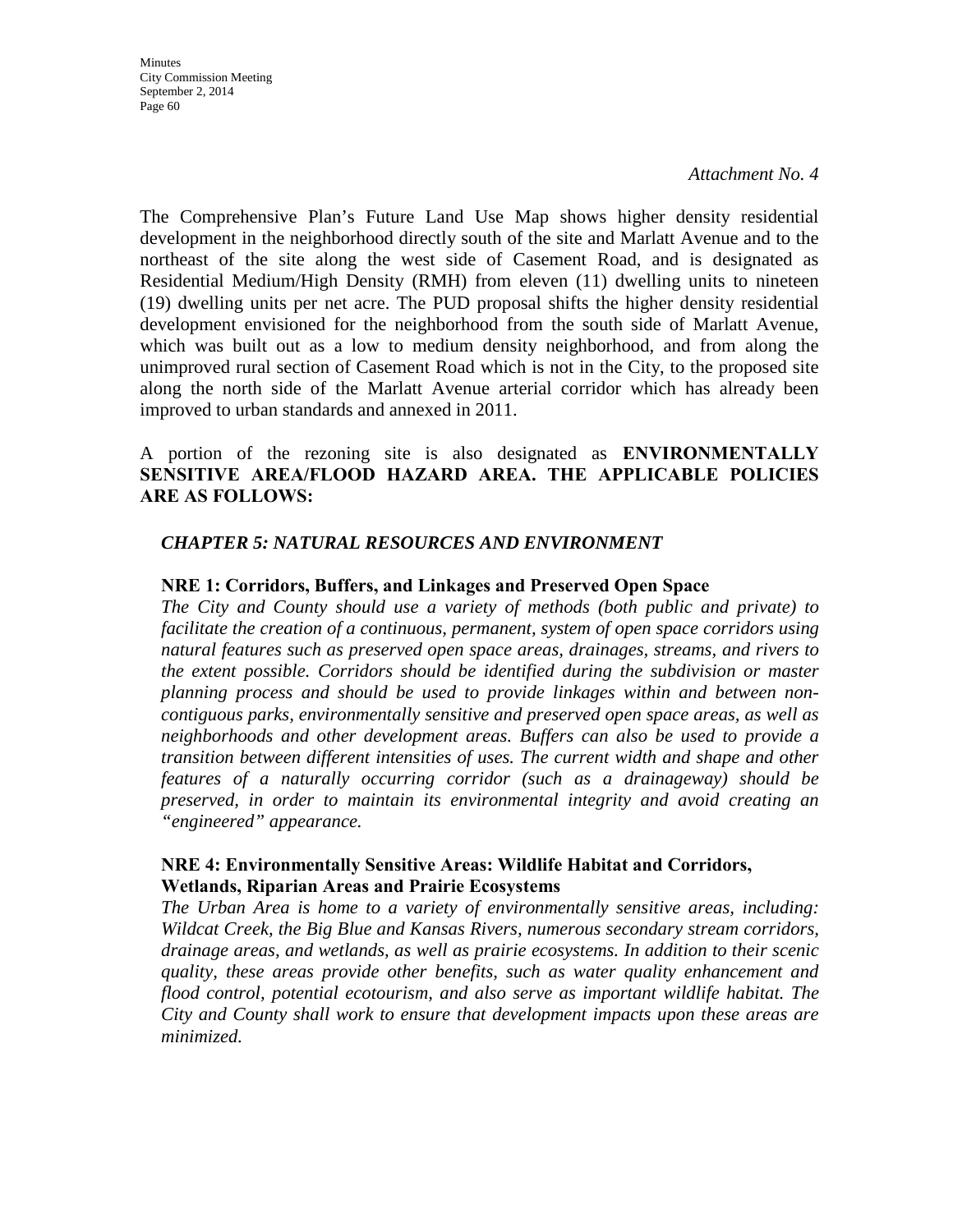#### **NRE 5: Environmentally Sensitive Site Design**

*The City and County shall ensure that environmentally sensitive site design practices are used in new development. Sensitive site design practices can minimize unnecessary physical and visual impacts upon the surrounding landscape, caused by excessive removal of existing vegetation or severe roadway cuts, and excessive grading of natural topography.* 

## **NRE 6: Natural Hazards**

*Development shall be prohibited in areas where natural hazards have been identified which have the potential to endanger life, resources, and property. Within the Manhattan Urban Area, these hazards include steep slopes (20% or greater, floodways, and other special flood hazard areas.* 

The portion of the rezoning site is shown in the **ENVIRONMENTALLY SENSITIVE AREA/FLOOD HAZARD AREA AND IS RELATED TO THE 1993 FLOOD EVENT. THAT FLOOD EVENT FOLLOWED THE NATURAL DRAINAGE CHANNEL ON THE SITE AND WAS THE EXTREME UPSTREAM EXTENT OF THE BACKWATER FROM THE BIG BLUE RIVER FLOOD. THIS AREA WAS MODELED IN THE PRELIMINARY FLOOD INSURANCE RATE MAPS AND IS REPRESENTED AS THE 1% ANNUAL CHANCE FLOODPLAIN (100-YEAR FLOOD). THE NEW MAPPED FLOODPLAIN SHOWS A LARGER AREA OF THE 1% ANNUAL CHANCE FLOODPLAIN, AS IT WAS DETERMINED THAT THE 1993 FLOOD EVENT WAS RECENTLY ESTIMATED TO BE SLIGHTLY GREATER THAN A 75-YEAR STORM (1.5% ANNUAL CHANCE STORM).**

**AT THE REQUEST OF CITY ADMINISTRATION, THE APPLICANT HAS ESTABLISHED A LOWEST ENCLOSED FLOOR ELEVATION OF 1022 FEET TO ENSURE BUILDINGS ARE AT LEAST TWO (2) FEET HIGHER IN ELEVATION THAN THE FEMA BASE FLOOD ELEVATION OF 1020 FEET THAT IS PRESENT IN THE NORTHWEST AREA OF THE MAPPED FLOODPLAIN. IT APPEARS THAT A SIGNIFICANT AMOUNT OF FILL REQUIRED TO ELEVATE THE SITE WILL COME FROM THE PROPOSED WET DETENTION BASIN ON THE SITE. THIS ON-SITE CUT AND FILL SHOULD MITIGATE IMPACTS ON ADJACENT PROPERTIES, AS IT COMPENSATES FOR THE FILL NEEDED TO ELEVATE THE SITE ABOVE THE MAPPED BASE FLOOD ELEVATION.**

**THE PROPOSED ANNEXATION GENERALLY CONFORMS TO THE MANHATTAN URBAN AREA COMPREHENSIVE PLAN.**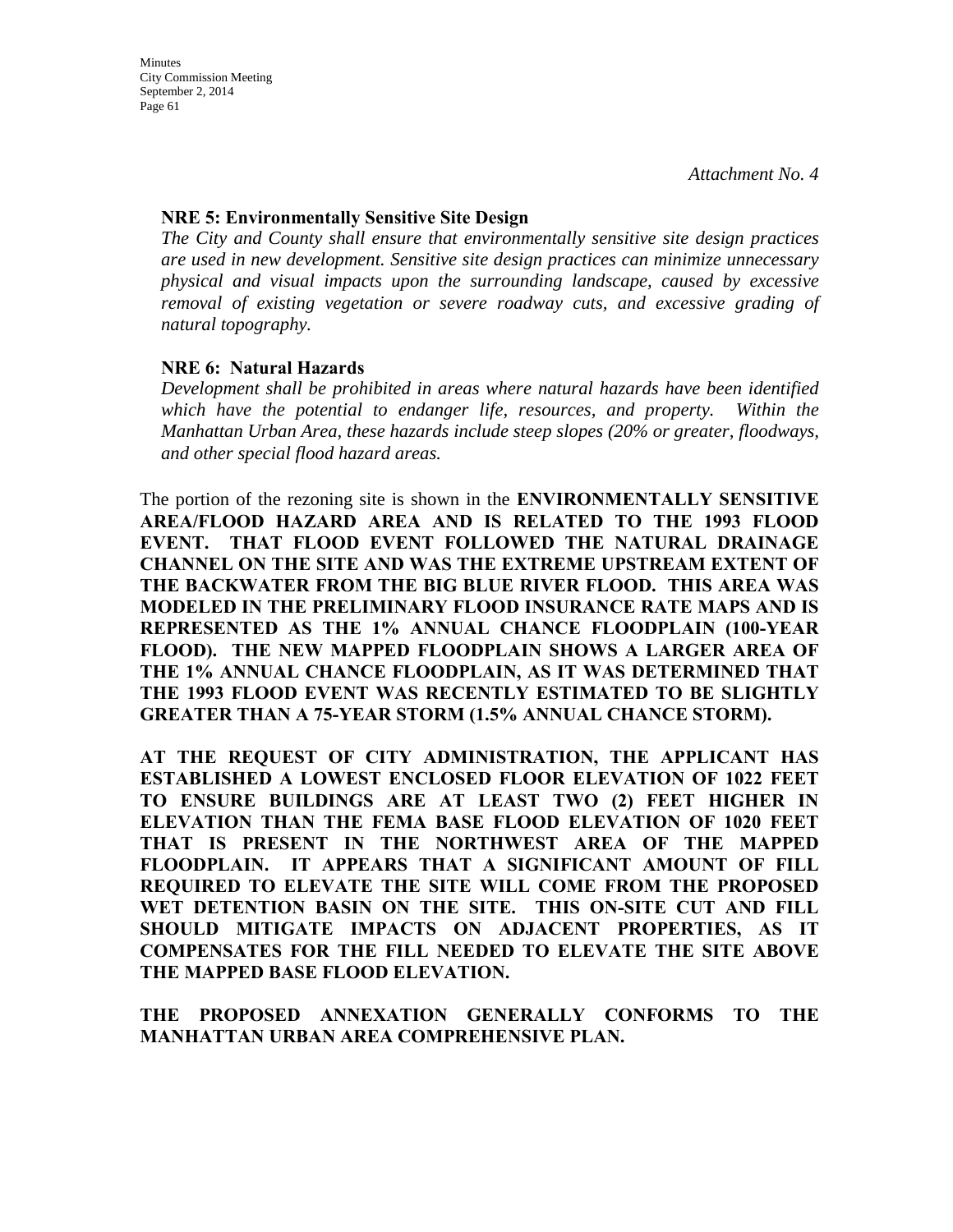**8. ZONING HISTORY AND LENGTH OF TIME VACANT AS ZONED:** The majority of the site has remained vacant to date as agricultural land in rural Riley County. The western portion of the site is part of two (2) single-family residential tracts in Riley County. The northern portions of these two (2) tracts have been used for agricultural purposes and are included in the rezoning site. The location of the single-family homes is not proposed to be included in the rezoning site and will remain in their current condition.

**9. CONSISTENCY WITH INTENT AND PURPOSE OF THE ZONING ORDINANCE:** The intent and purpose of the Zoning Regulations is to protect the public health, safety, and general welfare; regulate the use of land and buildings within zoning districts to assure compatibility; and to protect property values.

The PUD Regulations are intended to provide a maximum choice of living environments by allowing a variety of housing and building types; a more efficient land use than is generally achieved through conventional development; a development pattern that is in harmony with land use density, transportation facilities and community facilities; and a development plan which addresses specific needs and unique conditions of the site which may require changes in bulk regulations or layout.

Subject to the conditions of approval, the proposed amendment is consistent with the Zoning Regulations.

**10. RELATIVE GAIN TO THE PUBLIC HEALTH, SAFETY AND WELFARE THAT DENIAL OF THE REQUEST WOULD ACCOMPLISH, COMPARED WITH THE HARDSHIP IMPOSED UPON THE INDIVIDUAL OWNER:** There appears to be no gain to the public that denial would accomplish. Traffic increases can be adequately handled by Marlatt Avenue and pedestrian safety is accommodated. Public utilities and facilities can be extended to adequately serve the subdivision, and most importantly, fire and emergency service protection. Denial of the request may be a hardship to the owner.

**11. ADEQUACY OF PUBLIC FACILITIES AND SERVICES:** Adequate public water, sanitary sewer, streets and pedestrian sidewalks are currently available to serve the development.

Assistant Director of Public Works for Water and Wastewater has reviewed the preliminary development plans and has provided a memo *(see attached)* on the availability of sanitary sewer capacity in the Casement Interceptor Sewer that will serve the site. The Casement Interceptor Sewer is a large capacity sewer line that collects sewer from the "area roughly north of Kimball Avenue from Seth Child Avenue to Tuttle Creek Boulevard, as well as all areas east of Tuttle Creek Boulevard north of McCall Road." Through a preliminary sanitary sewer analysis, using the best data available of existing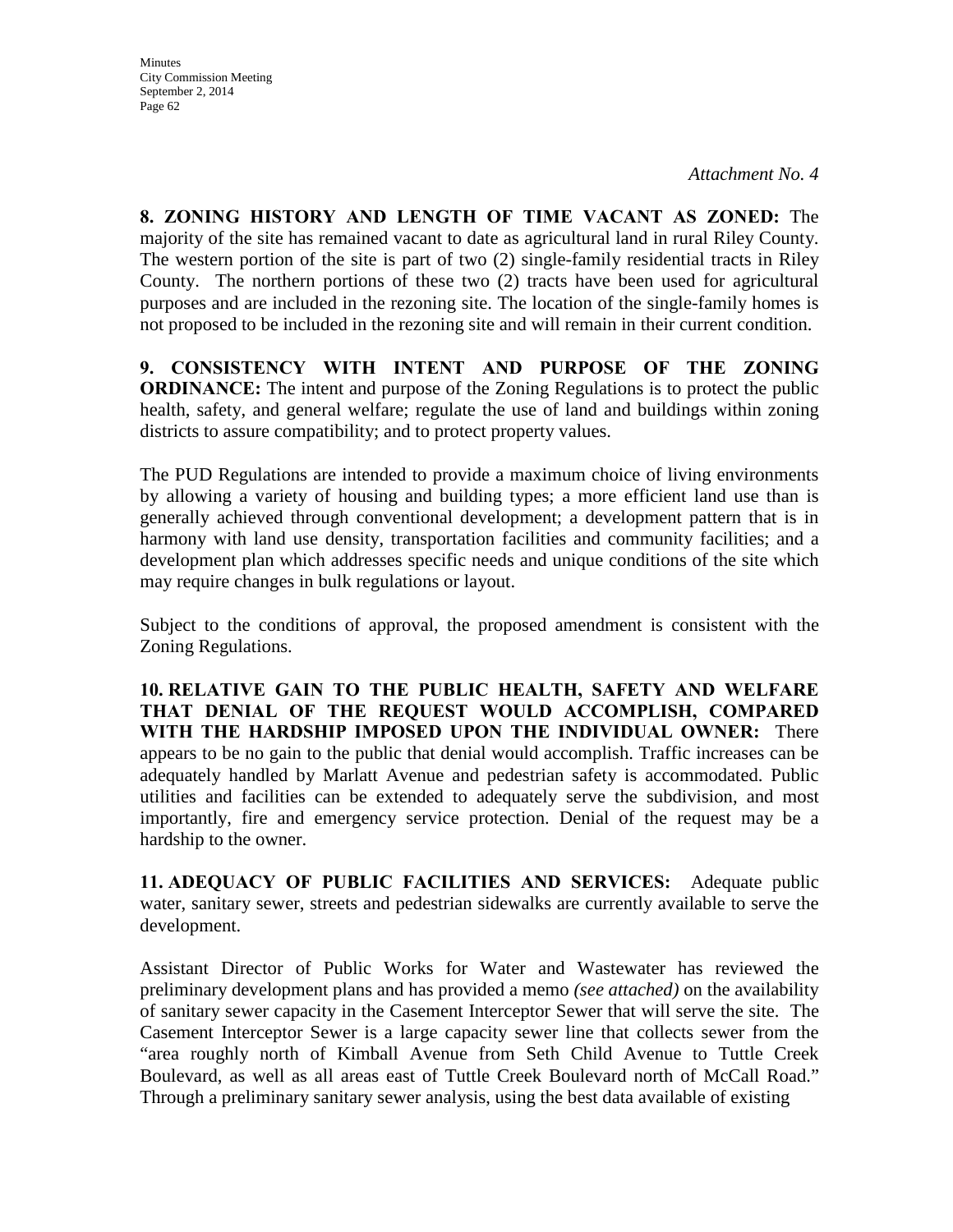conditions and the assumptions for proposed development, it was determined that adequate capacity is available downstream to serve the proposed development.

The memo states that "the Public Works Department does not reserve system capacity for proposed developments. When future phases of this development are planned to be constructed, the downstream sewer system capacity must be reconsidered." City Administration recommends a condition of approval be made that the downstream sanitary sewer shall be further studied for capacity constraints prior to the beginning of the second phase of the development, which is shown on the Preliminary Development Plan as the construction of the  $30<sup>th</sup>$  apartment building.

## **12. OTHER APPLICABLE FACTORS:** None

**13. STAFF COMMENTS AND RECOMMENDATION:** City Administration recommends approval of the proposed rezoning of the Trails at Manhattan Planned Unit Development from County AG, General Agriculture and SF-2, Single-Family Residential District, to PUD, Residential Planned Unit Development District, with the following conditions of approval:

- 1. The Permitted Use shall be Multiple-Family Residential.
- 2. A maximum of 722 total dwelling units shall be allowed.
- 3. A maximum of 480, one bedroom; 241, two-bedroom; and 1, three bedroom dwelling units shall be allowed.
- 4. The lowest enclosed floors of all structures in the development shall be at least 1022 feet.
- 5. A private cross access easement shall be filed between the applicant and the two (2) adjacent single-family residential property owners before the application of the Final Development Plan and Final Plat that outlines the long term agreement for the shared driveway on the western side of the development.
- 6. An agreement outlining the on-going maintenance responsibility and enforcement rights of the City for the drainage easements and detention areas shall be created and approved by the City prior to completion the Final Development Plan and Final Plat.
- 7. A minimum six (6) foot tall sight-obscuring fence shall be constructed along the perimeter of the entire site, except along Marlatt Avenue.
- 8. Prior to issuance of a building permit for the  $30<sup>th</sup>$  building of the proposed development, a study of the downstream capacity constraints of the Casement Interceptor Sanitary Sewer shall be provided by the property owner and approved by City Administration.
- 9. Additional bike racks shall be provided in areas adjacent to apartment buildings and shall be shown on Final Development Plans.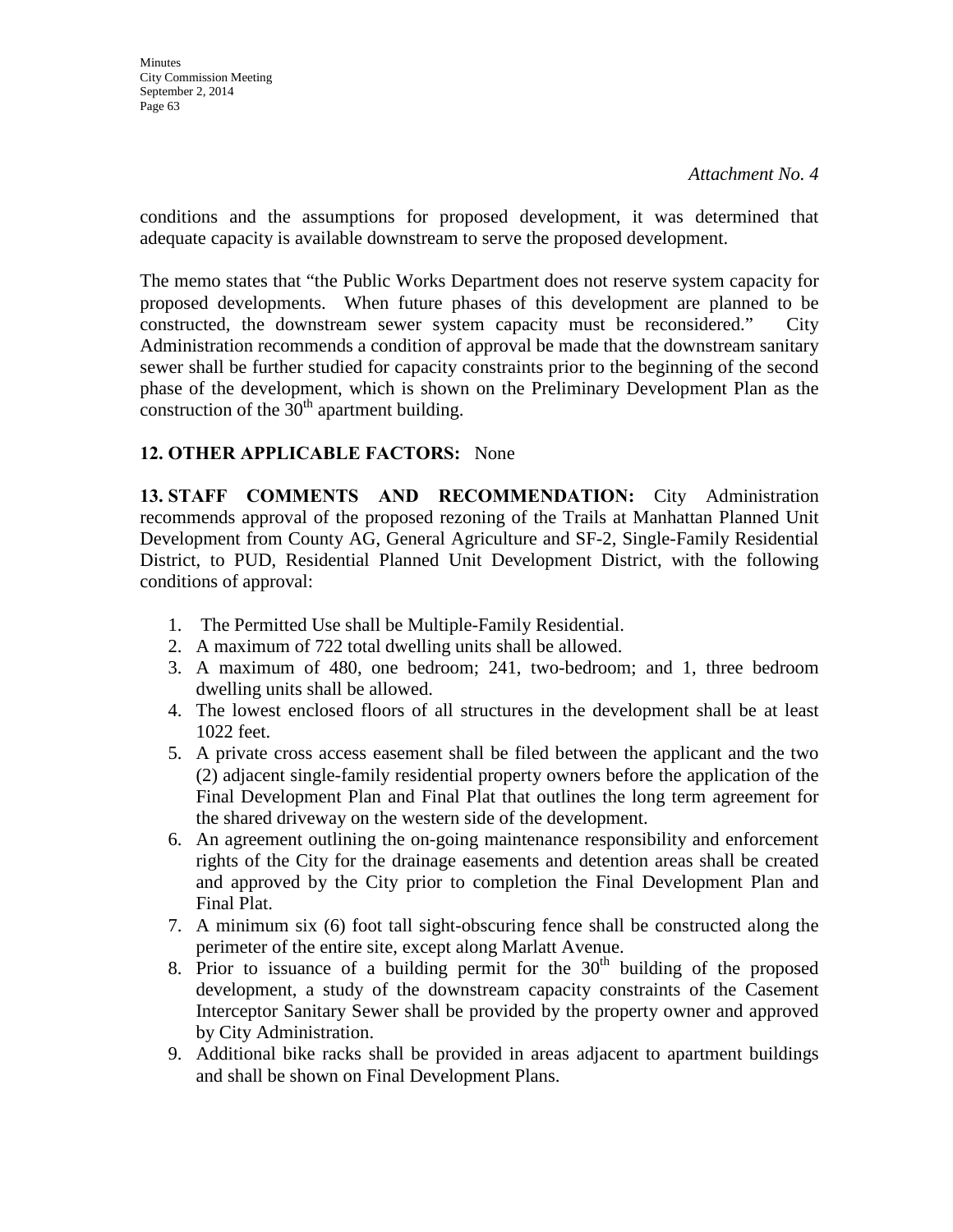- 10. Landscaping and irrigation shall be provided pursuant to a Landscaping Performance Agreement between the City and the owner, which shall be entered into prior to issuance of a building permit.
- 11. All landscaping and irrigation shall be maintained in good condition.
- 12. The proposed walking trail or other type of ADA accessible sidewalk shall be extended to the edges of the development along Marlatt Avenue.
- 13. An eastbound left turn lane on Marlatt Avenue shall be provided at the western entrance and the design shall be submitted with the Final Development Plan for review and approval by the City.
- 14. The design of the pedestrian/bicycle crossing of Marlatt Avenue shall be submitted with the Final Development Plan for review and approval by the City.
- 15. A complete site illumination study shall be provided with the Final Development Plan.

## **ALTERNATIVES:**

- 1. Recommend approval of the proposed rezoning of The Trails at Manhattan Planned Unit Development from AG, General Agriculture and SF-2, Single-Family Residential District to PUD, Residential Planned Unit Development District, stating the basis for such recommendation, with the conditions listed in the Staff Report.
- 2. Recommend approval of the proposed rezoning of The Trails at Manhattan Planned Unit Development from AG, General Agriculture and SF-2, Single-Family Residential District to PUD, Residential Planned Unit Development District, and modify the conditions, and any other portions of the proposed PUD, to meet the needs of the community as perceived by the Manhattan Urban Area Planning Board, stating the basis for such recommendation, and indicating the conditions of approval.
- 3. Recommend denial of the proposed rezoning, stating the specific reasons for denial.
- 4. Table the proposed rezoning to a specific date, for specifically stated reasons.

## **POSSIBLE MOTION:**

The Manhattan Urban Area Planning Board recommends approval of the proposed rezoning of The Trails at Manhattan Planned Unit Development from County AG, General Agriculture and SF-2, Single-Family Residential District, to PUD, Residential Planned Unit Development District, based on the findings in the Staff Report, with the fifteen (15) conditions recommended by City Administration.